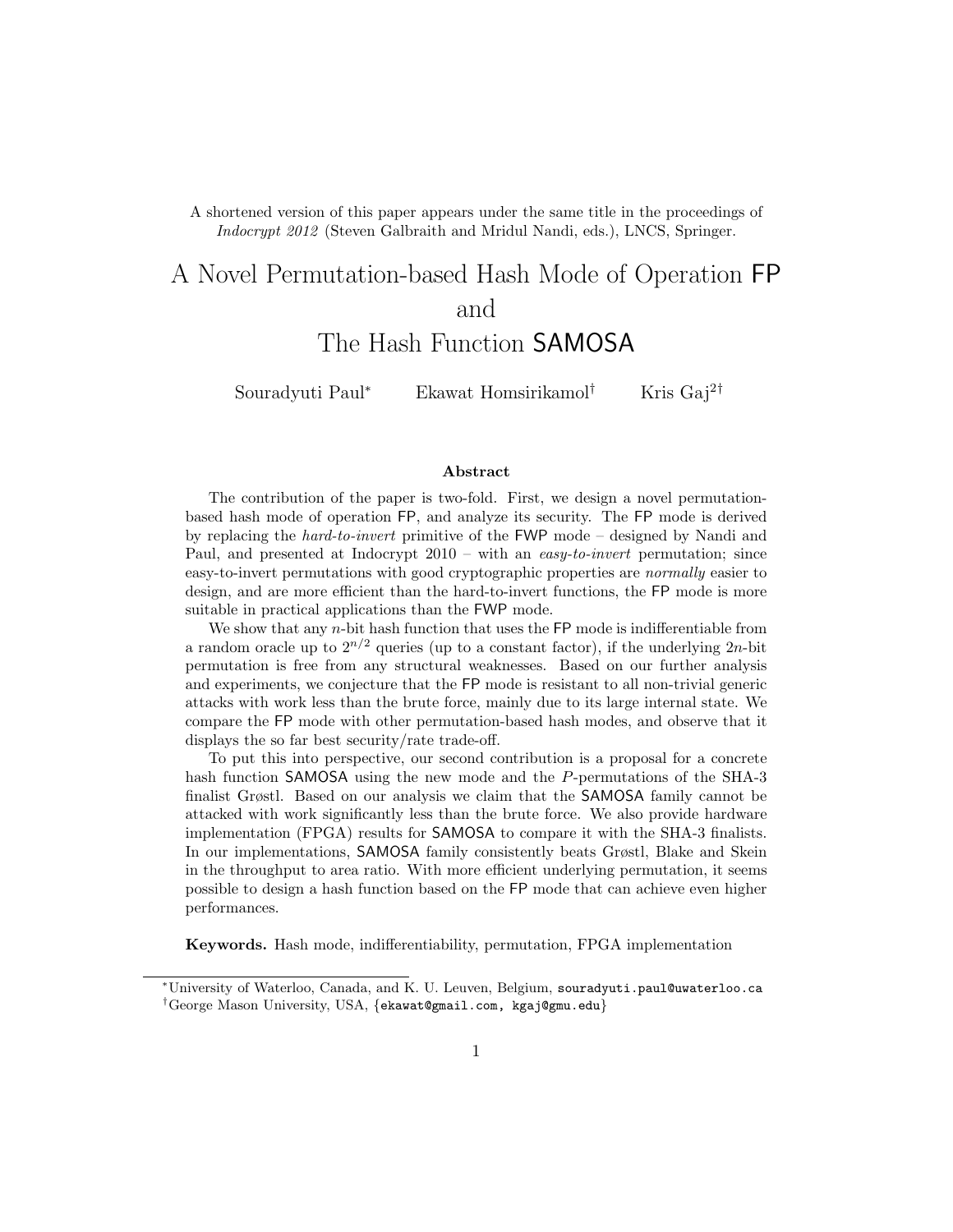# **Contents**

| 1              |     | Introduction                                                                                     | 5              |
|----------------|-----|--------------------------------------------------------------------------------------------------|----------------|
|                | 1.1 |                                                                                                  | $\overline{5}$ |
|                | 1.2 |                                                                                                  | $\overline{6}$ |
|                | 1.3 |                                                                                                  | $\overline{6}$ |
|                |     | 1.3.1                                                                                            | $\overline{6}$ |
|                |     | Design and FPGA implementation of <b>SAMOSA</b><br>1.3.2                                         | 8              |
|                | 1.4 | Notation and convention $\ldots \ldots \ldots \ldots \ldots \ldots \ldots \ldots \ldots \ldots$  | 9              |
| $\bf{2}$       |     | Definition of the FP Mode                                                                        | 9              |
| 3              |     | Indifferentiability Framework: An Overview                                                       | 9              |
| 4              |     | Main Theorem: Birthday Bound for FP Mode                                                         | 10             |
| 5              |     | Organization of the paper                                                                        | 12             |
|                | 5.1 |                                                                                                  | 12             |
|                | 5.2 |                                                                                                  | 12             |
| 6              |     | Data Structures                                                                                  | 12             |
|                | 6.1 |                                                                                                  | 12             |
|                |     | 6.1.1<br>Oracles                                                                                 | 12             |
|                |     | 6.1.2                                                                                            | 13             |
|                |     | 6.1.3<br>Query and round: definitions $\dots \dots \dots \dots \dots \dots \dots \dots$          | 13             |
|                | 6.2 | Graph theoretic objects used in proof of main theorem                                            | 14             |
|                |     | 6.2.1                                                                                            | 14             |
|                |     | 6.2.2<br>(Full) Reconstruction graph $\ldots \ldots \ldots \ldots \ldots \ldots \ldots$<br>6.2.3 | 14             |
|                |     |                                                                                                  | 15             |
| $\overline{7}$ |     | Main System G0                                                                                   | 15             |
| 8              |     | Main System G2                                                                                   | 16             |
|                | 8.1 | Intuition for the simulator pair $(S, S^{-1})$                                                   | 16             |
|                | 8.2 | Detailed description of the simulator pair $(S, S^{-1})$                                         | 16             |
| 9              |     | Intermediate system G1                                                                           | 18             |
|                | 9.1 | Motivation for G1                                                                                | 18             |
|                | 9.2 |                                                                                                  | 20             |
|                |     | 10 First Part of Main Theorem: Proof of (2)                                                      | 20             |

**Page**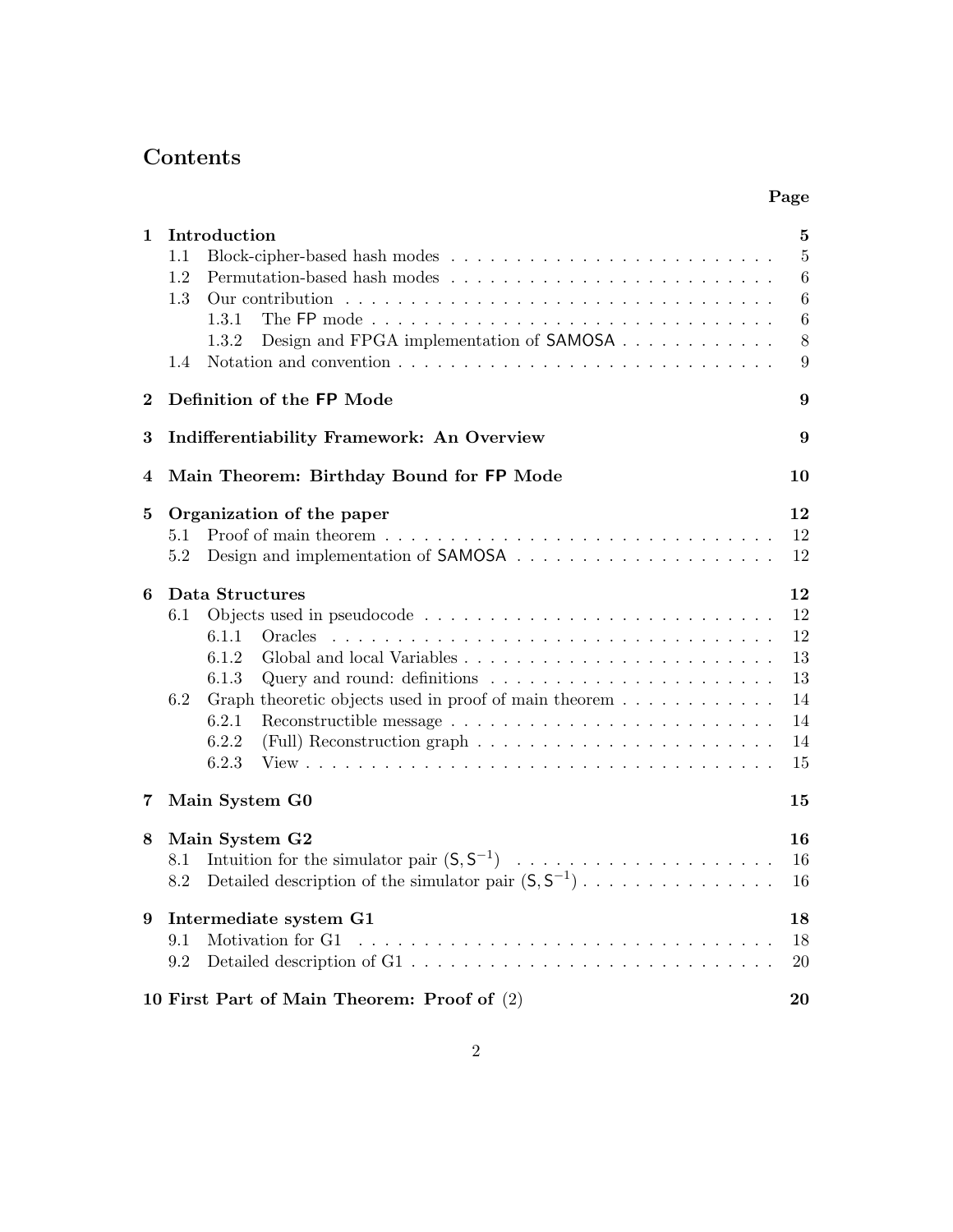| 11 Type0, 1, 2, 3, and 4 of System G1                                                                                              | 21       |
|------------------------------------------------------------------------------------------------------------------------------------|----------|
| 11.1 Motivation<br>the contract of the contract of the contract of the contract of the contract of the contract of the contract of | 21       |
| 11.2 Classifying elements of $D_{\pi}$ , branches of $T_{\pi}$ , and $\pi/\pi^{-1}$ -queries                                       | 21       |
|                                                                                                                                    | 21       |
|                                                                                                                                    | 22       |
|                                                                                                                                    | 22       |
|                                                                                                                                    | 24       |
|                                                                                                                                    | 24       |
| 11.3.2 Type0: Distance from the uniform $\dots \dots \dots \dots \dots \dots \dots$                                                | 24       |
|                                                                                                                                    | 24       |
|                                                                                                                                    | 25       |
|                                                                                                                                    | 25       |
|                                                                                                                                    | 26       |
|                                                                                                                                    | 26       |
|                                                                                                                                    | 28       |
| 12 Second Part of Main Theorem: Proof of (3)                                                                                       | 28       |
|                                                                                                                                    | 28       |
|                                                                                                                                    | 29       |
|                                                                                                                                    |          |
| 13 Third (or Final) Part of Main Theorem: Proof of (4)                                                                             | 29       |
|                                                                                                                                    | 30       |
|                                                                                                                                    | 30<br>30 |
| 13.3 Estimating probability of Type2                                                                                               | 30       |
|                                                                                                                                    |          |
|                                                                                                                                    | 31       |
|                                                                                                                                    | 31       |
| 14 A New Hash Function Family SAMOSA                                                                                               | 31       |
|                                                                                                                                    | 31       |
|                                                                                                                                    | 32       |
| 14.2.1 Security of the FP mode                                                                                                     | 32       |
| 14.2.2 Security analysis of Grøstl permutations $P_{512}$ and $P_{1024}$                                                           | 32       |
| 15 FPGA Implementations of SAMOSA-256 and SAMOSA-512                                                                               | 33       |
|                                                                                                                                    | 33       |
| 15.2 High-speed architectures of SAMOSA and Grøstl                                                                                 | 34       |
| 15.3 Comparison of SAMOSA and Grøstl in terms of the hardware performance                                                          | 35       |
| 15.3.1 Comparison in terms of Area                                                                                                 | 35       |
|                                                                                                                                    | 37       |
| 15.3.3 Effect of padding in low-area architectures                                                                                 | 39       |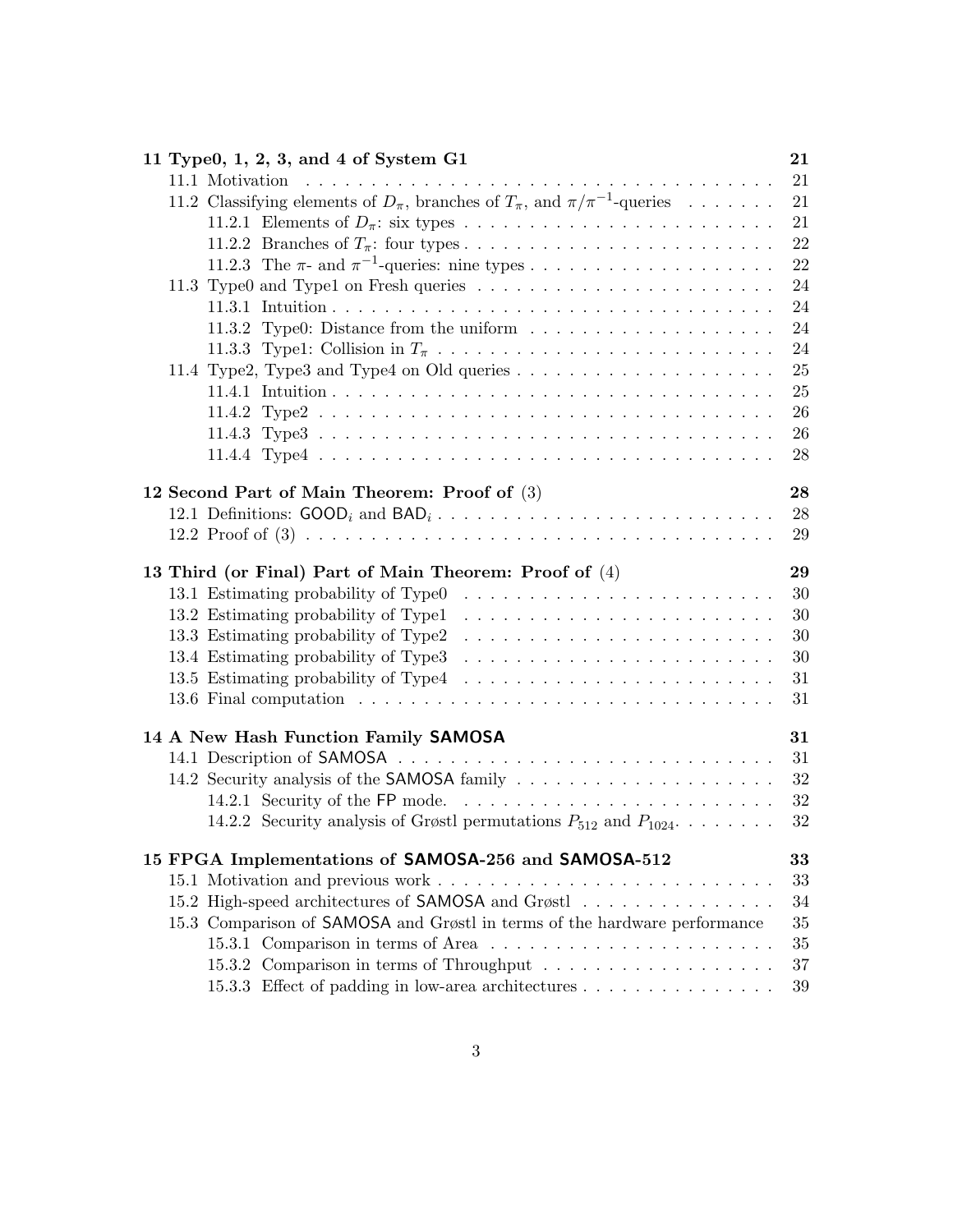| 15.4 Comparison of SAMOSA with the SHA-3 finalists 39          |    |
|----------------------------------------------------------------|----|
| 16 Conclusion and Open Problems                                | 39 |
| A Definitions                                                  | 44 |
| B Time costs of FullGraph and the simulator-pair $(S, S^{-1})$ | 44 |
| C Proof of $(8)$                                               | 45 |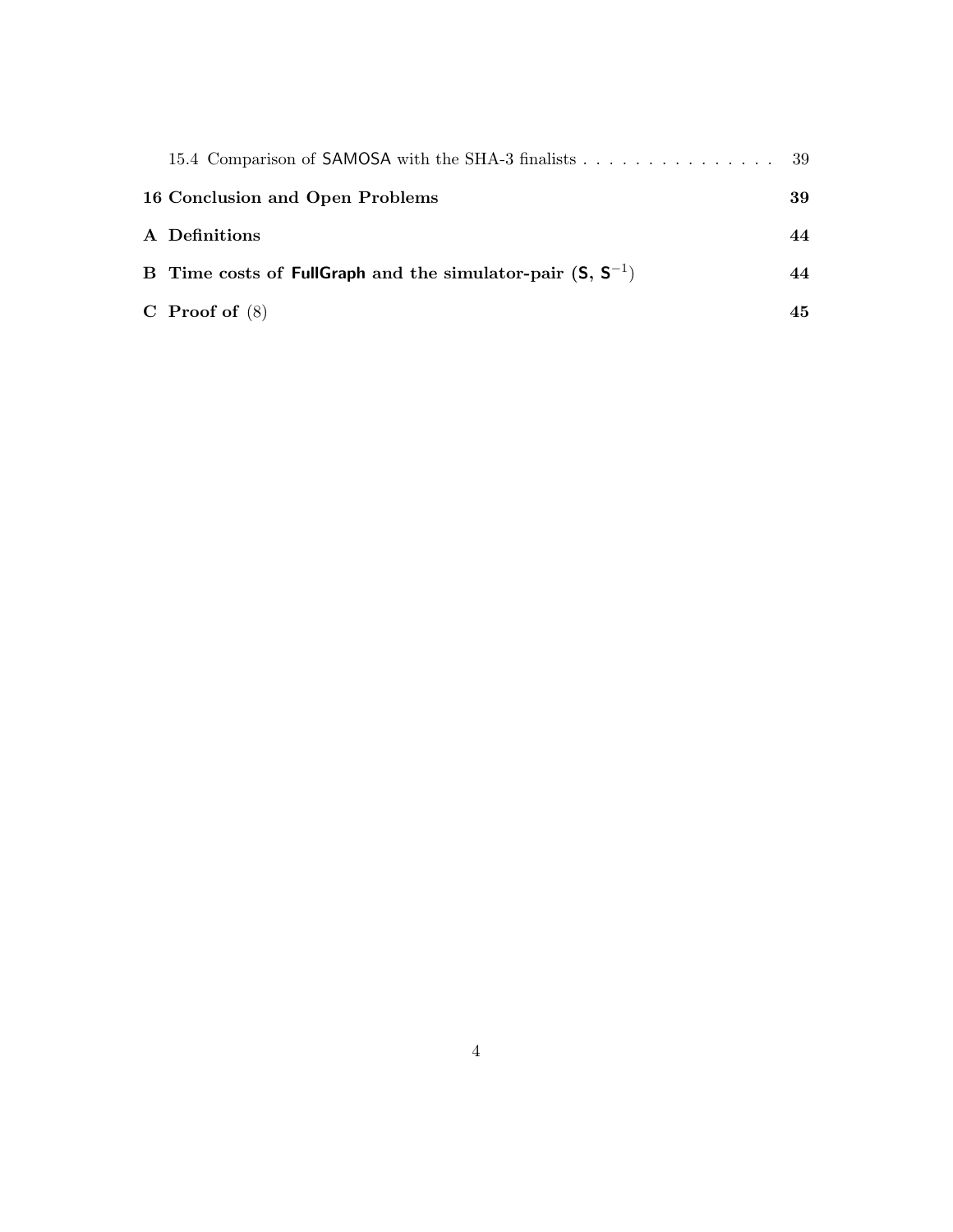### **1 Introduction**

### **1.1 Block-cipher-based hash modes**

Iterative hash functions are generally built from two components: (1) a basic primitive *C* with finite domain and range, and (2) an iterative mode of operation *H* to extend the domain of the hash function; the symbol  $H^C$  denotes the hash function based on the mode *H* which invokes *C* iteratively to compute the hash digest. Therefore, to design an efficient hash function one has to be innovative with both the mode *H* and the basic primitive *C*. Merkle-Damgärd mode used with a secure block cipher was the most attractive choice to build a practical hash function; some examples are SHA-family [30], and MD5 [34]. The security of a hash function based on the Merkle-Damgärd mode crucially relies on the fact that *C* is collision and preimage resistant. The compression function *C* achieves these properties when it is constructed using a secure block cipher [9]. However, several security issues changed this popular design paradigm in the last decade. The first concern is that the security of Merkle-Damgärd mode of operation – irrespective of the strength of the primitive  $C$  – came under a host of generic attacks; the length-extension attack [13], expandable message attack [22], multi-collision attacks [20] and herding attack [10, 21] are some of them. Several strategies were discovered to thwart the above attacks. Lucks came up with the proposal of making the output of the primitive *C* at least twice as large as the hash output [26]; this proposal is outstanding since, apart from rescuing the security of the Merkle-Damgärd mode, it is also simple and easy to implement. Another interesting proposal was HAIFA that includes a counter injected into the compression function *C* to rule out many of the aforementioned attacks [7]. Using the results of [9], it is easy to see that the Wide pipe and the HAIFA constructions are secure when the underlying primitive is a secure block cipher.

Despite the aforementioned foolproof design strategies, it turns out that using a block cipher as the basic primitive of a hash function may not be the best alternative, for several reasons. (1) A hash function does not need both the encryption and decryption functions of a block cipher; one of them could be avoided. (2) The key schedule of a block cipher often turns out to be weak [8]. (3) Furthermore, the key schedule weaknesses of a block cipher render invalid the very common ideal cipher assumption under which the security of block-cipher-based hash functions is usually based; note that an ideal cipher assumption is stronger than an ideal permutation assumption since, in the former case, an extra assumption is that a huge number of ideal permutations need to be *independent* too. (4) The amount of memory needed to implement a wide block cipher is larger due to the 'extra' key schedule than needed for an equally sized permutation.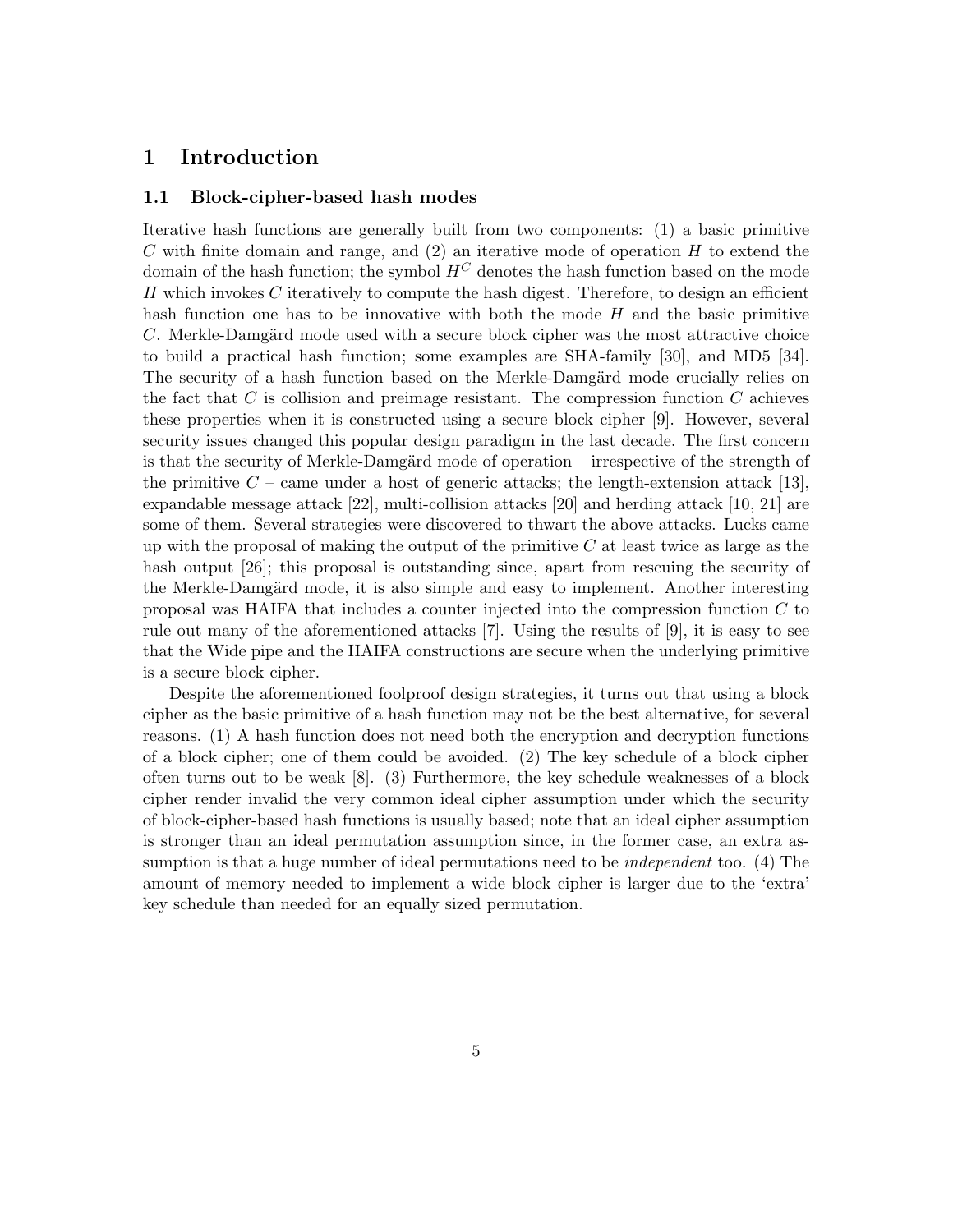Table 1: Indifferentiability bounds of permutation-based hash modes, where the hash size is *n*-bit in each case;  $\pi$  denotes the permutation, or one of many equally sized permutations.  $FP<sup>ExT1</sup>$  is a natural variant of FP with parameters shown in the row. The  $\epsilon$  is a small fraction due to the preimage attack on JH presented in [6]. Msg-blk denotes the message block.

| Mode of            | $Msg-blk$        | Size of $\pi$    | Rate     | Indiff. bound    |                  | $#$ of independent |
|--------------------|------------------|------------------|----------|------------------|------------------|--------------------|
| operation          | $(\ell)$         | (a)              | $\ell/a$ | lower            | upper            | permutations       |
| Hamsi $[24]$       | n/8              | 2n               | 0.07     | n/2              | $\boldsymbol{n}$ |                    |
| Luffa $[5]$        | n/3              | $\boldsymbol{n}$ | 0.33     | n/4              | $\boldsymbol{n}$ | 3                  |
| Sponge [4]         | $\boldsymbol{n}$ | 3n               | 0.33     | $\boldsymbol{n}$ | $\,n$            |                    |
| Sponge $[4]$       | $\boldsymbol{n}$ | 2n               | 0.5      | n/2              | n/2              |                    |
| JH [29]            | $\boldsymbol{n}$ | 2n               | 0.5      | n/2              | $n(1-\epsilon)$  |                    |
| Grøstl $[17]$      | $\boldsymbol{n}$ | 2n               | 0.5      | n/2              | $n_{\rm}$        | $\overline{2}$     |
| FP                 | $\boldsymbol{n}$ | 2n               | 0.5      | n/2              | $\boldsymbol{n}$ |                    |
| MD6 [14]           | 6n               | 8n               | 0.75     | $\boldsymbol{n}$ | $\boldsymbol{n}$ |                    |
| FP <sup>Ext1</sup> | 6n               | 7n               | 0.85     | n/2              | $\boldsymbol{n}$ |                    |

### **1.2 Permutation-based hash modes**

For the reasons described in the previous section, the popularity of permutation-based hash functions has been on the rise since the discovery of weaknesses in the Merkle-Damgärd mode. Sponge [3], Grøstl [17], JH [39], Luffa [11] and the Parazoa family [1] are some of them. We note that 9 out of 14 semi-finalist algorithms – and 3 out of 5 finalist algorithms – of the NIST SHA-3 hash function competition are based on permutations. Also, NIST selected Keccak as the winner of the SHA-3 competition, which is a permutation-based Sponge construction. Other notable example is MD6 [35]. In Table 1.2, we compare generic security and performance (measured in terms of rate) of various well known permutationbased hash modes.

### **1.3 Our contribution**

### **1.3.1 The FP mode**

Our first contribution is to give a proposal for a new hash mode of operation FP based on a single wide pipe permutation (see Figure 1). The FP mode is derived from the FWP (or Fast Wide Pipe) mode designed by Nandi and Paul at Indocrypt  $2010$  [31].<sup>1</sup> The difference between the FWP and the FP mode is simple: the FP mode is obtained when the underlying

 ${}^{1}$ FP is the shorthand for 'FWP with a permutation'.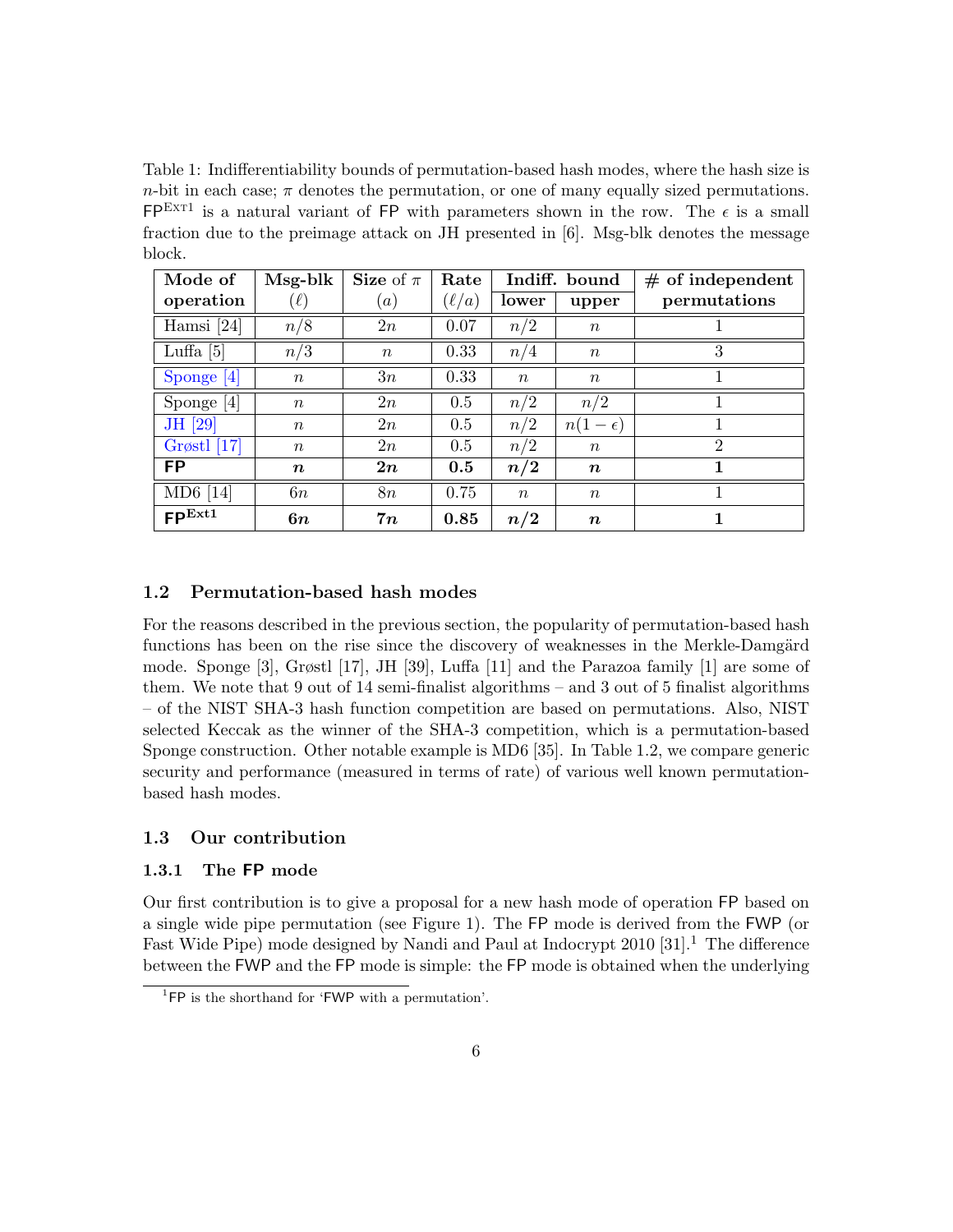

Figure 1: Diagram of the FP mode. The  $\pi$  is a permutation; all wires are *n* bits. See Figure 3(a) for the description.

hard-to-invert function  $f: \{0,1\}^{m+n} \to \{0,1\}^{2n}$  of the FWP mode is replaced by an easyto-invert permutation  $\pi : \{0,1\}^{2n} \to \{0,1\}^{2n}$ . There are a number of practical reasons for switching from FWP to FP: (1) Easy-to-invert permutations are usually efficient, and such permutations with strong cryptographic properties are abundant in the literature (*e.g.* JH, Grøstl and Keccak permutations); (2) hard-to-invert functions are difficult to design, or they are less efficient.

On the other hand, easy-to-invert permutations – even though they are faster – have some drawbacks; the most crucial of them is that they allow the attacker to use reverse queries in addition to forward queries, and, as a result, make the adversary inherently more powerful. Therefore, a good deal of caution is required to design a hash mode of operation that uses permutations. We show that the FP mode based on an ideal permutation is indifferentiable from a random oracle up to approximately  $2^{n/2}$  queries (forward and reverse together); this means that the FP mode is secure against *all* generic attacks – including (multi) collision, 2nd preimage, herding attacks – up to approximately  $2^{n/2}$  queries, under the assumption that the underlying 2*n*-bit permutation is structurally strong. Moving further, we performed experiments to implement our indifferentiability framework with randomly generated graphs using C programs, and our experiments strongly indicate that the indifferentiability security of the FP mode could be improved *close* to *n* bits. Another important feature of our work is that the security guarantee is based on only one assumption – like the Sponge and JH – that the underlying permutation should not display any structural weaknesses; note that the security of many permutation-based hash functions (*e.g.* Grøstl and Luffa) requires additional assumptions such as *independence* of several ideal permutations. In Figure 1.2, we compare the FP mode and a natural extension of it  $FP<sup>ExT1</sup>$  with other permutation-based hash functions. It is noteworthy that the FP mode exhibits the best security/rate trade-off, when the internal permutation size is fixed.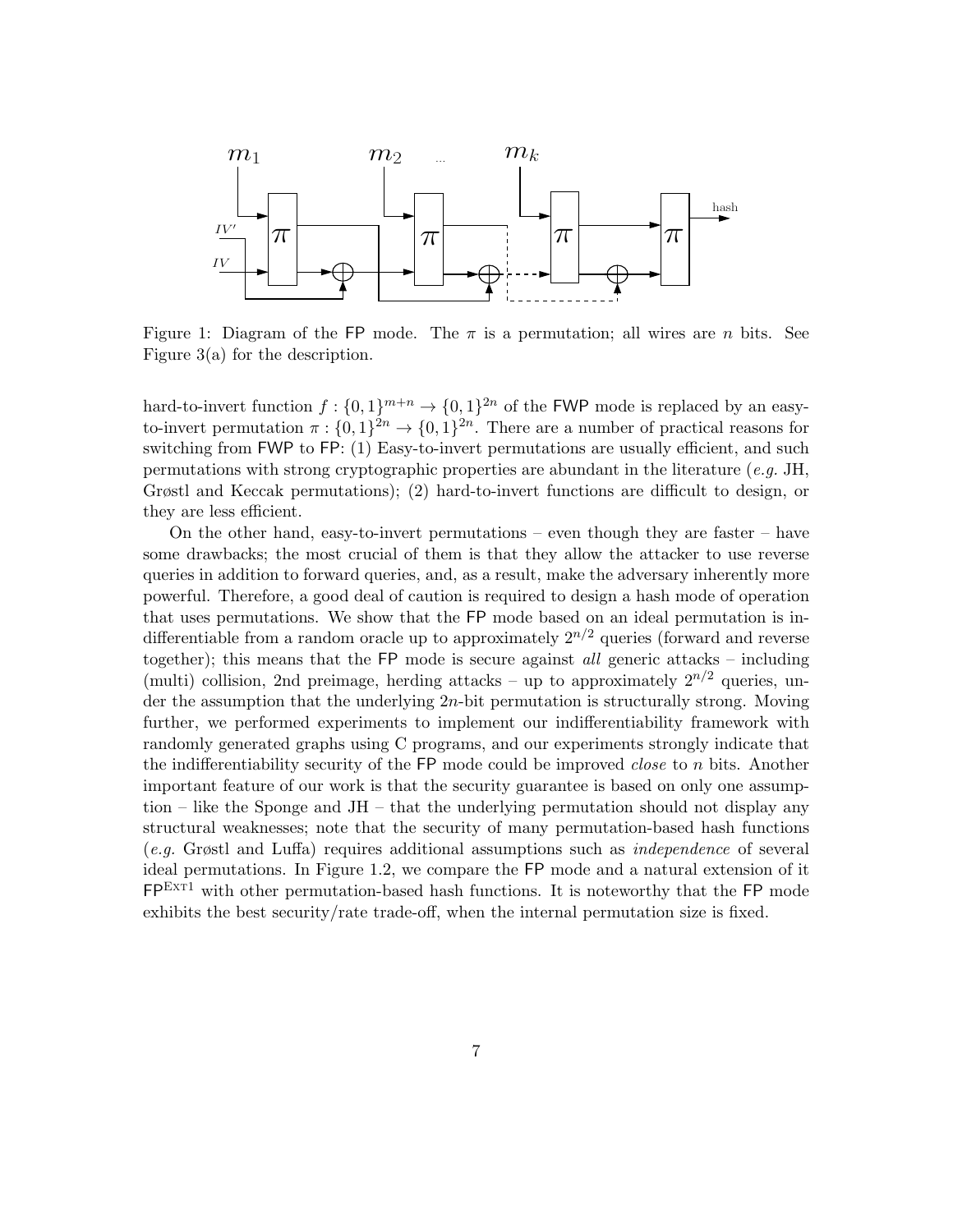#### **1.3.2 Design and FPGA implementation of SAMOSA**

Our second contribution is establishing the practical usefulness of the FP mode. As an example, we design a concrete hash function family SAMOSA. 2 It is based on the FP mode, where the internal primitives are the *P*-permutations of the Grøstl hash function. We provide security analysis of SAMOSA, demonstrating its resistance against any known practical attacks.

As demonstrated by the AES and the SHA-3 competitions, the security of a cryptographic algorithm alone is not sufficient to make it stand out from among multiple candidates competing to become a new American or international standard. Excellent performance in software and hardware is necessary to make a cryptographic protocol usable across platforms and commercial products. Assuring good performance in hardware is typically more challenging, since hardware design requires involved and specialized training, and, as it turns out, that the majority of designer groups lack experience and expertise in that area.

In case of SAMOSA, the algorithm design and hardware evaluation have been performed side by side, leading to full understanding of all design decisions and their influence on hardware efficiency. In this paper, we present efficient high-speed architecture of SAMOSA, and show that this architecture outperforms the best known architecture of Grøstl in terms of the throughput to area ratio by a factor ranging between 24 and 51%. These results have been demonstrated using two representative FPGA families from two major vendors, Xilinx and Altera. As shown in [16], these results are also very likely to carry to any future implementations based on ASICs (Application Specific Integrated Circuits). Additionally, we demonstrate that SAMOSA consistently ranks above BLAKE, Skein and Grøstl in our FPGA implementations. Although it still loses to Keccak and JH, nevertheless, a relative distance to these algorithms substantially decreases compared to Grøstl, despite using the same underlying operations. This performance gain is accomplished without any known degradation of the security strength.

Additionally, SAMOSA's dependence on many AES operations makes it suitable for software implementations that use general-purpose processors with AES instruction sets, such as AES-NI. Finally, in both software and hardware, SAMOSA could be an attractive choice for applications where both confidentiality and authentication are required to share AES components. One such example is IPSec, protocol used for establishing Virtual Private Networks, which is one of the fundamental building blocks of secure electronic transactions over the Internet.

Although SAMOSA comes too late for the current SHA-3 competition, it still has a chance to contribute to better understanding of the security and performance bottlenecks of modern hash functions, and to find niche platforms and applications in which it may outperform the existing and upcoming standards.

<sup>&</sup>lt;sup>2</sup>SAMOSA is the name of an Indian food.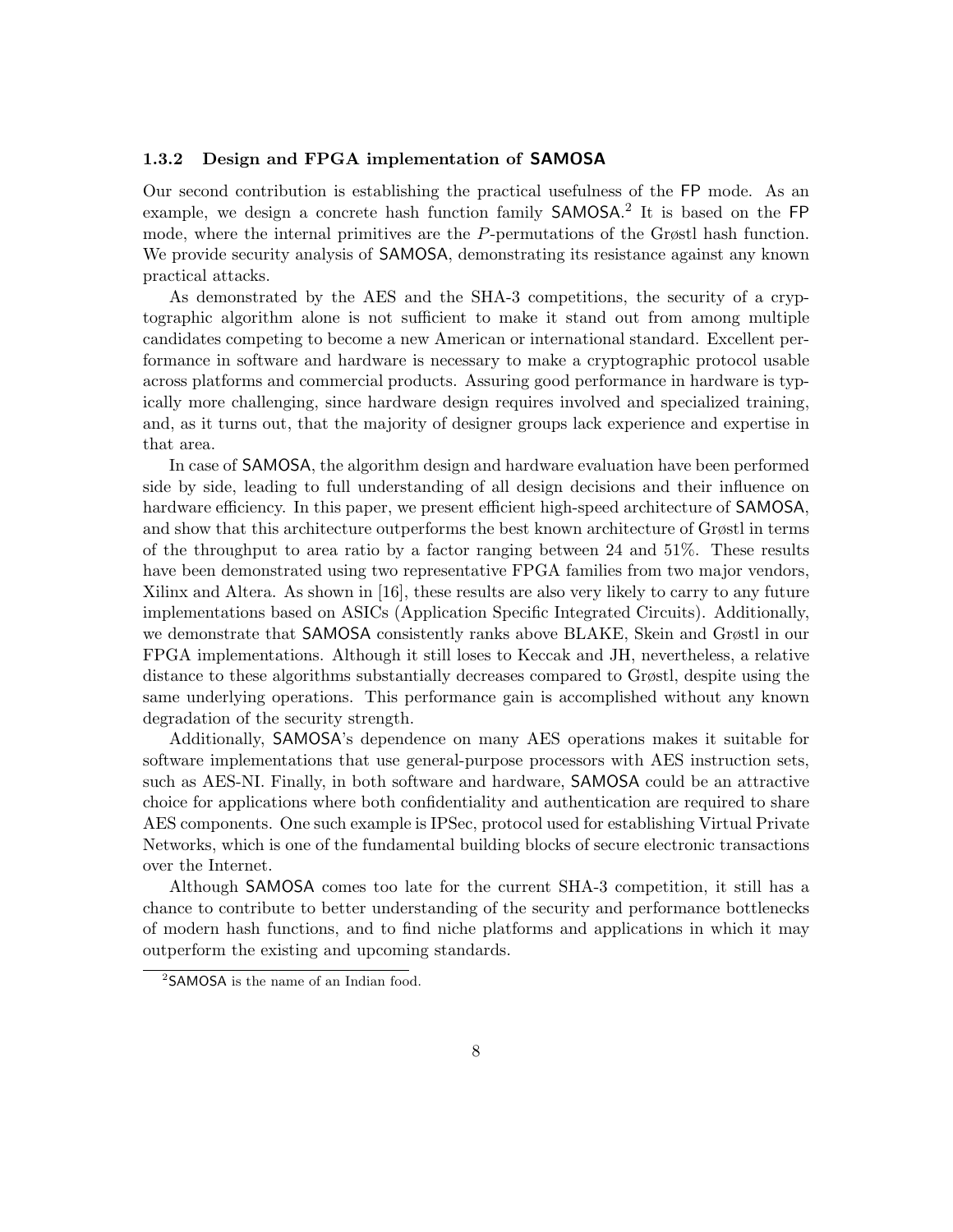#### **1.4 Notation and convention**

Throughout the paper we let *n* be a fixed integer. While representing a bit-string, we follow the convention of low-bit first (or little-endian bit ordering). For concatenation of strings, we use  $a||b$ , or just *ab* if the meaning is clear. The symbol  $\langle n \rangle_m$  denotes the *m*-bit encoding of *n*. The symbol  $|x|$  denotes the bit-length of the bit-string *x*, or sometimes the size of the set *x*. Let  $x \stackrel{parse}{\rightarrow} x_1x_2 \cdots x_k$  means parsing *x* into  $x_1, x_2, \cdots, x_k$  such that  $|x_1| = |x_2| = \cdots = |x_{k-1}| = n$  and  $|x_k| = |x| - |x_1x_2 \cdots x_{k-1}|$ . Let  $Dom(T) = \{i \mid T[i] \neq \perp\}$ and  $Rng(T) = {T[i] | T[i] \neq \perp}.$  We write  $A^B$  to denote an Algorithm *A* with oracle access to *B*. Let  $[c, d]$  be the set of integers between *c* and *d* inclusive, and  $a[x, y]$  the bit-string between the *x*-th and *y*-th bit-positions of *a*. Finally,  $\mathcal{U}[0, N]$  is the uniform distribution over the integers between 0 and *N*. The symbol  $r \stackrel{\$}{\leftarrow} A$  denotes the operation of assigning *r* with a value sampled uniformly from the set *A*. The symbol  $\lambda$  denotes the empty string.

### **2 Definition of the FP Mode**

Suppose  $n \geq 1$ . Let  $\pi : \{0,1\}^{2n} \to \{0,1\}^{2n}$  be the 2*n*-bit permutation used by the FP mode. The hash function  $\mathsf{FP}^{\pi}$  is a mapping from  $\{0,1\}^*$  to  $\{0,1\}^n$ . The diagram and description of the FP transform are given in Figures 1 and  $3(a)$ , where  $\pi$  is modeled as an ideal permutation. Below we define the padding function  $\text{pad}_n(\cdot)$ .

*Padding function*  $\mathbf{pad}_n(\cdot)$ . It is an injective mapping from  $\{0,1\}^*$  to  $\cup_{i\geq 1}\{0,1\}^{ni}$ , where the message  $M \in \{0,1\}^*$  is mapped into a string  $\text{pad}_n(M) = m_1 \cdots m_{k-1} m_k$ , such that  $|m_i| = n$  for  $1 \leq i \leq k$ . The function  $\text{pad}_n(M) = M||1||0^t$  satisfies the above properties  $(t)$ is the least non-negative integer such that  $|M| + 1 + t = 0 \text{ mod } n$ . Note that  $k = \left\lceil \frac{|M| + 1}{n} \right\rceil$ ⌉ .

In addition to the injectivity of  $\text{pad}_n(\cdot)$ , we will also require that there exists a function  $\textsf{dePad}_n(\cdot)$  that can efficiently compute *M*, given  $\textsf{pad}_n(M)$ . Formally, the function  $\bigoplus_{i=1}^n A_i : U_{i \geq 1} \{0,1\}^i \to {\{\perp\}} \cup \{0,1\}^*$  computes  $\mathsf{dePad}_n(\mathsf{pad}_n(M)) = M$ , for all  $M \in$ *{*0*,* 1*} ∗* , and otherwise dePad*n*(*·*) returns *⊥*. The padding rule described above satisfies this property also.

### **3 Indifferentiability Framework: An Overview**

We first define the indifferentiability security framework, and briefly discuss its significance.

**Definition 3.1 (Indifferentiability framework)** *[13] An interactive Turing machine (ITM) T with oracle access to an ideal primitive F is said to be* (*tA, tS, σ, ε*)*-indifferentiable from an ideal primitive G if there exists a simulator*  $S$  *such that, for any distinguisher*  $A$ *, the following equation is satisfied:*

$$
\mathbf{Adv}_{\mathcal{G},\mathcal{S}}^{T,\mathcal{F}}(\mathcal{A}) \stackrel{def}{=} \left| \Pr[\mathcal{A}^{T,\mathcal{F}}=1] - \Pr[\mathcal{A}^{\mathcal{G},\mathcal{S}}=1] \right| \leq \varepsilon.
$$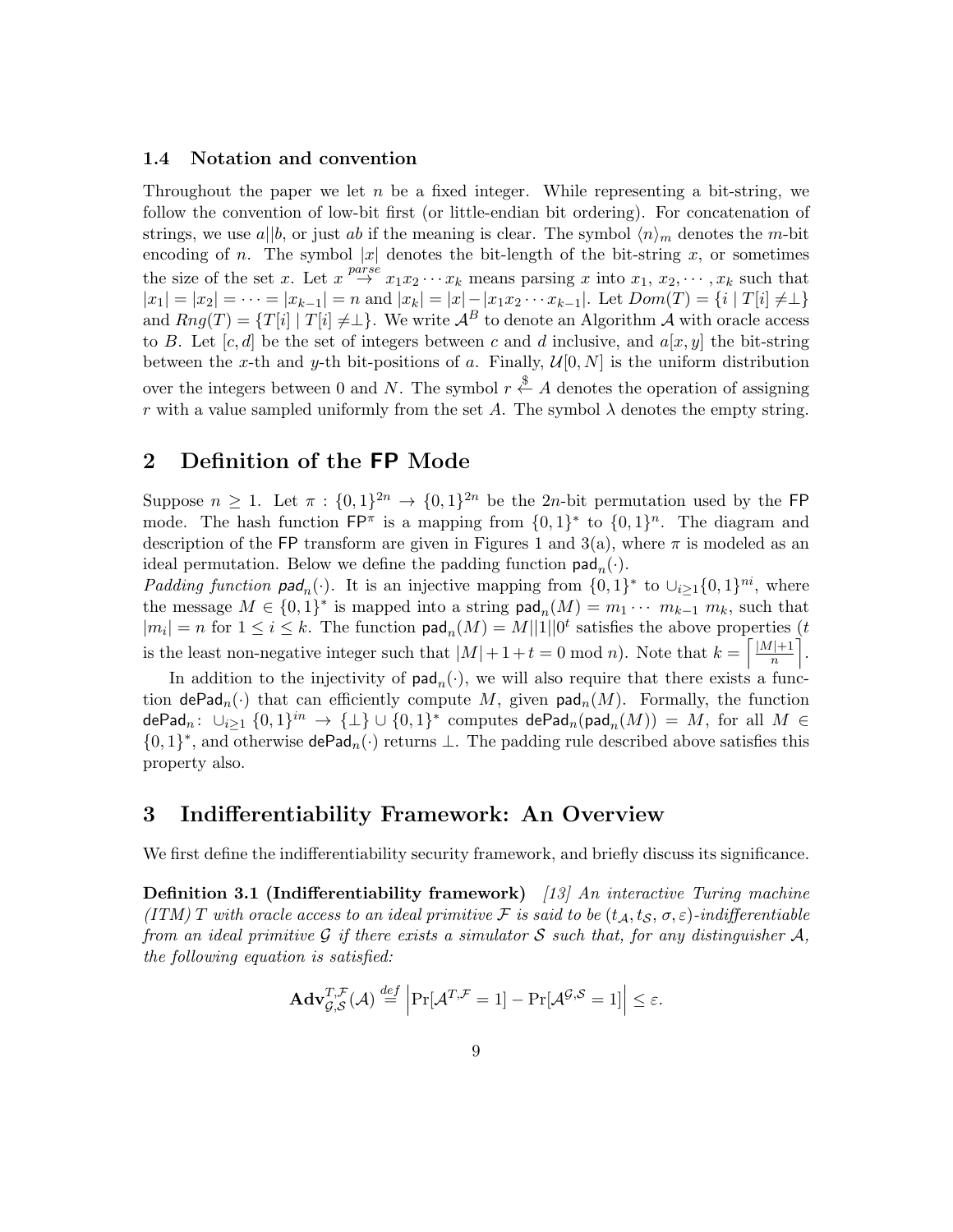

Figure 2: (a) Indifferentiability framework formalized in Definition 3.1; (b) Schematic diagram for the security games used in the indifferentiability framework for FP. The arrows show the directions in which the queries are submitted. System  $1 = (T, \mathcal{F}) = G_0$  $(FP, \pi, \pi^{-1})$ , and System  $2 = (\mathcal{G}, \mathcal{S}) = G2 = (RO, S, S^{-1})$ . See Section 4 for description.

*The simulator*  $S$  *is an ITM which has oracle access to*  $G$  *and runs in time at most*  $t_S$ *. The distinguisher A runs in time at most*  $t_A$ *. The number of queries used by A is at most*  $\sigma$ *. Here ε is a negligible function in the security parameter of T. See Figure 2(a) for a pictorial representation.*  $\mathbf{Adv}_{\mathcal{G},\mathcal{S}}^{T,\mathcal{F}}(\mathcal{A})$  denotes the advantage of adversary  $\mathcal{A}$  *in distinguishing*  $(T,\mathcal{F})$ *from*  $(\mathcal{G}, \mathcal{S})$ *.* 

The significance of the framework is as follows. Suppose, an ideal primitive  $\mathcal G$  is indifferentiable from an algorithm  $T$  based on another ideal primitive  $\mathcal{F}$ . In such a case, any cryptographic system  $P$  based on  $G$  is as secure as  $P$  based on  $T^{\mathcal{F}}$  (i.e.,  $G$  replaces  $T^{\mathcal{F}}$  in *P*). For a more detailed explanation, we refer the reader to [27]. Some limitations of the indifferentiability framework have recently been discovered in [15] and [33]. They offer a deep insight into the framework; nevertheless, the observations are *not known* to affect the security of the indifferentiable hash functions in any meaningful way.

**An oracle, a system, and a game.** An oracle is an algorithm (accessed by another oracle or algorithm) which, given an input as an appropriately defined query, responds with an output. For example, in Figure 2(a),  $T$ ,  $\mathcal{F}$ ,  $\mathcal{G}$  and  $\mathcal{S}$  are oracles. A system is a set of oracles (*e.g.* System  $1 = (T, \mathcal{F})$ , System  $2 = (\mathcal{G}, \mathcal{S})$  in Figure 2(a)). A game is the interaction of a system with an adversary. We refrain from providing a formal definition of a game, since such formalization will not be necessary in our analysis.

# **4 Main Theorem: Birthday Bound for FP Mode**

Let RO:  $\{0,1\}^* \to \{0,1\}^n$  and  $\pi: \{0,1\}^{2n} \to \{0,1\}^{2n}$  are a random oracle and an ideal permutation. Our indifferentiability framework uses three systems  $G0 = (FP, \pi, \pi^{-1}), G1$  $=$  (FP1,  $S1, S1^{-1}$ ), and  $G2 = (RO, S, S^{-1})$  (see Figure 2(b)). The correspondence between the entities of Figures 2(a) and 2(b) are as follows:  $G = \text{RO}, T = \text{FP}$  and  $\mathcal{F} = (\pi, \pi^{-1})$ .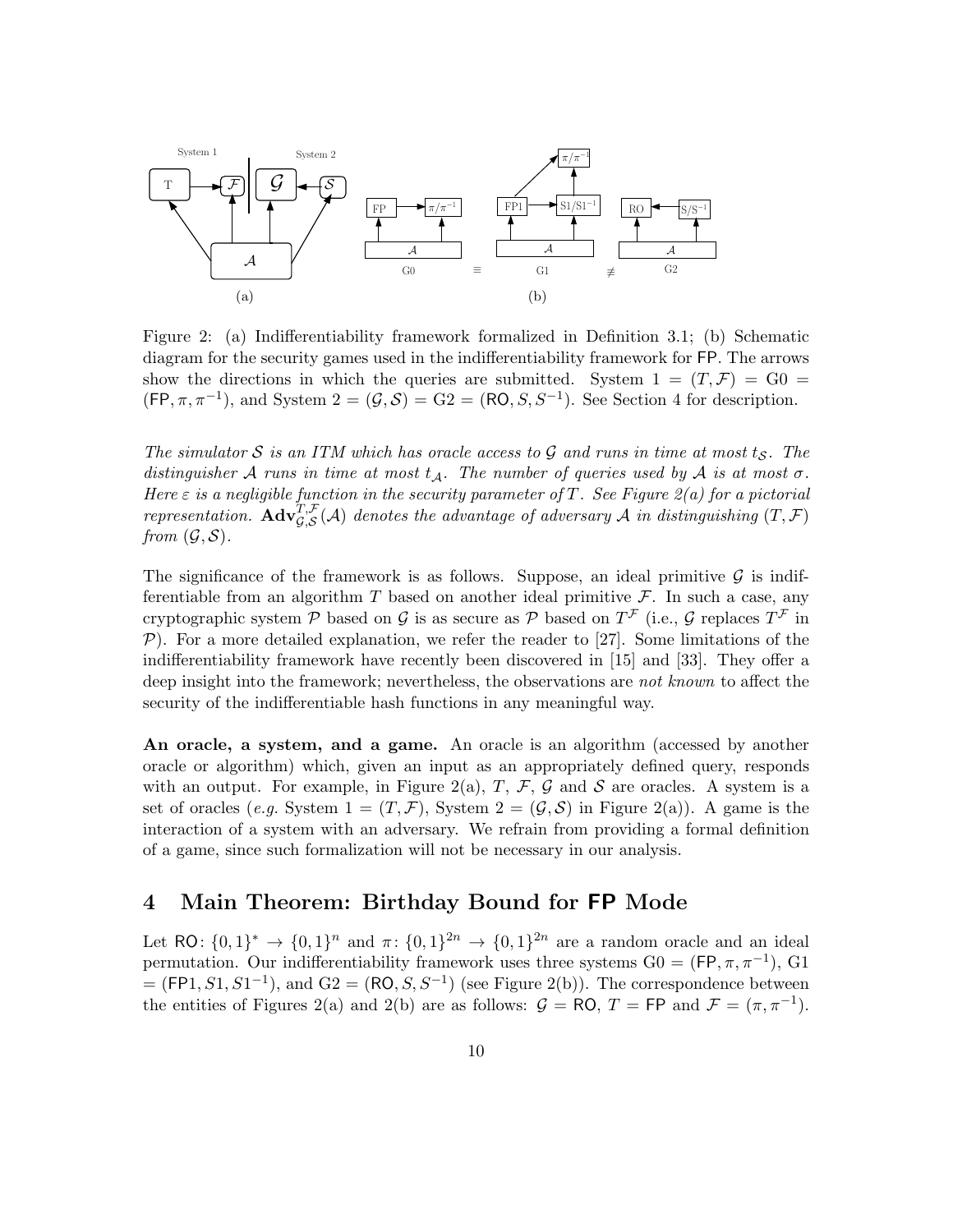The description of FP1,  $S$ ,  $S^{-1}$ ,  $S1$ , and  $S1^{-1}$  will be provided in Section 10. Now we state our main theorem using Definition 3.1.

**Theorem 4.1 (Main Theorem)** *The hash function*  $\mathsf{FP}^{\pi}$  (or  $\mathsf{FP}^{\pi,\pi^{-1}}$ ) is  $(t_{\mathcal{A}}, t_{\mathcal{S}}, \sigma, \varepsilon)$ indifferentiable from RO, where  $t_A = \infty$ ,  $t_S = \mathcal{O}(\sigma^5)$ , and  $\sigma \leq K 2^{n/2}$ , where K is a fixed *constant derived from ε.*

In the next few sections, we will prove Theorem 4.1 by breaking it into several components. First, we briefly describe what the theorem means: it says that no adversary with unbounded running time can mount a *nontrivial generic* attack on the hash function FP*<sup>π</sup>* using at most  $K2^{n/2}$  queries. The parameter *K* is an increasing function in  $\varepsilon$ , and is constant for all  $n > 0$ . To reduce the notation complexity, we shall derive the indifferentiability bound assuming  $\varepsilon = 0.5$  for which, we shall derive,  $K = 1/\sqrt{56}$ .

*Outline of the Proof.* Our proof of Theorem 4.1 uses the blueprint developed in [28] and [29] dealing with indifferentiability security analysis of FWP and JH modes of operation. However, to make the paper self-contained, we write out the proof from scratch. The proof consists of the following two components (see Definition 3.1): (1) Construction of a simulator  $S = (S, S^{-1})$  with the worst-case running time  $t_S = \mathcal{O}(\sigma^5)$ . This is done in Section 10. (2) Showing that, for any adversary  $A$  with unbounded running time,

$$
\left| \Pr[\mathcal{A}^{G0} \Rightarrow 1] - \Pr[\mathcal{A}^{G2} \Rightarrow 1] \right| \le \frac{28\sigma^2}{2^n},\tag{1}
$$

where the systems  $G0 = (FP, \pi, \pi^{-1})$  and  $G2 = (RO, S, S^{-1})$ . The systems G1 and G2 are called the main systems. Proof of (1) is, again, composed of proofs of the following three (in)equations:

*•* In Sections 8 and 9, we will concretely define the simulator pair (S*,* S *−*1 ) and a new intermediate system G1. Using them we will show in Section 10,

$$
\Pr[\mathcal{A}^{G0} \Rightarrow 1] = \Pr[\mathcal{A}^{G1} \Rightarrow 1]. \tag{2}
$$

*•* In Sections 11 and 12, we will appropriately define a set of events BAD*<sup>i</sup>* and GOOD*<sup>i</sup>* in the system G1, and will establish that

$$
\left|\Pr[\mathcal{A}^{G1} \Rightarrow 1] - \Pr[\mathcal{A}^{G2} \Rightarrow 1]\right| \le \sum_{i=1}^{\sigma} \Pr[\mathsf{BAD}_i \mid \mathsf{GOOD}_{i-1}].\tag{3}
$$

• In Section 13, we complete proof of (1) by establishing that

$$
\sum_{i=1}^{\sigma} \Pr[\text{BAD}_i \mid \text{GOOD}_{i-1}] \le \frac{28\sigma^2}{2^n} \tag{4}
$$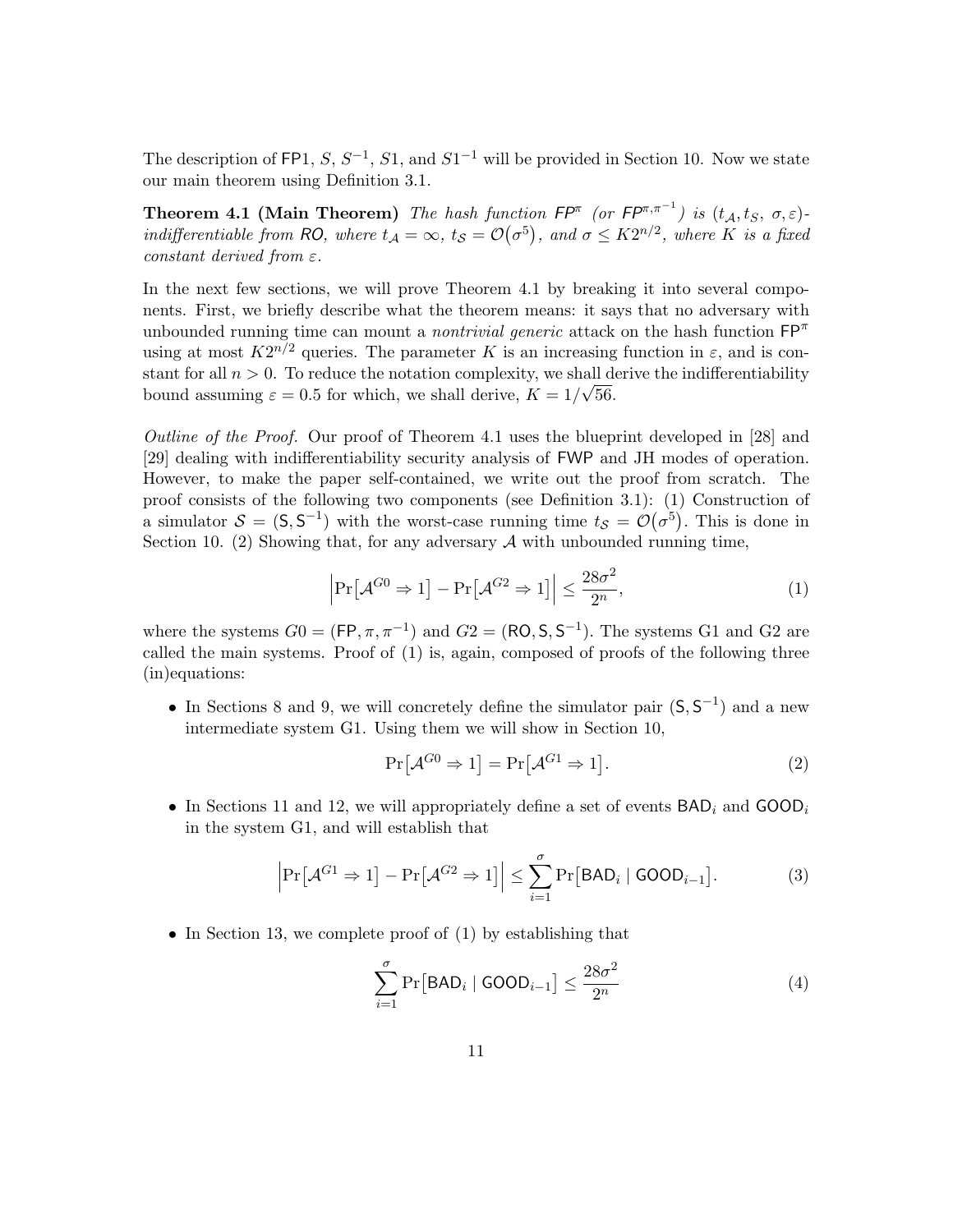where

$$
\sum_{i=1}^{\sigma} \Pr[\mathsf{BAD}_i \mid \mathsf{GOOD}_{i-1}] \le \varepsilon = 0.5.^3
$$

### **5 Organization of the paper**

#### **5.1 Proof of main theorem**

Sections 6 to 13 are devoted to complete the proof of Theorem 4.1. The three parts of the proof – *i.e.*, proving  $(2)$ ,  $(3)$ , and  $(4)$  – are done in Sections 10, 12, and 13. These sections make use of the results that are developed in the following sections: Section 6 defines the data structures used by all systems and proofs; Sections 7, 8, 9, and 11 give detailed description of all the systems.

### **5.2 Design and implementation of SAMOSA**

In Section 14, we propose a new concrete hash function named SAMOSA, and provide its security analysis. Finally, in Section 15, we give FPGA hardware implementation results for SAMOSA.

### **6 Data Structures**

The systems G0, G1, and G2 have been mentioned in Section 4 (see schematic diagram in Figure 2(b)). The pseudocode of them is given in Figures  $3(a)$ , 5, and  $3(b)$ . In this section we describe several data structures used by these systems.

### **6.1 Objects used in pseudocode**

#### **6.1.1 Oracles**

The main component of a system is the set of oracles that receive queries from the adversary. In Figure 2(b), any algorithm that receives a query is an oracle. Note that, except the adversary *A*, each rectangle denotes an oracle.

The systems use a total of 9 oracles. The oracles FP, FP1, and RO are mappings from  $\{0,1\}^n$  to  $\{0,1\}^n$ . The oracle **S** is a mapping from  $\{0,1\}^{2n}$  to  $\{0,1\}^{2n}$ . The permutations  $\pi$ ,  $\pi^{-1}$ , S1, and S1<sup>-1</sup> are all defined on  $\{0,1\}^{2n}$ , while S<sup>-1</sup> is a mapping from  $\{0,1\}^{2n}$ to  $\{0,1\}^{2n} \cup \{\perp\}$ . Instruction-by-instruction description of these oracles and the used subroutines are provided in the subsequent sections.

<sup>3</sup>Setting  $\frac{28\sigma^2}{2^n} \leq \varepsilon = 1/2$ , we get  $\sigma \leq \frac{1}{\sqrt{56}} 2^{n/2}$ . Therefore,  $K = 1/\sqrt{56}$ .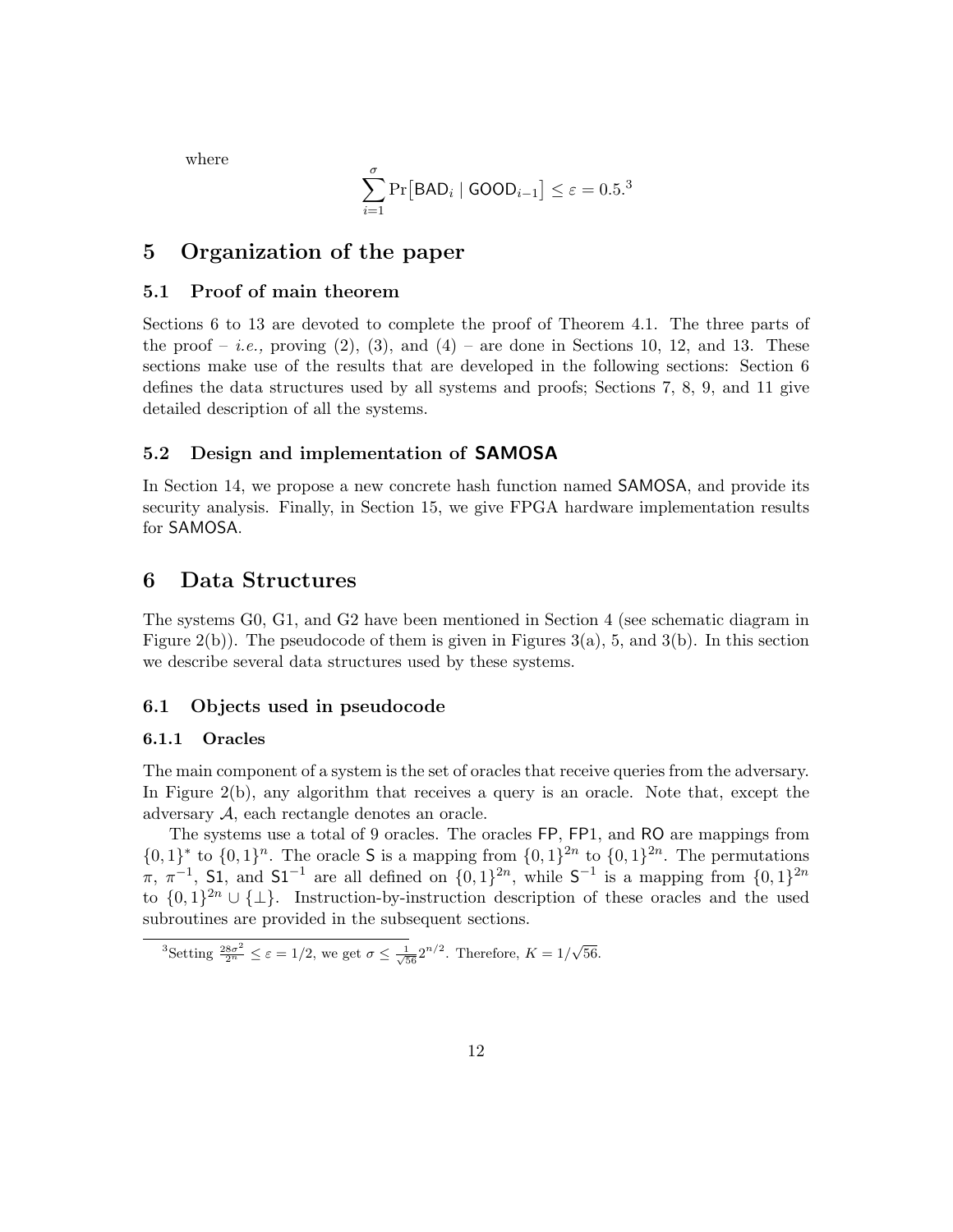#### **6.1.2 Global and local Variables**

The oracles described above will use several global and local variables. The local variables are re-initialized every new invocation of the system, while the global data structures maintain their states across queries. The tables  $D_l$ ,  $D_s$  and  $D_{\pi}$  are global variables initialized with  $\bot$ . The graphs  $T_{\pi}$  and  $T_s$  are also global variables which initially contain only the root node  $(IV, IV')$ . Other than them, all other variables are local, and they are initialized with *⊥*.

#### **6.1.3 Query and round: definitions**

In Figure  $2(b)$ , an arrow denotes a query. The submitter and receiver algorithms of a query are denoted by the rectangles attached to the head and the tail of the arrow.

**Long query.** Any query submitted to FP, FP1, or RO is a *long query*. A long query and its response are stored in the table *D<sup>l</sup>* .

**Short query.** Queries submitted to S, S1 are *s*-queries, and those submitted to S *−*1 and  $S1^{-1}$  as  $s^{-1}$ -queries. The *s*- and  $s^{-1}$ -queries and their responses are stored in table  $D_s$ . Similarly, queries submitted to  $\pi$ , and  $\pi^{-1}$  are  $\pi$ - and  $\pi^{-1}$ -queries; these queries and their responses are stored in table  $D_{\pi}$ . Each of the above queries is classified as *short query*. Note that, for G0,  $D_s = \emptyset$ ; for G1,  $D_\pi \supseteq D_s$ ; and, for G2,  $D_\pi = \emptyset$ .

**Fresh and old queries.** The *current* short query can also be of two disjoint types: (1) an *old* query, which is already present in the relevant database (*e.g.* for G1, when an adversary submits an *s*-query which is an intermediate  $\pi$ -query of a previously submitted long query); or (2) a *fresh* query, which is so far not present in the relevant database.

**Message block.** In order to compare the time complexities of the oracles FP, FP1 and RO on a uniform scale, we recall the notion of a *message block*. A long query *M* – irrespective of the oracle – is assumed to be a sequence of k message blocks  $m_1, m_2, \cdots, m_k$ , where  $\text{pad}_n(M) = m_1 m_2 \cdots m_k$ . Note that, for FP and FP1, every message block  $m_i$  corresponds to a  $\pi$ -query  $x||m_i$  for some bit-string x. However, it is not known how the RO processes the message blocks of a long query  $M$ . We assume that the RO processes the message blocks sequentially, and that the time taken to process a message block is the same for all FP, FP1 and RO.

**Round (and query).** The time interval to process a short query or a message block is defined as a *round*. We assume that each round takes an equal amount of time. To simplify the analysis, henceforth, unless otherwise specified, a query would mean either a short query or a message block.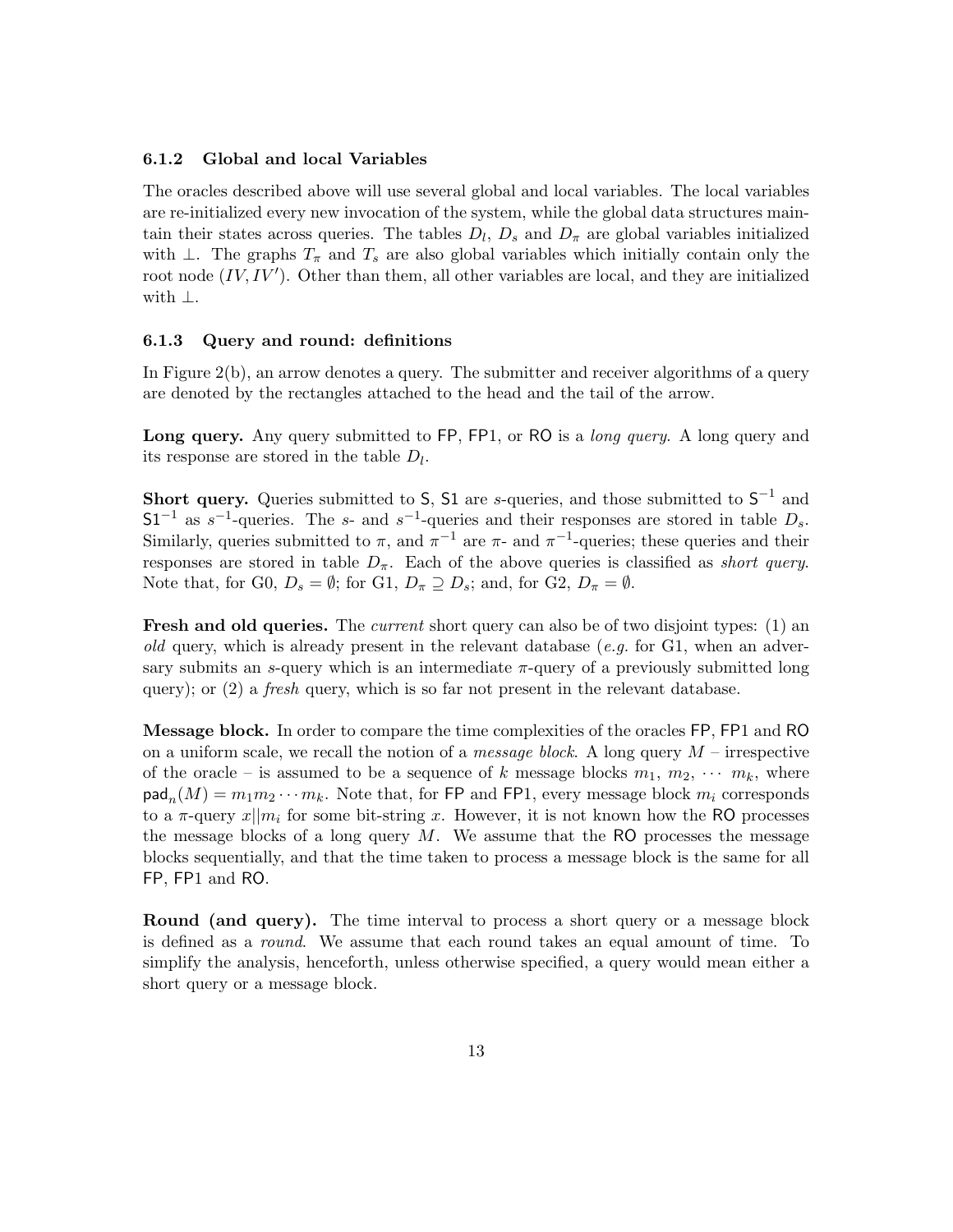**Rules of the game.** An adversary *never* re-submits an identical query. Moreover, an *s*-query (or *s −*1 -query) is also *not* submitted, if it matches with the output of a previous *s −*1 -query (or *s*-query).

#### **6.2 Graph theoretic objects used in proof of main theorem**

In addition to objects defined in the section above, we will use the following notions for a rigorous mathematical analysis of our results.

Suppose,  $\pi$ :  $\{0,1\}^{2n} \to \{0,1\}^{2n}$  is an ideal permutation, and *D* is a finite set of pairs of the form  $(x, \pi(x))$ .

#### **6.2.1 Reconstructible message**

From the high level, *M* is a *reconstructible message* for the set *D*, if *D* contains all the  $\pi$ -queries and responses  $(x, \pi(x))$ , required to compute  $\mathsf{FP}^{\pi}(M)$ .

More formally, *M* is a *reconstructible* message for *D*, if, for all  $0 \leq i \leq k-1$ ,  $(y_i m_{i+1},$  $\pi(y_i m_{i+1}) \in D$ , where  $\textsf{pad}_n(M) = m_1 m_2 \cdots m_k$  and  $y_{i+1} y'_{i+1} = \pi(y_i m_{i+1}) \oplus (y'_i || 0)$ .

#### **6.2.2 (Full) Reconstruction graph**

To put it loosely, a *reconstruction graph* stores *reconstructible messages* on its branches. A *full reconstruction graph* stores *all reconstructible messages.* We now define them formally. A weighted digraph  $T = (V, E)$  is defined by the set of nodes V, and the set of weighted edges *E*. A weighted edge  $(v, w, v') \in E$  is an ordered triple, such that  $v, v' \in V$ , and *w* is the weight of the ordered pair  $(v, v')$ .

**Definition 6.1 (Reconstruction graph)** *Suppose a weighted digraph T* = (*V, E*) *is such that V is a set of*  $2n$ *-bit strings, and, for all*  $(a, b, c) \in E$ *, the weight b is an n*-*bit string.* 

*The graph T* is called a reconstruction *graph for D if, for every*  $(y_1y'_1, m_2, y_2y'_2) \in E$ , *the following equation holds:*  $y_2y'_2 = \pi(y_1m_2) \oplus (y'_1||0)$  *(all variables are n bits each), where*  $(y_1m_2, \pi(y_1m_2)) \in D$  *. (An example of reconstruction graph is given in Figure 4, which will be discussed in detail in the subsequent sections.)*

A branch *B* of a reconstruction graph *T*, rooted at *IVIV'*, is *fertile*, if  $\text{dePad}_n(m_1 m_2 \cdots$  $m_k$ )  $\neq \perp$ , where  $\{m_1, m_2, \cdots, m_k\}$  is the sequence of weights on the branch *B*. *Remark:* Each fertile branch of a reconstruction graph corresponds to exactly one reconstructible message.

**Definition 6.2 (Full reconstruction graph)** *A reconstruction graph T (for the set D) is full, if, for each reconstructible message M (for D), T contains a fertile branch B that corresponds to M.*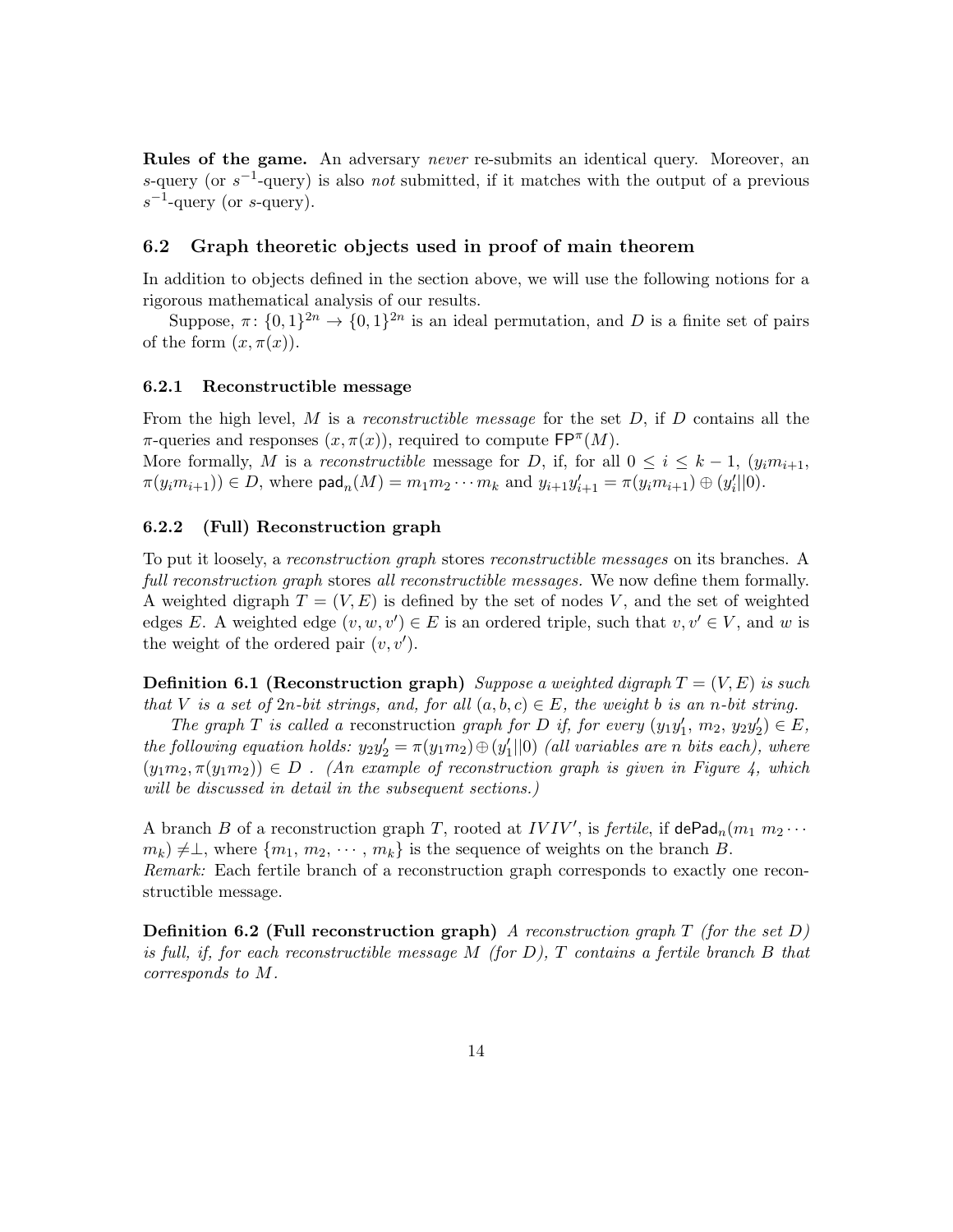**FP**(*M*) 01. **If**  $M \in Dom(D_l)$  **then** return *D<sup>l</sup>* [*M*]; 02.  $m_1m_2\ldots m_k := \mathsf{pad}_n(M);$ 03.  $y_0 := IV, y'_0 := IV'$ ; 04. **for**  $(i := 1, 2, \ldots k)$  $y_i y_i' := \pi(y_{i-1}||m_i) \oplus (y_{i-1}'||0);$ 05.  $r := \pi(y_k || y'_k);$ 06.  $D_l[M] := r[n, 2n - 1];$ 07. return  $D_l[M]$ ; *π*(*x*) 11. **If**  $x \notin Dom(D_\pi)$  $\textbf{then } D_{\pi}[x] \overset{\$}{\leftarrow} \{0,1\}^{2n} \setminus Rng(D_{\pi});$ 12. return  $D_{\pi}[x]$ ; *π−***<sup>1</sup>** (*r*) 21. **If**  $r \notin Rng(D_\pi)$  $\textbf{then } D_{\pi}^{-1}[r] \overset{\$}{\leftarrow} \{0,1\}^{2n} \setminus Dom(D_{\pi});$ 22. return  $D_{\pi}^{-1}[r];$ (a) System G0 = (FP,  $\pi$ ,  $\pi^{-1}$ ). For all i,  $|m_i| = |y_i| = |y'_i| = |r/2| = n$ . **RO**(*M*) 001. **If**  $M \in Dom(D_l)$  **then** return *D<sup>l</sup>* [*M*]; 002.  $D_l[M] \stackrel{\$}{\leftarrow} \{0,1\}^n;$ 003. return  $D_l[M]$ ;  $S^{-1}(r)$ 300.  $x \stackrel{\$}{\leftarrow} \{0,1\}^{2n}$ ; 301. **if**  $x \in Dom(D_s)$  **then** Abort; 302.  $D_s[x] := r$ ; 303. FullGraph(*Ds*); 304. return *x*; **S**(*x*) 100.  $r \stackrel{\$}{\leftarrow} \{0,1\}^{2n}$ ; 101. **if**  $r \in Rng(D_s)$  **then** Abort; 102.  $M :=$  MessageRecon $(x, T_s)$ ; 103. **if**  $|\mathcal{M}| = 1$  **then**  $r[n, 2n - 1] := \text{RO}(M);$ 104.  $D_s[x] := r;$ 105. FullGraph(*Ds*); 106. return *r*; **MessageRecon**(*x, Ts*) 201.  $\mathcal{M}' := \mathsf{FindBranch}(x, T_s);$ 202.  $\mathcal{M} := \{ \text{dePad}(X) \mid X \in \mathcal{M}' \};$ 203. return *M*;

(b) System  $G2 = (RO, S, S^{-1}).$ 

Figure 3: The main systems G0 and G2

#### **6.2.3 View**

Very loosely, the data structure view records the history of the interaction between a system and an adversary. Let  $x_i$  and  $y_i$  be the *i*-th query from the adversary and the corresponding response from the system. The view of the system after *j* queries is the sequence of queries and responses  $\{(x_1y_1), \ldots, (x_iy_i)\}.$ 

### **7 Main System G0**

Following the definition provided in Section 2, the system G0 implements the FP hash function using the ideal permutations  $\pi$  and  $\pi^{-1}$ . See Figure 3(a).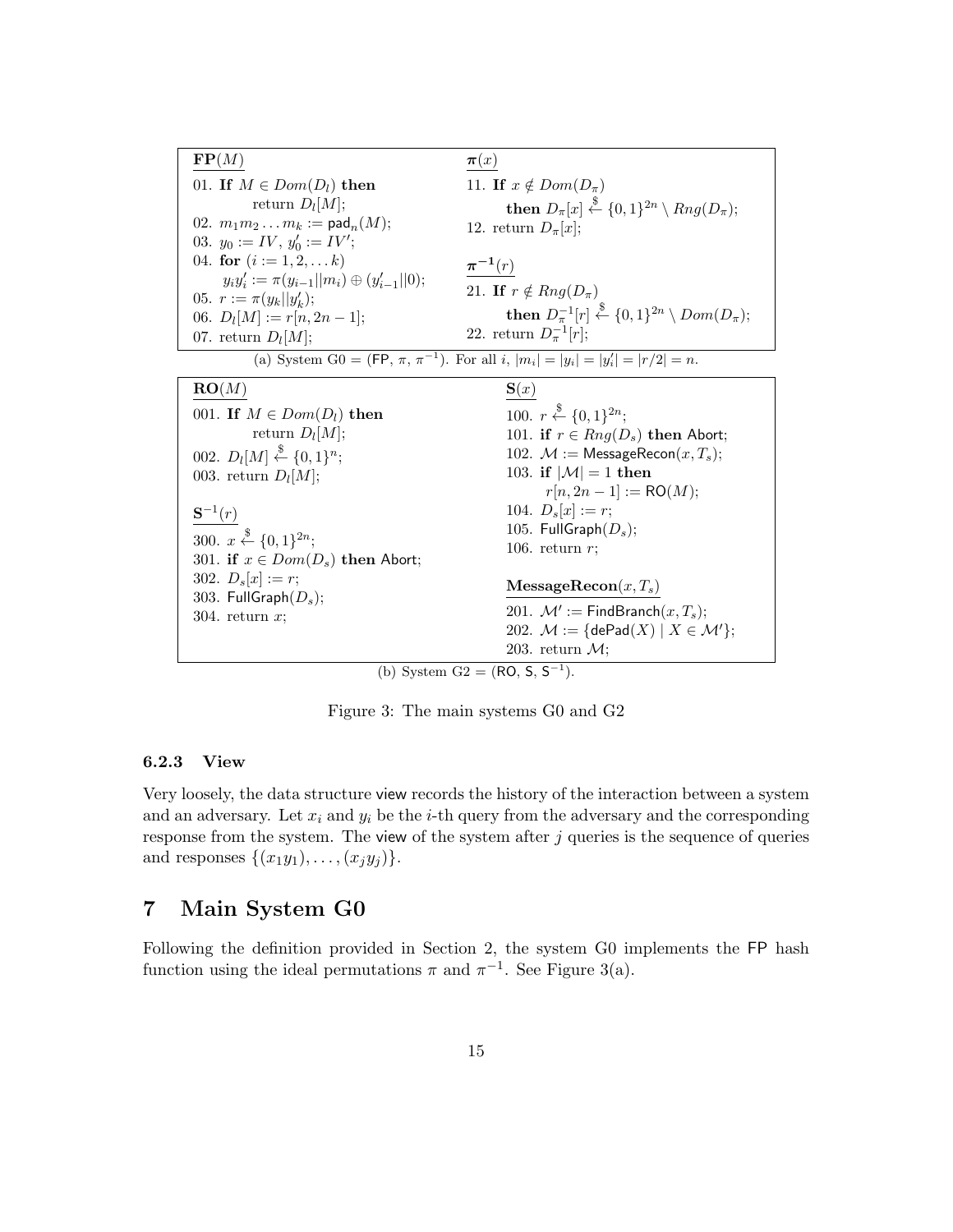### **8 Main System G2**

See Figure 3(b) for the pseudocode. The random oracle RO defined in Section 4 is implemented through lazy sampling. The only remaining part is to construct the simulator-pair (S*,* S *−*1 ). Our design strategy for the simulator-pair is fairly straightforward and simple. Before going into the details, we first provide a high level intuition.

# **8.1** Intuition for the simulator pair  $(S, S^{-1})$

The purpose of the simulator pair  $(S, S^{-1})$  is two-pronged: (1) to output values that are indistinguishable from the output from the ideal permutation  $(\pi, \pi^{-1})$ , and (2) to respond in such a way that  $\mathsf{FP}^{\pi}(M)$  and  $\mathsf{RO}(M)$  are identically distributed. It will easily follow that as long as the simulator-pair  $(S, S^{-1})$  is able to output values satisfying the above conditions, no adversary can distinguish between G0 and G2.

To achieve (1), the simulator S, for a distinct input *x*, should output a random value, such that the distributions of  $S(x)$  and  $\pi(x)$  are close. Similarly, the simulator  $S^{-1}$ , for a distinct input *r*, should give outputs such that the random variables  $S^{-1}(r)$  and  $\pi^{-1}(r)$ follow statistically close distributions.

To achieve (2), the simulator-pair needs to generate reconstructible messages from the set  $D_s$ . To accomplish this, it needs to do the following:

*•* Assessing the power of the adversary: To asses the adversarial power the simulator-pair  $(S, S^{-1})$  maintains the *full reconstruction graph*  $T_s$  for the set  $D_s$  that contains all *s*-, *s*<sup>-1</sup>-queries and responses; this helps the simulator keep track of all 'FP-mode-compatible' messages (more formally, all *reconstructible* messages) that can be formed using the elements of  $D_s$ . This is accomplished by a special subroutine FullGraph. The pictorial representation of the reconstruction graph  $T_s$  is given in Figure 4.

• Adjusting the elements of the tables  $D_l$  and  $D_s$ : Whenever a new reconstructible message M is found, the simulator makes this crucial adjustment: it assigns  $\mathsf{FP}^{\mathsf{S}}(M) := \mathsf{RO}(M)$ . It is fairly intuitive that, if  $S$  and  $\pi$  produce outputs according to statistically close distributions, then the distributions of  $\mathsf{FP}^{\mathsf{S}}(M)$  and  $\mathsf{FP}^{\pi}(M)$  are also close. Since  $\mathsf{FP}^{\mathsf{S}}(M)$  =  $RO(M)$ , the distributions of  $RO(M)$  and  $FP^{m}(M)$  are also close. This is accomplished by the subroutine MessageRecon.

# **8.2 Detailed description of the simulator pair** (**S***,* **S** *−*1 )

We first describe the two most important parts of the simulator-pair: the subroutines Full-Graph and MessageRecon.

FullGraph( $D_s$ ). This routine builds the full reconstruction graph  $T_s$  using all the *s*-,  $s^{-1}$ queries and responses stored in  $D_s$ . Hence the name FullGraph. We do not provide the pseudocode for this subroutine, since its operation is straight-forward and brute force: every invocation FullGraph constructs the graph  $T_s$  by searching the elements in  $D_s$ , then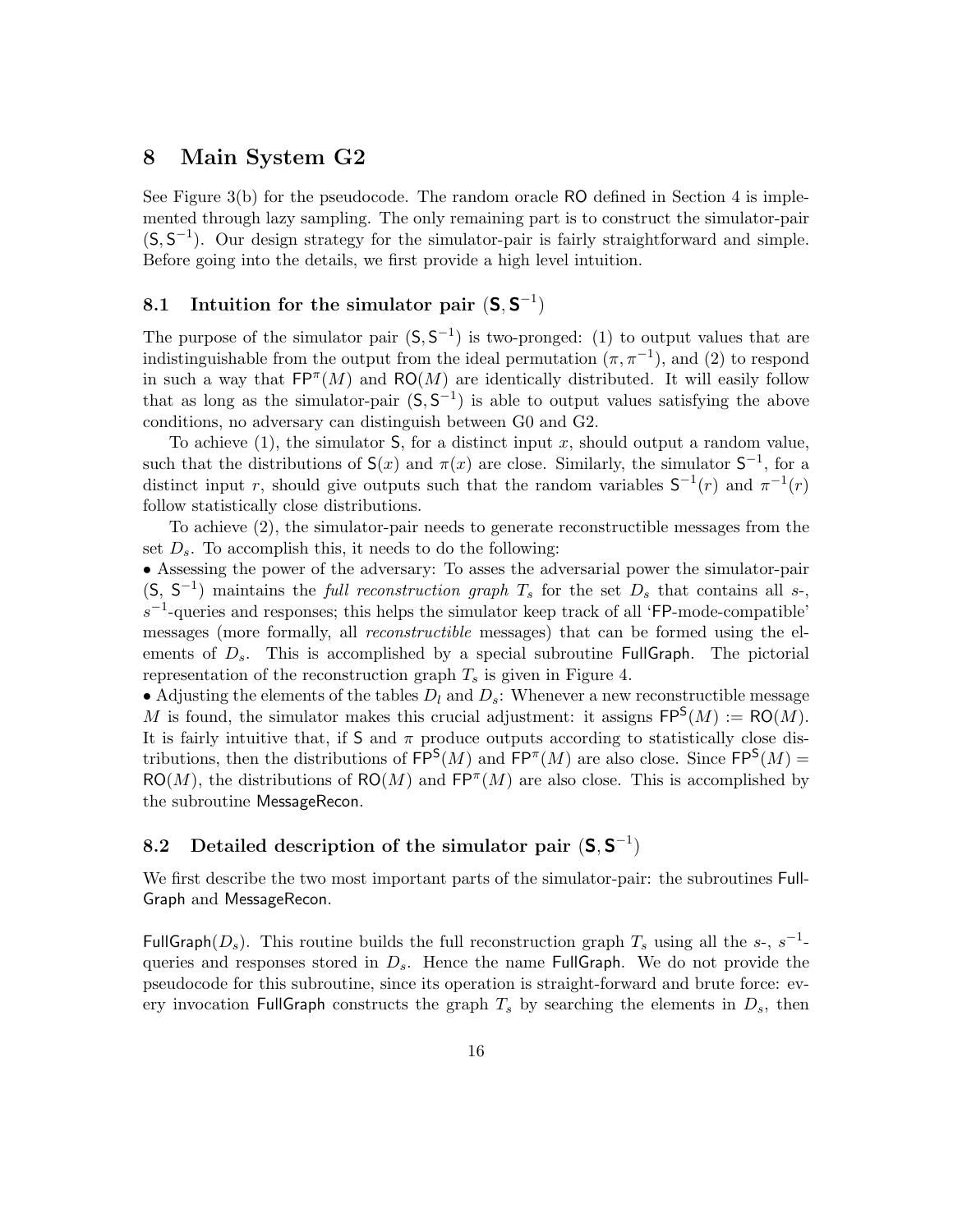creating all possible nodes, and finally connecting them to create the graph *Ts*. In Appendix B, we compute the running time of FullGraph on the *i*-th query to be  $\mathcal{O}(i^4)$ .

MessageRecon $(x, T_s)$ . The graph  $T_s$  is already the full reconstruction graph for the set *Ds*. Given the current *s*-query *x*, this subroutine derives all new *reconstructible* messages M, such that, in the computation of  $FP<sup>S</sup>(M)$ , the final input to S is x, and all other intermediate inputs to S are old *s*-queries.

To determine such messages  $M$ , first, FindBranch $(x, T_s)$  collects all branches between the nodes  $(IV, IV')$  and *x*; then, it selects the sequence of weights  $X = m_1 m_2 \cdots m_k$  for all such branches. Finally it returns a set  $\{M = \mathsf{dePad}(X)\}\$  for all X. If no such  $M \neq \perp$  is found, then the subroutine returns the empty set.



Figure 4: The reconstruction graph  $T_s$  (or  $T_\pi$ ) updated by FullGraph of G2 (or PartialGraph of G1).

With the definition of the above subroutines, we now describe how  $S$  and  $S^{-1}$  respond to queries.

**An** *s***-query and response (for S):** For an *s*-query, the simulator S assigns a uniformly sampled 2*n*-bit value to *r*; if *r* matches an old range point in  $D_s$  then the round is aborted.<sup>4</sup> Then the subroutine MessageRecon $(x, T_s)$  is invoked which returns a set of reconstructible messages *M*. If  $|M| = 1$  then the RO is invoked on  $M \in \mathcal{M}$ , and the value is assigned to  $r[n, 2n-1]$ . Finally, the graph  $T_s$  is updated by FullGraph, before r is returned. In Appendix B, we show that the worst-case running time of S after  $\sigma$  queries is  $\mathcal{O}(\sigma^5)$ .

**An**  $s^{-1}$ -query and response (for  $S^{-1}$ ): For an  $s^{-1}$ -query, the simulator  $S^{-1}$  assigns a uniformly sampled 2*n*-bit value to *x*; if *x* matches an old domain point in  $D<sub>s</sub>$  then the

<sup>&</sup>lt;sup>4</sup>This adjustment is required to preserve the permutativity property of  $D_s$ .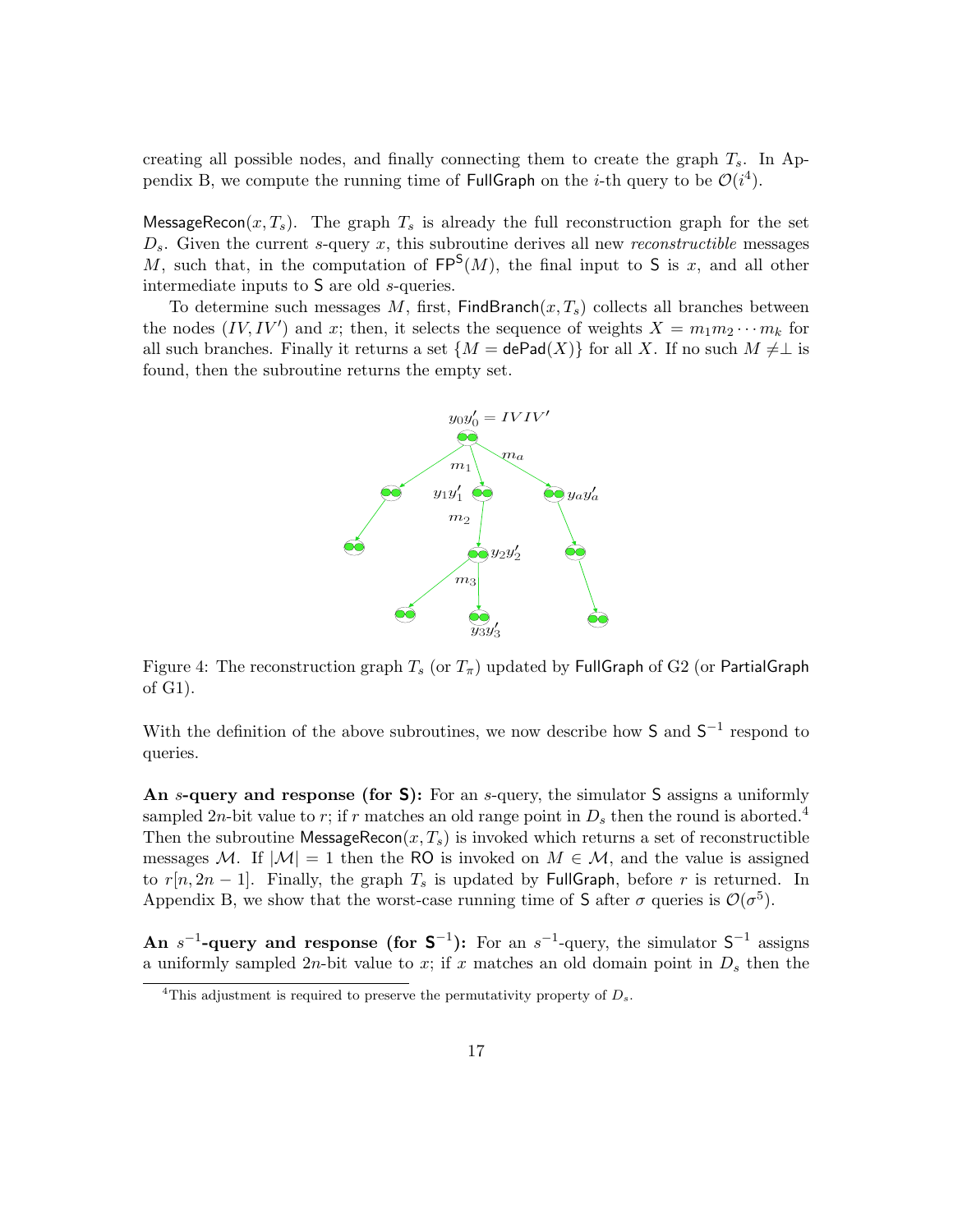round is aborted. Finally, the graph  $T_s$  is updated by FullGraph, before  $x$  is returned. In Appendix B, we show that the worst-case running time of  $S^{-1}$  after  $\sigma$  queries is  $\mathcal{O}(\sigma^5)$ .

### **9 Intermediate system G1**

The pseudocode is provided in Figure 5. For the sake of clear understanding, we first discuss the motivation for designing this system.

### **9.1 Motivation for G1**

The main motivation for constructing a new system G1 is that it is difficult to compare between the executions of the systems G0 and G2, instruction by instruction. The difficulty arises from the fact that  $G2$  has a graph  $T_s$ , and two extra subroutines FullGraph, and MessageRecon, while G0 has no such graphs or subroutines. To get around this difficulty, we reduce G0 to an equivalent system G1 by endowing it with additional memory for constructing a similar graph  $T_{\pi}$ , and supplying it with the additional subroutines MessageRecon and PartialGraph. These additional components do not result in any difference in the input and output distributions of the systems G0 and G1 for any adversary (this result is formalized in Proposition 10.1); therefore, in the indifferentiability framework, G0 can be replaced by G1.

Even though G1 and G2 now appear 'close', there are still important differences. The most crucial of them is that, in the former case, the long queries are processed as a sequence of *π*-queries; therefore, current *s*- and  $s^{-1}$ -queries of G1 *may* match old *π*-queries and responses, while such events are not possible for G2. This difference comes with two implications:

- 1. The reconstruction graph  $T_{\pi}$  in G1 is built using *s*-,  $s^{-1}$ -,  $\pi$ -queries, and their responses stored in the table  $D_{\pi}$ ; in case of G2, the reconstruction graph  $T_s$  is built using *only*  $s$ -,  $s^{-1}$ -queries and responses stored in  $D_s$ . This difference can be identified by separating out, from  $T_{\pi}$ , the maximally connected subgraph  $T_s$  built from all the  $s$ -,  $s^{-1}$ -queries and responses stored in  $D_s$  in G1. Now the reconstruction graph *T<sup>s</sup>* in both systems are comparable.
- 2. In G1, the reconstruction graph  $T_{\pi}$  *may* not be *full* for the set  $D_{\pi}$ , since the subroutine PartialGraph adds only a few nodes – rather than all nodes – to  $T_{\pi}$  every round; by contrast, the reconstruction graph  $T_s$  – built by the subroutine FullGraph – for G2 is necessarily *full* for the set *Ds*. In Section 11, we identify a set of events in the system G1, and then, in Section 12, show that, if those events do not occur, then the reconstruction graphs in both the systems are full.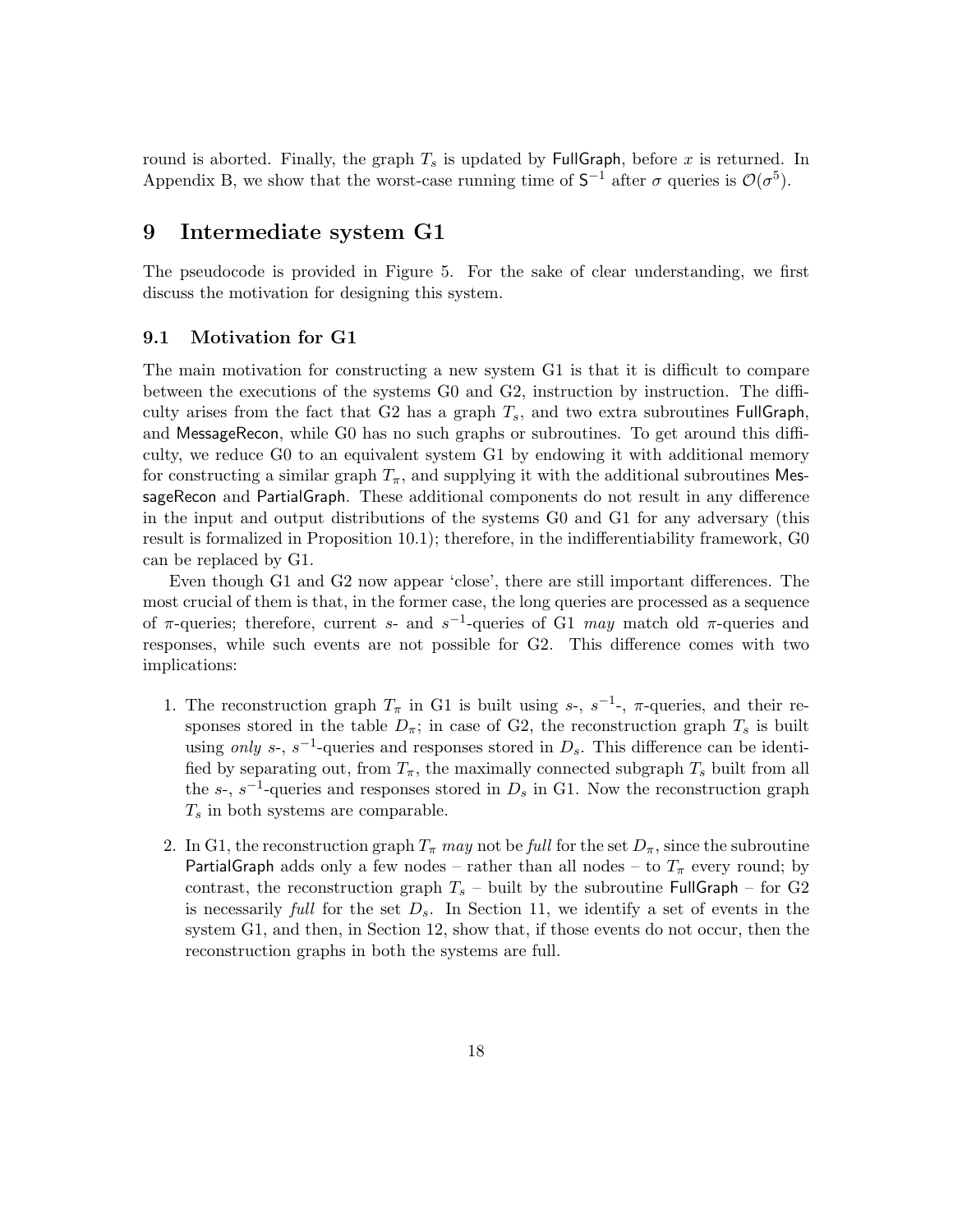### **FP1(***M***)**

001.  $m_1 m_2 \cdots m_{k-1} m_k := \textsf{pad}_n(M);$ 002.  $y_0 := IV, y'_0 := IV'$ ; 003. **for**  $(i := 1, \dots, k)$  { 004.  $r := \pi(y_{i-1}m_i);$ 005. *yiy ′ i* := *r ⊕* (*y ′ i−*1 *||*0); 006. **if** *yi−*1*m<sup>i</sup>* is *fresh* **then** PartialGraph(*yi−*1*m<sup>i</sup> , r, Tπ*);*}* 007. **if** Type3 **then**  $|$  BAD := True ; 008.  $r := \pi(y_k y'_k);$ 009. **if** Type0-b **then**  $BAD := True$ ; 010. **if**  $y_k y'_k$  is *fresh* **then**  $\mathsf{PartialGraph}(y_k y_k', r, T_\pi);$  $011. \ D_l[M] := r[n, 2n - 1];$ 012. return  $D_l[M]$ ; **MessageRecon**(*x, Ts*)  $201.$   $\mathcal{M}' :=$  FindBranch $(x, T_s);$ 202.  $\mathcal{M} := \{ \text{dePad}(X) \mid X \in \mathcal{M}' \};$ 203. return *M*; *π*(*x*) 301. **if**  $x \notin Dom(D_\pi)$  **then**  $D_{\pi}[x] \stackrel{\$}{\leftarrow} \{0,1\}^{2n} \setminus Rng(D_{\pi});$ 302. return  $D_{\pi}[x]$ ; *π −***1** (*r*) 501. **If**  $r \notin Rng(D_\pi)$  **then**  $D_{\pi}^{-1}[r] \stackrel{\$}{\leftarrow} \{0,1\}^{2n} \setminus Dom(D_{\pi});$ 502. return  $D_{\pi}^{-1}[r];$ 

### **S1(***x***)**

100. **If** Type2 **then**  $|$  BAD := True  $|$ ;

101.  $r := \pi(x);$ 

- 102. **if** Type0-a **then**  $|$  BAD := True  $|$ ;
- 103.  $\mathcal{M}$ :=MessageRecon $(x, T_s)$ ;

104. if 
$$
|\mathcal{M}| = 1 \land M \notin Dom(D_l)
$$
 then  

$$
D_l[M] := r[n, 2n - 1];
$$

$$
105. \ D_s[x] := r;
$$

106. **if** *x* is *fresh* **then** PartialGraph $(x, r, T_\pi)$ ; 107. return *r*;

### $S1^{-1}(r)$

601. if Type4 then 
$$
|BAD:=True|
$$
;

602.  $x := \pi^{-1}(r);$ 

603. if Type0-c then 
$$
\boxed{\text{BAD} := \text{True}}
$$
;

604. if Type1-c then 
$$
BAD := True
$$
;

605.  $D_s[x] := r;$ 

- 606. **if** *r* is *fresh* **then** PartialGraph $(x, r, T_\pi)$ ;
- 607. return *x*;

# **PartialGraph**(*x, r, Tπ*) 401.  $x \stackrel{parse }{\rightarrow} y_c m; r \stackrel{parse }{\rightarrow} y^*y';$ 402. C := ContactPoints $(y_c, T_\pi)$ ; 403.  $\mathsf{E} := \{ (y_c y_c', m, y y') | y := y^* \oplus y_c', y_c y_c' \in \mathsf{C} \};$ 404. **for** *∀e ∈* E *{* AddEdge $(e, T_\pi)$ ; **if** Type1-a∨Type1-b **then**  $\vert$  BAD := True  $\vert$ ; }

Figure 5: System G1.  $|m_i| = |m| = |y_i| = |y'_i| = |y'_c| = |y'_c| = |y| = |y'| = |y^*| = |r/2| = n$ , for all *i*.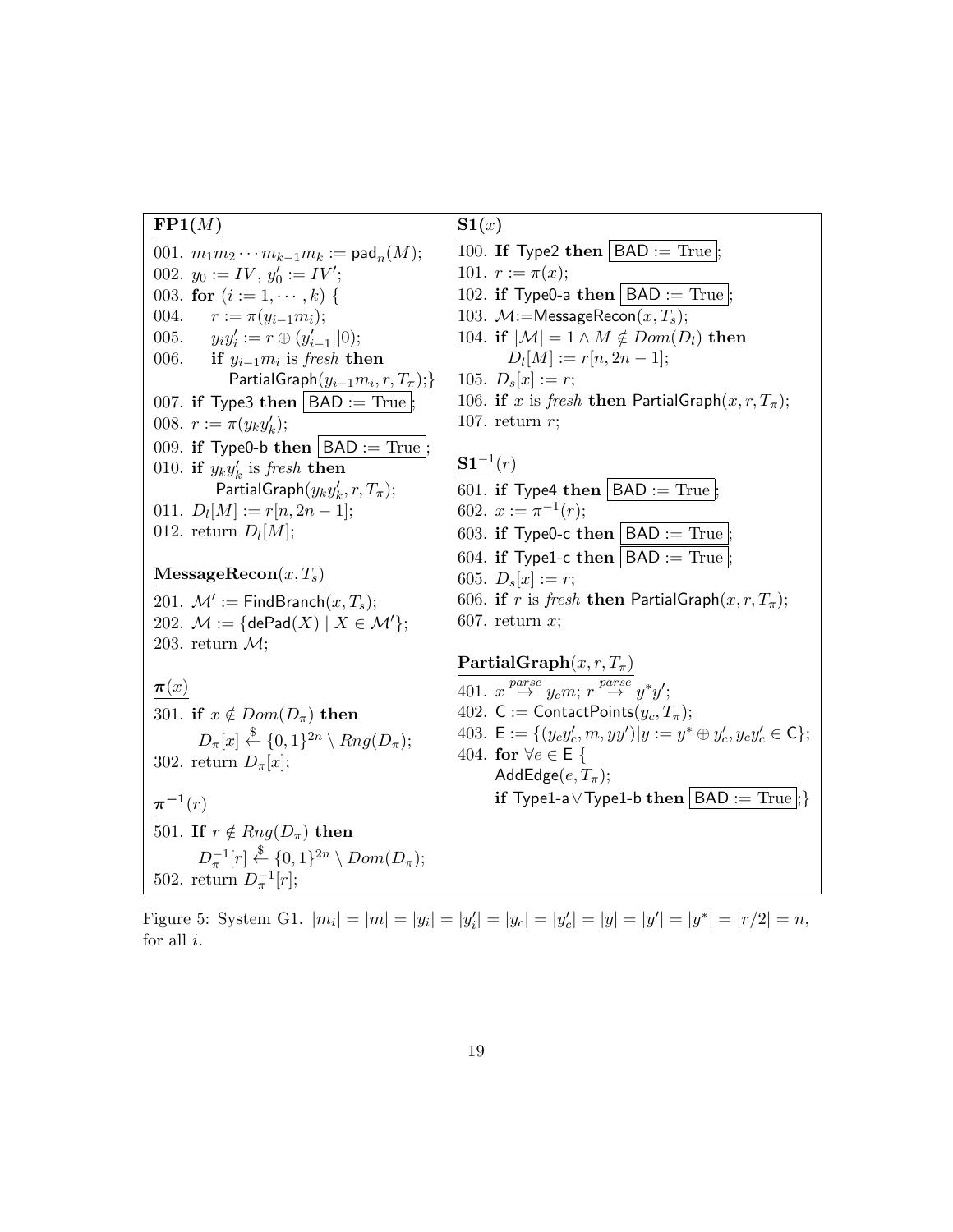### **9.2 Detailed description of G1**

Now we describe G1 in detail. For the moment, we postpone the description of the  $Type0,1$ , 2, 3 and 4 events until Section 11, since they do not impact the output and the global data structures of G1. We first discuss the subroutines used by the oracles FP1, S1 and S1*−*<sup>1</sup> .

PartialGraph( $x, r, T_\pi$ ). This subroutine is invoked whenever a fresh  $\pi$ - and  $\pi^{-1}$ -query – with  $r = \pi(x)$  – is encountered. The subroutine updates the reconstruction graph  $T_{\pi}$  with  $(x, r)$ in the following way: First, the subroutine ContactPoints $(y_c = x[0, n-1])$  is invoked, that returns a set C containing all nodes in  $T_\pi$  with  $y_c$  being least significant *n* bits. The size of C determines the number of fresh nodes to be added to  $T_{\pi}$  in the current iteration. Using the members of  $C$  and the new pair  $(x, r)$ , new weighted edges are constructed, stored in E, and added to  $T_{\pi}$  using the subroutine AddEdge. See Figure 4 for a pictorial description. Note that the reconstruction graph  $T_{\pi}$  may not be *full* for the elements in  $D_{\pi}$ ; hence the name PartialGraph.

MessageRecon $(x, T_s)$ : This subroutine has been described already in the context of G2, that determines new *reconstructible* messages. Note that the graph  $T_s$  is the maximally connected subgraph of  $T_{\pi}$  with the root-node  $(IV, IV')$ , generated by the *s*-, *s*<sup>-1</sup>-queries and responses stored in *Ds*; *x* is the current *s*-query.

Now we describe how the oracles **S1**,  $S1^{-1}$ , and **FP1** respond to queries.

**An** *s***-query and response (for <b>S1**): For the *s*-query *x*, S1 computes  $\pi(x)$ . Then the subroutine MessageRecon $(x, T_s)$  is called which returns a set of reconstructible messages *M*. If  $|M| = 1$ , and the  $M \in \mathcal{M}$  is not a previous long query then  $D_l[M]$  is assigned the value of  $\pi(x)[n, 2n-1]$ . Before finally returning r, the subroutine PartialGraph is called with input  $(x, r)$ , if it is fresh, to update the existing graph  $T_{\pi}$ .

**An**  $s^{-1}$ -query and response (for  $S1^{-1}$ ): For an  $s^{-1}$ -query *r*, *x* is assigned the value of  $\pi^{-1}(r)$ . Finally,  $D_s[x]$  and  $T_{\pi}$  are updated, and *x* is returned.

**A** long query and response (for **FP**1): FP1 mimics FP, while updating the graph  $T_{\pi}$ using the subroutine PartialGraph, whenever a *fresh π*-query is generated. *D<sup>l</sup>* [*M*] is assigned  $r[n, 2n-1]$ , where *r* is the output from the final  $\pi$  call. Finally,  $r[n, 2n-1]$  is returned.

### **10 First Part of Main Theorem: Proof of** (2)

From the definitions of systems G0 and G1 – in Sections 7 and  $9$  – we are well equipped to prove (2).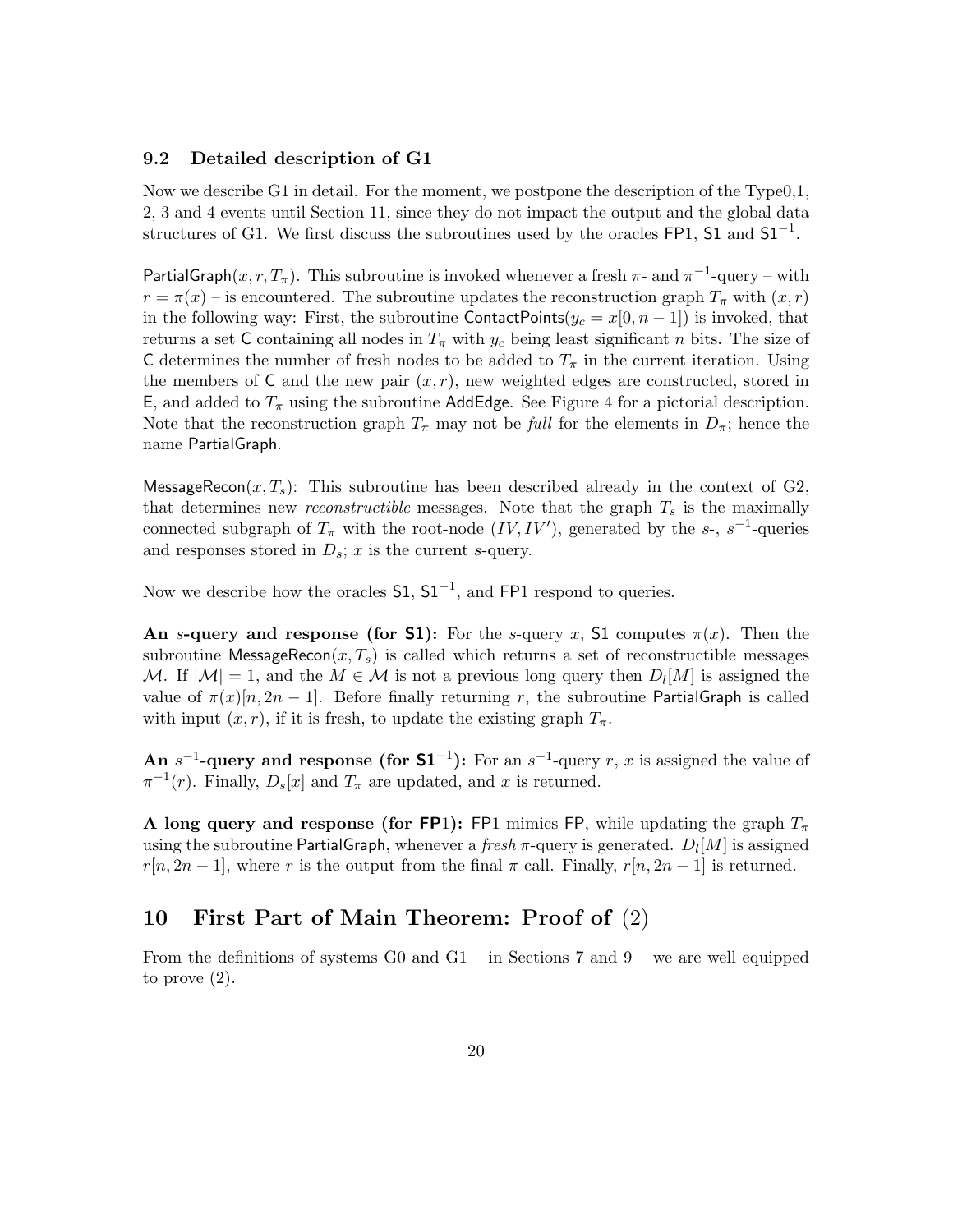**Proposition 10.1** *For any distinguishing adversary A,*

$$
\Pr[\mathcal{A}^{G0} \Rightarrow 1] = \Pr[\mathcal{A}^{G1} \Rightarrow 1].
$$

PROOF. From the description of S1 and S1<sup>-1</sup>, we observe that, for all  $x \in \{0,1\}^{2n}$ ,  $S1(x) = \pi(x)$  and  $S1^{-1}(x) = \pi^{-1}(x)$ . Likewise, from the descriptions of FP1 and FP, for  $\Box$  *M*  $\in \{0,1\}^*$ , FP1(*M*) = FP(*M*).

# **11 Type0, 1, 2, 3, and 4 of System G1**

In this section, we concretely define the Type0, Type1, Type2, Type3 and Type4 events of the system G1 (see Figure 5). Informally they will be called 'bad' events, since these events set the variable BAD in G1. We first provide the motivation for these events.

### **11.1 Motivation**

We recall that the adversary submits  $s$ -,  $s$ <sup>-1</sup>- and long queries to the system G1 and receives responses, and based on the history of query-response pairs, known as view – she then tries to distinguish G1 from G2. Intuitively, those events are called 'bad', for which the outputs from the  $\pi$  and  $\pi^{-1}$  oracles of G1 can be predicted by the adversary with probability better than when interacting with G2. These events primarily involve various forms of collision, occurring in the graph  $T_{\pi}$ , allowing the adversary to generate non-trivial reconstructible messages. Secondly, we need to catch the events where current queries match old queries too. One can intuit that these events help the adversary in distinguishing G1 from G2. It is also important to note that, if  $T_{\pi}$  is not a *full reconstruction graph* then the adversary can also use this fact to compel G1 to produce outputs different from those from G2 (since G2 always maintains the full reconstruction graph *Ts*).

Next sections deal with concrete definitions of these events, keeping the above motivation in mind.

# **11.2** Classifying elements of  $D_{\pi}$ , branches of  $T_{\pi}$ , and  $\pi/\pi^{-1}$ -queries

The Type0 to Type4 events depend on the elements in  $D_{\pi}$ , the branches of  $T_{\pi}$ , and the types of  $\pi$ - and  $\pi$ <sup>-1</sup>-queries. In the following sections we first classify them.

#### **11.2.1 Elements of**  $D_{\pi}$ **: six types**

The query-response pairs of  $D_{\pi}$  are classified according to its known and unknown parts. The known part of a query-response pair is the part that is present in the view of the system G1, or it can be derived from the view with probability 1; the unknown part is *n*ot present in the view, and it cannot be derived from the view with probability 1. We observe that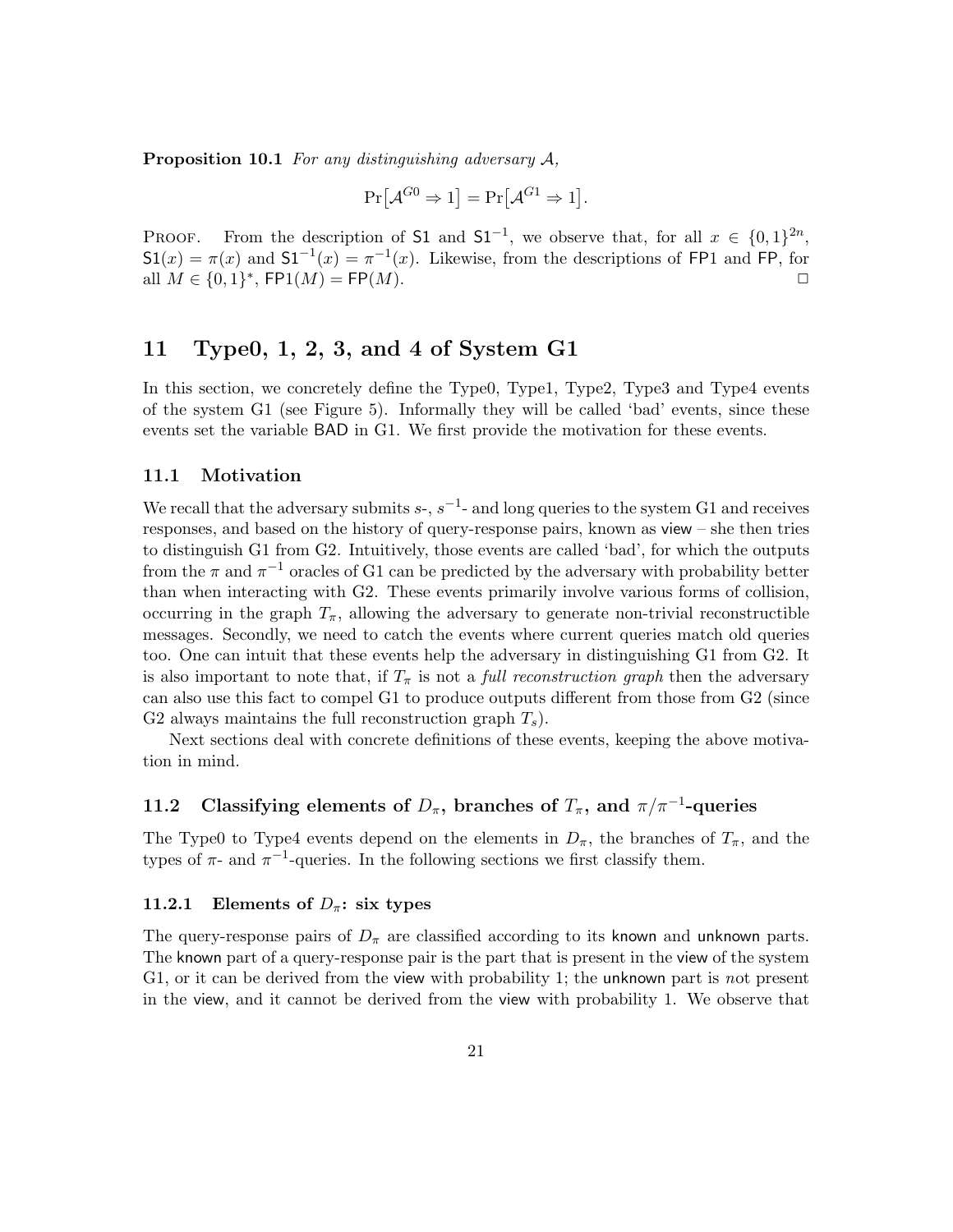there are six types of such a pair, and we denote them by Q0, Q1, Q2, Q3, Q4 and Q5 in Figure 6(a); the head and tail nodes – each 2*n* bits – denote the input to, and the output from the query. Two-sided arrowhead indicates that the corresponding input-output pair is generated from either a  $\pi$ -or a  $\pi$ <sup>-1</sup>-query. The *red* and *green* circles – each *n* bits – denote unknown and known parts.

#### **11.2.2 Branches of** *Tπ***: four types**

The branches of  $T_{\pi}$  can be classified into four types, as shown in Figure 6(b). A branch *B* is: type I, if the final query is Q1, Q2 or Q5; type II, if the final query is Q3 or Q4; type III, if the final query is Q0, and if one of the intermediate queries is Q1, Q2, Q3, Q4 or Q5; type IV, if all queries are Q0. The first three types are called *red* branch. The fourth type is called *green* branch.

### **11.2.3** The  $\pi$ - and  $\pi^{-1}$ -queries: nine types

We observe that – based on the types described in the sections above – the current  $\pi$ - and *π −*1 -query can be categorized into the following classes.

- 1. Current *π*-query is an *s*-query. This can be of two types.
	- (a) The  $\pi$ -query is fresh.
	- (b) The  $\pi$ -query is one of six types of elements in  $D_{\pi}$  described in Section 11.2.
- 2. Current  $\pi^{-1}$ -query is an  $s^{-1}$ -query. This can be of two types.
	- (a) The  $\pi^{-1}$ -query is fresh.
	- (b) The  $\pi$ -query is one of six types of elements in  $D_{\pi}$ .
- 3. Current  $\pi$ -query is an intermediate  $\pi$ -query for the current long query. This is of three types.
	- (a) Current long query is present on a *red* branch as defined in Section 11.2 of the graph  $T_{\pi}$ . The  $\pi$ -query in this case is necessarily one of six types stored in  $D_{\pi}$ ; we divide it into two cases.
		- i. The  $\pi$ -query is the final one.
		- ii. The  $\pi$ -query is a non-final one.
	- (b) Current long query is present on a *green* branch of the graph  $T_{\pi}$ . The  $\pi$ -query in this case is also one of six types stored in  $D_{\pi}$ .
	- (c) Current long query is *not* present on a branch of the graph  $T_{\pi}$ . We divide the *π*-query into two types.
		- i. The  $\pi$ -query is fresh.
		- ii. The  $\pi$ -query is one of six types of elements in  $D_{\pi}$ .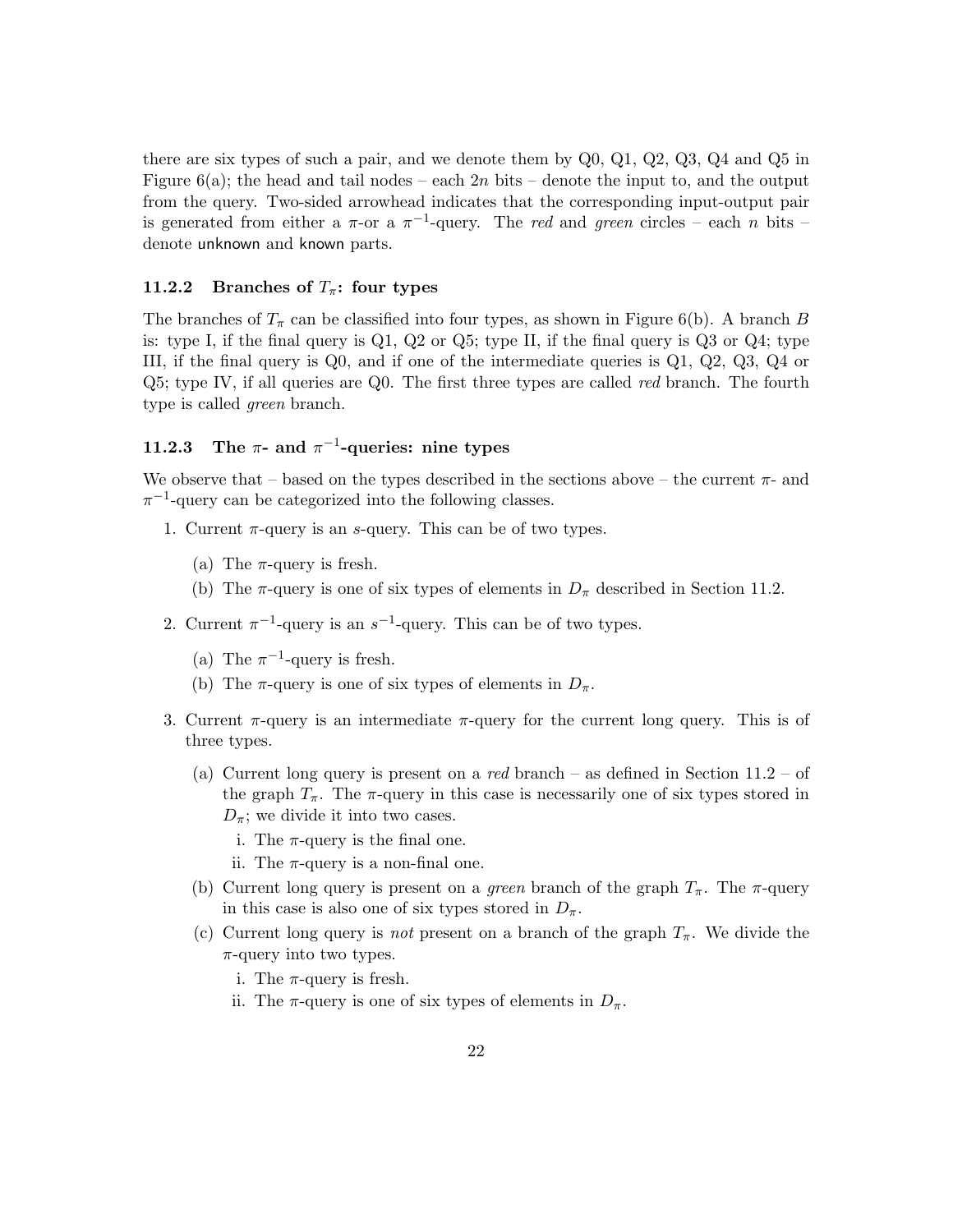

 $(II)$   $(III)$   $(IV)$ (b) Several types of a branch in *Tπ*. (I), (II) and (II) are called *red* branch. (IV) is called *green* branch.

Q0

∞

Q0

∞

 $Q3/Q4$ 

 $\rm Q1/Q2/Q5$ 

 $\bigcirc$ 

Figure 6: Several types of old  $\pi/\pi^{-1}$ -queries and branches in  $T_{\pi}$ .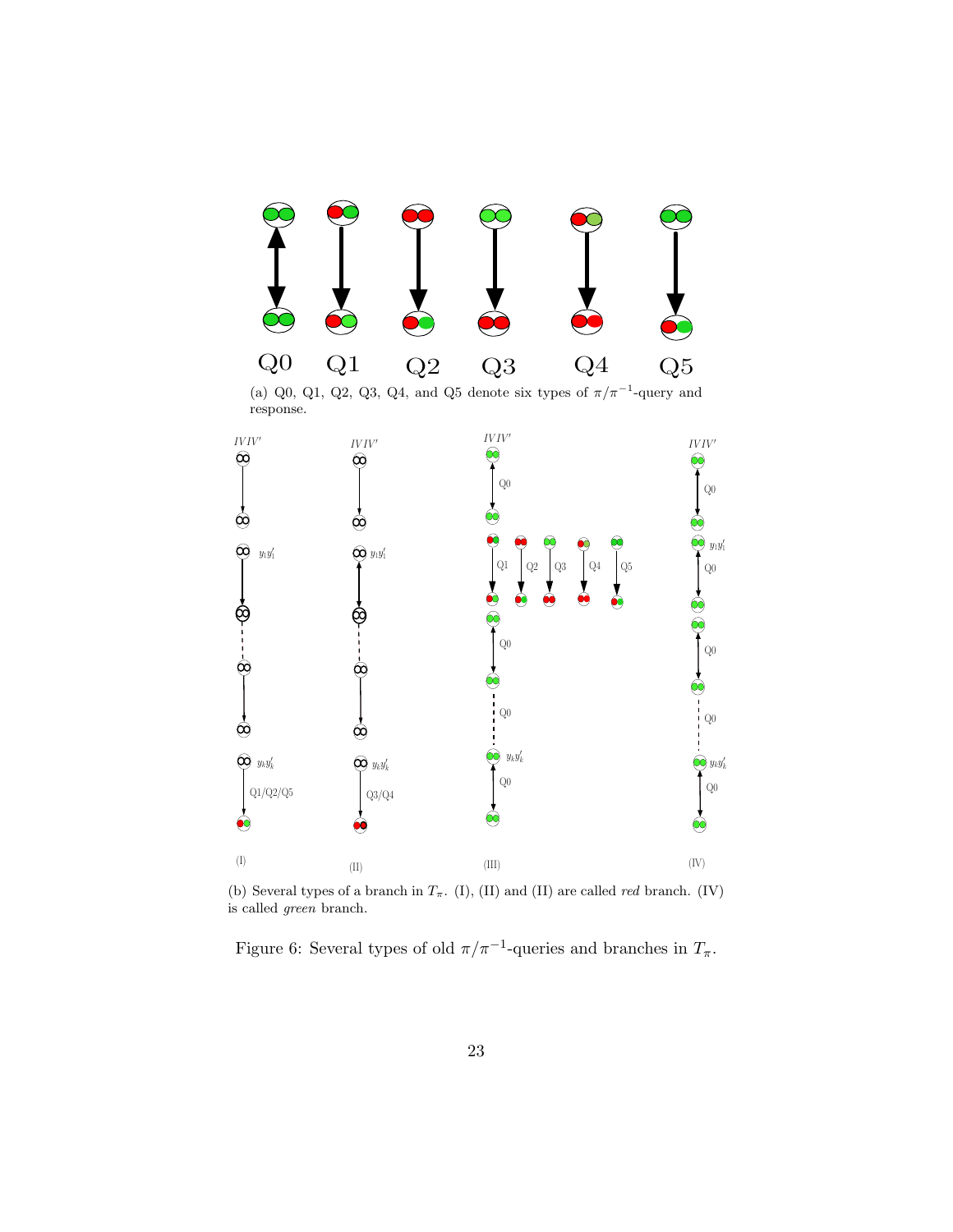### **11.3 Type0 and Type1 on Fresh queries**

#### **11.3.1 Intuition**

We address the classes 1a, 2a, and 3ci of Section 11.2.3 together, since they are connected by the fact that the  $\pi$ - or  $\pi$ <sup>-1</sup>-query is fresh. It is straightforward to notice that, if the outputs of the fresh queries are uniformly distributed, then distinguishing between G1 and G2 is difficult: Type0 events are designed to measure the degree to which the outputs of the  $\pi$ - and  $\pi^{-1}$ -queries are uniformly distributed.

The second scenario is when the adversary is able to generate a *non-trivial* reconstruction message, for distinguishing G1 from G2. This is possible, if the fresh *π*-query causes a node collision in the graph  $T_{\pi}$ , or if it causes an old query to be attached to a fresh node, or if an  $s^{-1}$ -query can be attached to a node of  $T_{\pi}$ . Type1 events cover these events. In addition, we require that the absence of these events make the graph  $T_{\pi}$  a full reconstruction graph. Detailed descriptions are below.

### **11.3.2 Type0: Distance from the uniform**

Type0 event occurs when the output of a fresh  $\pi/\pi^{-1}$ -query is *distinguishable* from the uniform distribution  $\mathcal{U}[0, 2^{2n} - 1]$ . A Type0 event can be of three types: event Type0-a occurs when a fresh *π*-query is an *s*-query; event Type0-b occurs when a fresh *π*-query is the final  $\pi$ -query of a long query; event Type0-c occurs when an  $s^{-1}$ -query is a fresh *π −*1 -query.



Figure 7: Type1 events of G1. All arrows are *n* bits each. Red arrow denotes fresh *n* bits of output from the ideal permutation  $\pi/\pi^{-1}$ . The symbol "=" denotes *n*-bit equality.

### **11.3.3 Type1:** Collision in  $T_\pi$

There are three types of Type1 events (see Figure 7). The purpose is to ensure that, if they do not occur then (1) no *non-trivial* reconstructible message can be generated by the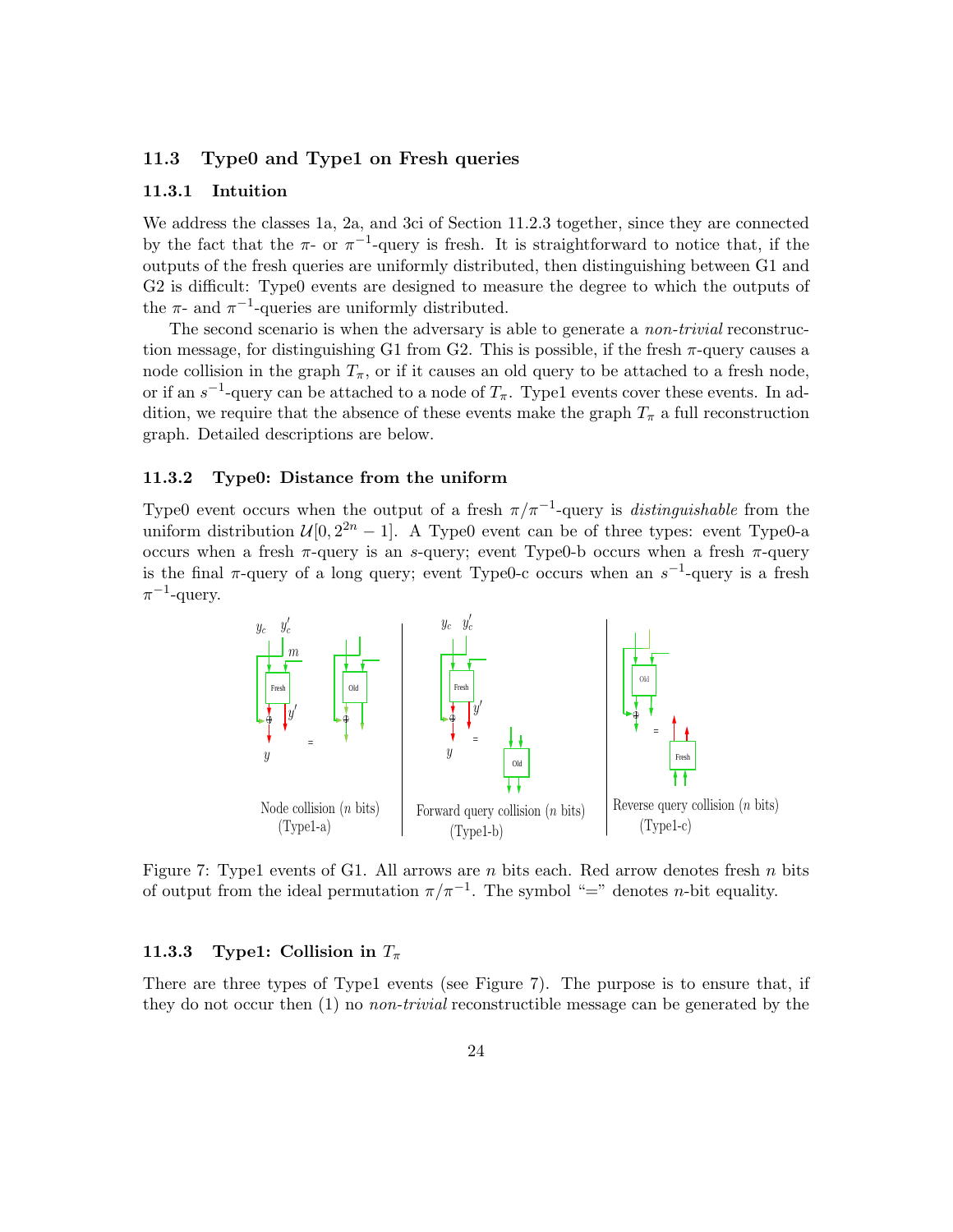adversary, (2) the growth of  $T_{\pi}$  every round is "small", and (3)  $T_{\pi}$  is a *full reconstruction graph* for the set  $D_\pi$ .

- *•* Type1-a. Suppose *yy′* is a fresh 2*n*-bit node generated when a fresh *π*-query is attached to  $T_{\pi}$ . This event occurs when  $yy'$  collides with another node in  $T_{\pi}$ ; this collision can be used to generate at least two reconstructible messages in the next rounds – one of them can be used to distinguish G1 from G2. It is important to note that, even though we are interested in 2*n*-bit node collision, Type1 event captures collision on the least significant *n* bits of the nodes. Therefore, it includes a bigger set of events than necessary. This is done to bound the growth of the graph; more precisely, it allows at most one fresh node to be added in the next round, if this event does not occur.
- *•* Type1-b. Suppose *yy′* is a fresh node as defined above. This event occurs if *yy′* collides with any element in  $Dom(D_{\pi})$ ; like before, this event can also be used to form a *non-trivial* reconstructible message. In a similar manner as Type1-a, we define Type1-b event when *y* collides with the least significant *n* bits of any element in  $Dom(D_{\pi})$ , and, as a result, it covers more events than required. Exactly like the Type1-a event, this is used to bound the growth of the graph, that is, it ensures that no new nodes can be added to  $T_{\pi}$  in the present round, if this event does not occur.
- *•* Type1-c. This event occurs when the output of the current *s −*1 -query collides with any node in  $T_{\pi}$ , and thereby, the absence of this event precludes the formation of a reconstructible message. Like the previous two types, we define this event when a node and the output of the *s <sup>−</sup>*<sup>1</sup> query collide on the least significant *n* bits. The absence of this event ensures that the  $s^{-1}$ -query is *not* added to  $T_{\pi}$ .

*Remark:* Our conservative choice of Type1 events, eventually, degrades the indifferentiability bound of FP. The bound of *n/*2 bits of this paper seems likely to be improved by relaxing the above conditions. We experimented with a smaller set of events than the ones mentioned above, and obtained an indifferentiability bound very close to *n* bits. However, constructing a theoretical proof of that turns out to be an involving task.

### **11.4 Type2, Type3 and Type4 on Old queries**

#### **11.4.1 Intuition**

Now we deal with the classes 1b, 2b, 3a, 3b and 3cii of Section 11.2.3. All of them address the issue when the current queries match old ones.

The classes 1b or 2b happen when an  $s$ - or  $s^{-1}$ -query matches one of six types of old elements stored in  $D_{\pi}$ ; these events can potentially help the adversary in distinguishing between G1 and G2, and we identify class 1b as Type2, and class 2b as Type4 events; the case by case analysis of the events will follow in a while.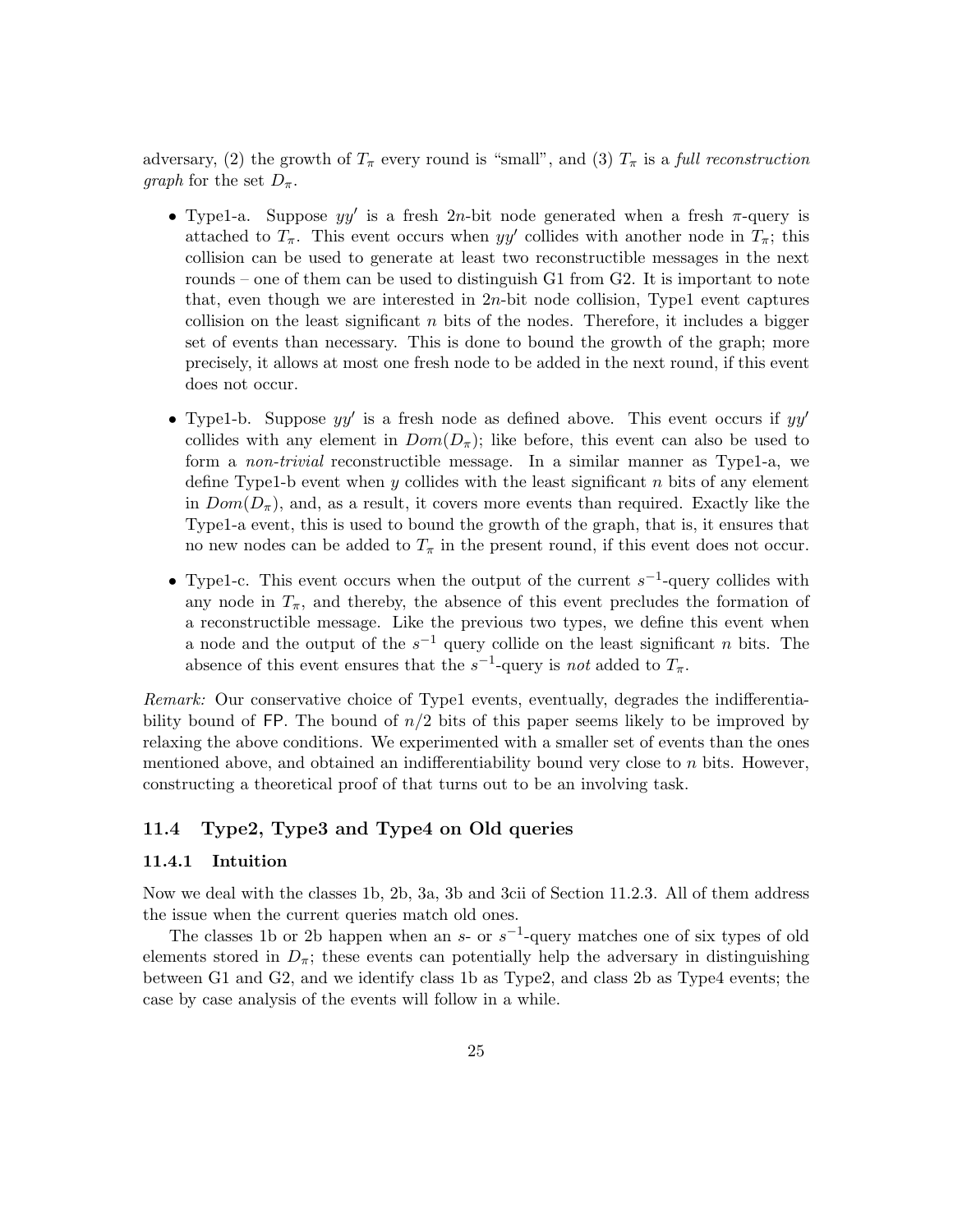The remaining classes are now 3a, 3b and 3cii, when the adversary submits a long query – say  $M$  – to the oracle FP1, and it is found that  $M$  is already present on some (fertile) branch of the graph  $T_{\pi}$  (3a and 3b), or it is not present *at all* on any branch of  $T_{\pi}$ (3c). The class 3c necessarily includes a fresh  $\pi$ -query, and this scenario has already been considered in Type0, and Type1; one can also see that class 1b (or Type2 events) already included the class 3cii. So we skip them here. The other classes – 3a and 3b – are crucial now, and they represent when *M* corresponds to an already present *red* or *green* branch of  $T_{\pi}$  (definitions in Section 11.2). We ignore the classes 3b, and 3aii, since they do not help the adversary in distinguishing systems.

So now we focus on the class 3ai, which deals with the final *π*-query of a *red* branch. Depending on the type of branch, the adversary tries to predict the most significant *n* bits of the final *π*-query (*i.e.,* the hash output) with non-trivial probability; she succeeds only for Type3 events that will be discussed shortly.

### **11.4.2 Type2**

Recall that a query-response pair in  $D_{\pi}$  can be of six types: Q0 to Q5. Type2 event is divided into several cases depending on the type of the current *s*-query.

**Type2-Q1, Type2-Q2, and Type2-Q4** events occur, if the *s*-query is type Q1, Q2 and Q4 respectively.

**Type2-Q3** event occurs, if the *s*-query is type Q3, and if the most significant *n* bits are distinguishable from the uniform distribution.

**Type2-Q5.** We observe that a Q5 query can be located in two different types of branch in  $T_{\pi}$ , as shown in Figures 8(b)(I) and (II).

- *•* **Type2-Q5-1** occurs if the current *s*-query is Q5, and is located in a type I branch, and if the least significant *n* bits are distinguishable from random.
- *•* **Type2-Q5-2** occurs if the current *s*-query is Q5, and is located in a type II branch.

#### **11.4.3 Type3**

In this case, we consider the final *π*-query of a *red* branch as the current query. Several types of *red* branch – (I), (II), and (III) – are shown in Figure 6(b)(I) to (III).

There are three types of Type3 event: (Type3-a) if the current long query *M* with  $m_1m_2\cdots m_k = \text{pad}_n(M)$  forms a *red* branch of type (I).<sup>5</sup> (Type3-b) if *M* is a *red* branch of

<sup>&</sup>lt;sup>5</sup>Observe that this case implies a node collision in  $T_{\pi}$ , since the  $y_k y'_k$  is the final  $\pi$ -query for two distinct long queries, the current *M* and also an old one. Therefore, if Type1 event did not occur in the previous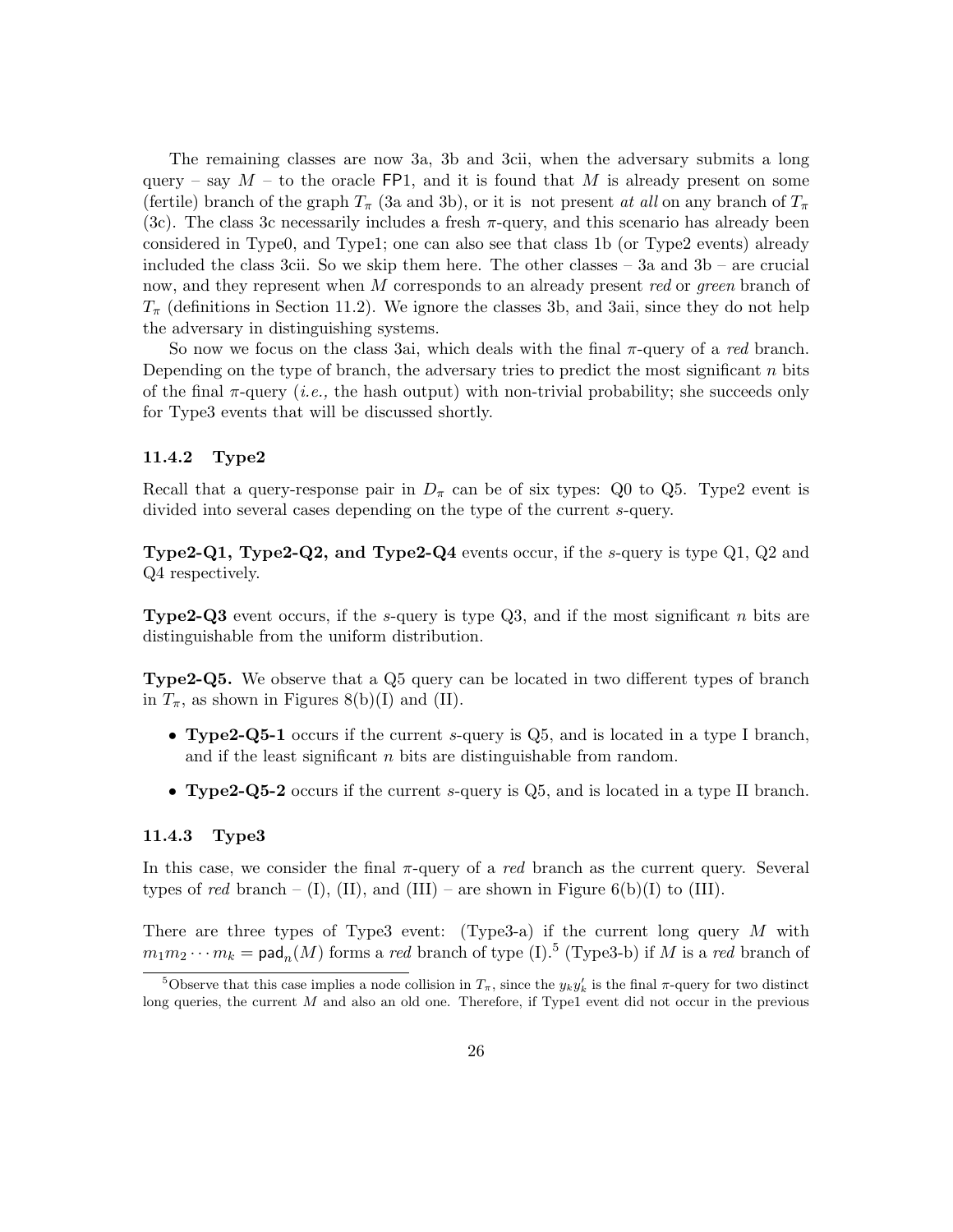

(b) Type2-Q5 events; they are subdivided into Type2-Q5-1 and Type2-Q5-2. The branches in (I) and (II) represent long queries.

Figure 8: Several types of Type2 events.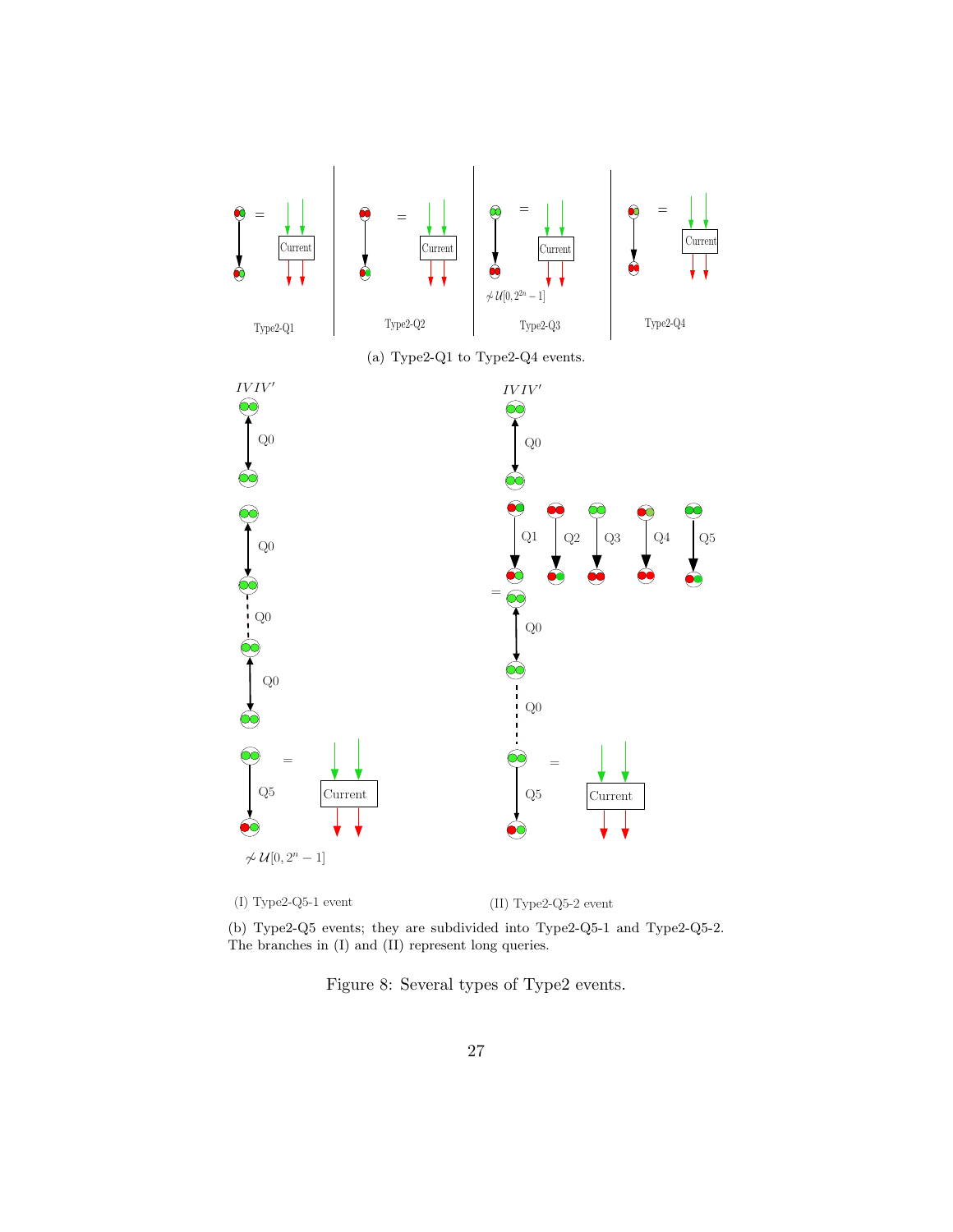

Figure 9: Several types of Type4 events: Type4-Q1 to -Q5

type (II), and if the most significant *n* bits of output can be distinguished from the uniform distribution  $\mathcal{U}[0, 2^n - 1]$ . (Type3-c) if *M* is a *red* branch of type (III).

### **11.4.4 Type4**

This event is shown in Figure 9. The Type4 event occurs, if the current *s −*1 -query is equal to the output of an old query of type Q1, Q2, Q3, Q4 or Q5.

### **12 Second Part of Main Theorem: Proof of** (3)

With the help of the Type0 to Type4 events described in Sections 11.3, and 11.4, we are equipped to prove (3). First, we first fix a few definitions.

### **12.1 Definitions: GOOD***<sup>i</sup>* **and BAD***<sup>i</sup>*

 $GOOD_i$  *and*  $BAD_i$ . BAD<sub>*i*</sub> denotes the event when the variable BAD is set during round *i* of G1, that is, when Type0, Type 1, Type2, Type3 or Type4 events occur. Let the symbol GOOD<sub>i</sub> denote the event  $\neg V_{j=1}^i$  BAD<sub>i</sub>. The symbol GOOD<sub>0</sub> denotes the event when no queries are submitted. From a high level, the intuition behind the construction of the

rounds, this event is impossible in the current round.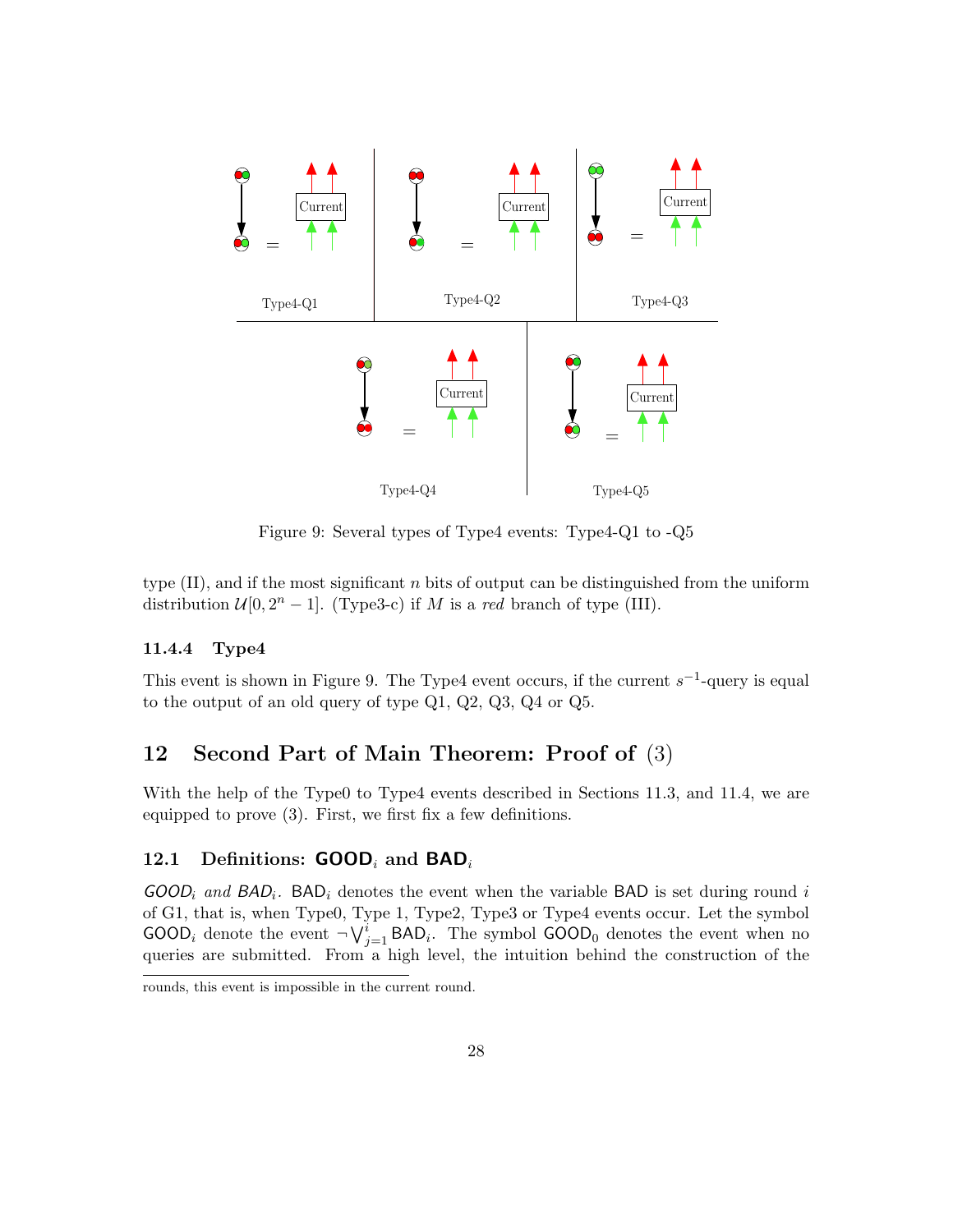BAD*<sup>i</sup>* event is straightforward: we will show that if BAD*<sup>i</sup>* does not occur, and if GOOD*i−*<sup>1</sup> did occur, then the views of G1 and G2 (after *i* rounds) are identically distributed for *any* attacker *A*.

*GOOD*1*<sup>i</sup> and BAD*1*i.* In order to get around a small technical difficulty in establishing the uniform probability distribution of certain random variables, we need to modify the above events GOOD*<sup>i</sup>* and BAD*<sup>i</sup>* slightly. The event BAD1*<sup>i</sup>* occurs when Type0, Type2, Type3 or Type4 events occur in the *i*-th round. The event  $\text{GOOD1}_i$  is defined as  $\text{GOOD}_{i-1} \wedge \neg \text{BAD1}_i$ .

### **12.2 Proof of** (3)

To prove (3) we need to show two things:

$$
\left|\Pr[\mathcal{A}^{G1} \Rightarrow 1] - \Pr[\mathcal{A}^{G2} \Rightarrow 1]\right| \le \Pr[\neg \text{GOOD1}_{\sigma}],\tag{5}
$$

$$
\Pr[\neg \text{GOOD1}_{\sigma}] \le \Pr[\neg \text{GOOD}_{\sigma}] \le \sum_{i=1}^{\sigma} \Pr[\text{BAD}_i \mid \text{GOOD}_{i-1}]. \tag{6}
$$

The proof of (6) is straight-forward. To prove (5), we proceed in the following way. Observe

$$
\begin{aligned}\n&\left|\Pr[\mathcal{A}^{G1} \Rightarrow 1] - \Pr[\mathcal{A}^{G2} \Rightarrow 1]\right| \\
&= \left|\left(\Pr[\mathcal{A}^{G1} \Rightarrow 1 \mid \text{GOOD1}_{\sigma}] - \Pr[\mathcal{A}^{G2} \Rightarrow 1 \mid \text{GOOD1}_{\sigma}]\right) \cdot \Pr[\text{GOOD1}_{\sigma}] \\
&+ \left(\Pr[\mathcal{A}^{G1} \Rightarrow 1 \mid \neg \text{GOOD1}_{\sigma}] - \Pr[\mathcal{A}^{G2} \Rightarrow 1 \mid \neg \text{GOOD1}_{\sigma}]\right) \cdot \Pr[\neg \text{GOOD1}_{\sigma}]\right|\n\end{aligned} \tag{7}
$$

If we can show that

$$
\Pr[\mathcal{A}^{G1} \Rightarrow 1 \mid \mathsf{GOOD1}_{\sigma}] = \Pr[\mathcal{A}^{G2} \Rightarrow 1 \mid \mathsf{GOOD1}_{\sigma}], \tag{8}
$$

then  $(7)$  reduces to  $(5)$ , since

$$
\left|\Pr\left[\mathcal{A}^{G1}\Rightarrow 1 \mid \neg \text{GOOD1}_{\sigma}\right] - \Pr\left[\mathcal{A}^{G2}\Rightarrow 1 \mid \neg \text{GOOD1}_{\sigma}\right]\right| \leq 1.
$$

As a result, we focus on establishing (8), which is done in Appendix C.

# **13 Third (or Final) Part of Main Theorem: Proof of** (4)

To prove (4), we need individually compute the probabilities Type0, Type1, Type2, Type3 and Type4 events described in Sections 11.3, and 11.4. Since we assume  $\sum_{i=1}^{\sigma} \Pr[BAD_i \mid$  $\mathsf{GOOD}_{i-1}$   $\leq \varepsilon = 1/2$ , (6) implies that  $\mathsf{GOOD}_i \geq 1/2$  for all  $0 \leq i \leq \sigma$ .

Definition of Type1 event guarantees that  $T_{\pi}$  has *i* nodes after *i* − 1 rounds, given GOOD<sub>*i*−1</sub>. We assume  $i \leq 2^{n/2}$ ; this implies  $(2^n - i) \geq \frac{1}{2}$  $\frac{1}{2}2^{n}$ .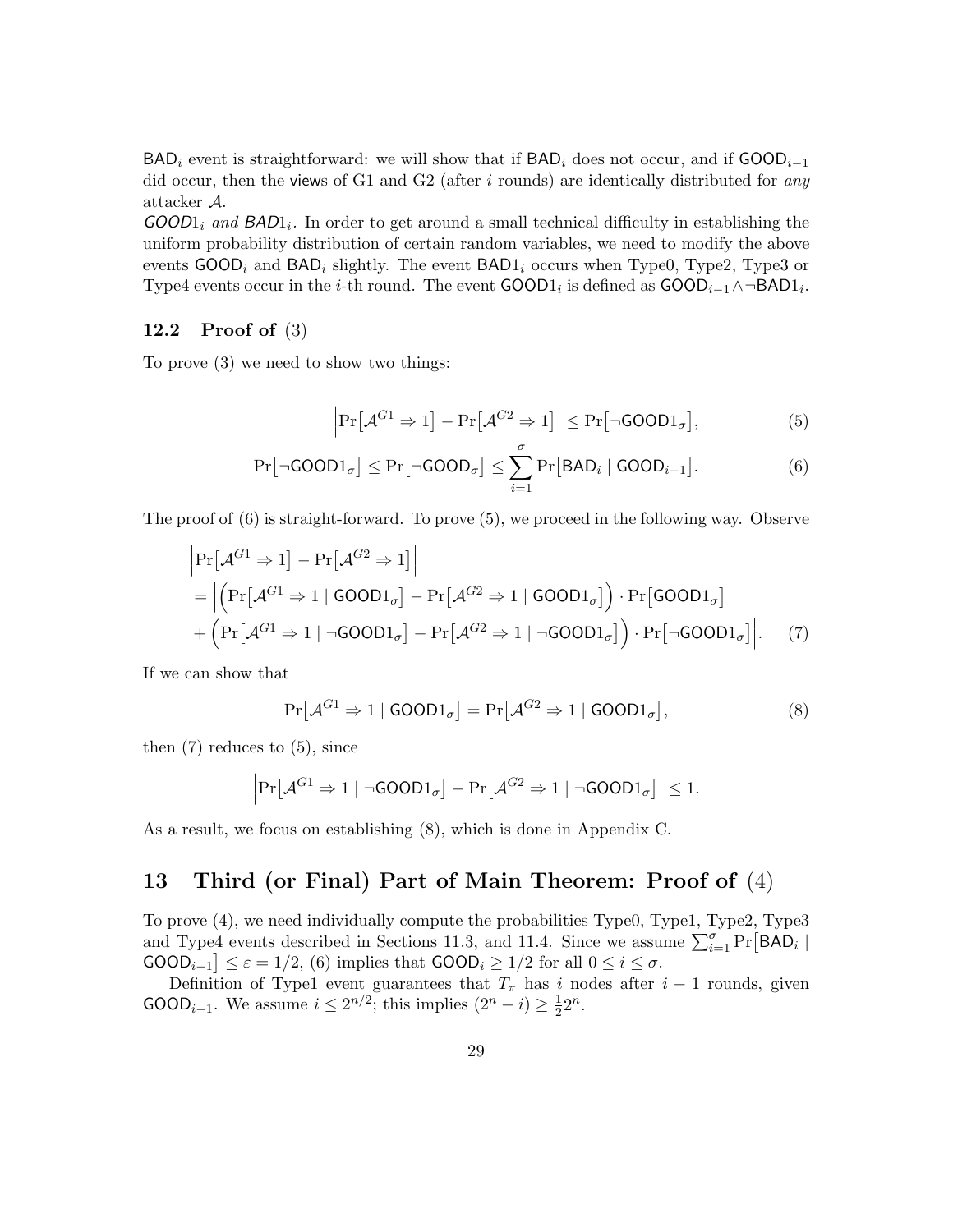# **13.1 Estimating probability of Type0**

From Section 11.3.2 we obtain,

$$
\Pr[\text{Type0}_i \mid \text{GOOD}_{i-1}] \le 3\Big(\frac{1}{2^{2n} - i} - \frac{1}{2^{2n}}\Big) \le \frac{1}{2^n}.
$$

# **13.2 Estimating probability of Type1**

From Section 11.3.3 we obtain,

$$
\Pr\Big[\text{Type1}_i \mid \text{GOOD}_{i-1}\Big] \leq \Pr\Big[\text{Type1-a}_i \mid \text{GOOD}_{i-1}\Big] + \Pr\Big[\text{Type1-b}_i \mid \text{GOOD}_{i-1}\Big] + \Pr\Big[\text{Type1-c}_i \mid \text{GOOD}_{i-1}\Big] \leq 3i/(2^n - i) \leq 6i/2^n.
$$

### **13.3 Estimating probability of Type2**

From Section 11.4.2 we obtain,

$$
\begin{aligned} &\Pr\bigl[\mathrm{Type2}_i \mid \mathrm{GOOD}_{i-1}\bigr] \leq \frac{\Pr\bigl[\mathrm{Type2}_i\bigr]}{\Pr\bigl[\mathrm{GOOD}_{i-1}\bigr]} \leq 2 \cdot \Pr\bigl[\mathrm{Type2}_i\bigr] \\ &\leq 2 \cdot \Bigl(\Pr\bigl[\mathrm{Type2\text{-}Q1}_i\bigr] + \Pr\bigl[\mathrm{Type2\text{-}Q2}_i\bigr] + \Pr\bigl[\mathrm{Type2\text{-}Q3}_i\bigr] \\ &+ \Pr\bigl[\mathrm{Type2\text{-}Q4}_i\bigr] + \Pr\bigl[\mathrm{Type2\text{-}Q5}_i\bigr]\Bigr) \\ &\leq 2 \cdot \frac{5i}{2^n - i} \leq \frac{20i}{2^n}. \end{aligned}
$$

### **13.4 Estimating probability of Type3**

From Section 11.4.3 we obtain,

$$
\Pr[\text{Type3}_i \mid \text{GOOD}_{i-1}] \le \frac{\Pr[\text{Type3}_i]}{\Pr[\text{GOOD}_{i-1}]} \le 2 \cdot \Pr[\text{Type3}_i]
$$
  

$$
\le 2 \cdot \left(\Pr[\text{Type3-a}_i] + \Pr[\text{Type3-b}_i] + \Pr[\text{Type3-c}_i]\right)
$$
  

$$
\le 2 \cdot \left(0 + \frac{2}{2^n - i}\right) \le \frac{8}{2^n}.
$$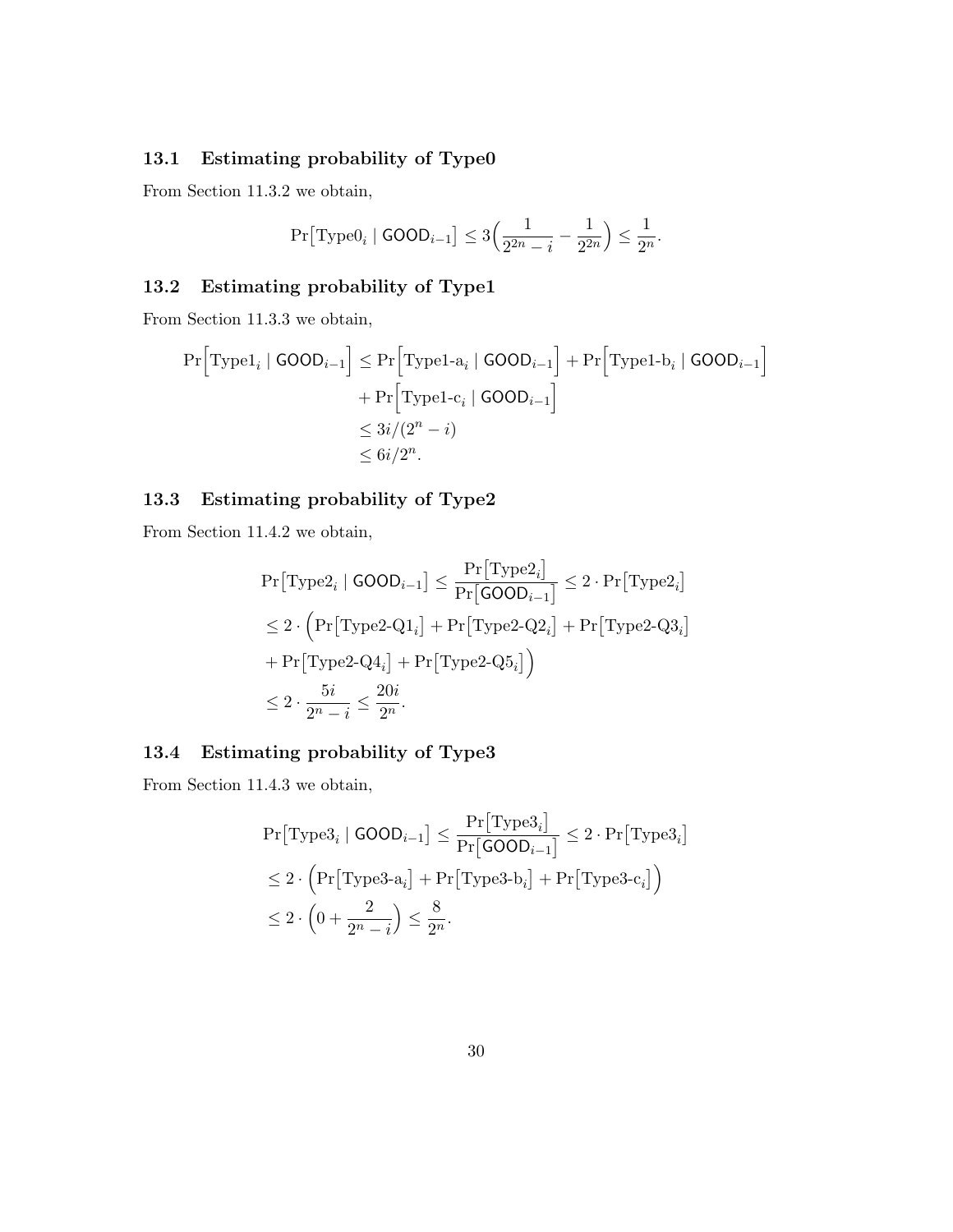### **13.5 Estimating probability of Type4**

From Section 11.4.4 we obtain,

$$
\begin{aligned} &\Pr\bigl[\mathrm{Type4}_i \mid \mathrm{GOOD}_{i-1}\bigr] \leq \frac{\Pr\bigl[\mathrm{Type4}_i\bigr]}{\Pr\bigl[\mathrm{GOOD}_{i-1}\bigr]} \leq 2\cdot\Pr\bigl[\mathrm{Type4}_i\bigr] \\ &\leq 2\cdot\Bigl(\Pr\bigl[\mathrm{Type4\text{-}Q1}_i\bigr] + \Pr\bigl[\mathrm{Type4\text{-}Q2}_i\bigr] + \Pr\bigl[\mathrm{Type4\text{-}Q3}_i\bigr] \\ &+ \Pr\bigl[\mathrm{Type4\text{-}Q4}_i\bigr] + \Pr\bigl[\mathrm{Type4\text{-}Q5}_i\bigr]\Bigr) \\ &\leq 2\cdot\frac{5i}{2^n-i} \leq \frac{20i}{2^n}. \end{aligned}
$$

### **13.6 Final computation**

We conclude by combining the above bounds into the following inequality which holds for  $1 ≤ i ≤ σ:$ 

$$
\sum_{i=1}^{\sigma} \Pr[\mathsf{BAD}_i \mid \mathsf{GOOD}_{i-1}]
$$
\n
$$
\leq \sum_{i=1}^{\sigma} \left[ \Pr[\text{Type0}_i \mid \mathsf{GOOD}_{i-1}] + \Pr[\text{Type1}_i \mid \mathsf{GOOD}_{i-1}] + \Pr[\text{Type2}_i \mid \mathsf{GOOD}_{i-1}] \right]
$$
\n
$$
+ \Pr[\text{Type3}_i \mid \mathsf{GOOD}_{i-1}] + \Pr[\text{Type4}_i \mid \mathsf{GOOD}_{i-1}] \right]
$$
\n
$$
\leq \sum_{i=1}^{\sigma} \frac{55i}{2^n} \leq \frac{28\sigma^2}{2^n}.
$$

### **14 A New Hash Function Family SAMOSA**

Now we design a concrete hash function family SAMOSA based on the FP mode defined in Section 2. In the subsequent sections, we also provide security analysis and hardware implementation results of SAMOSA.

### **14.1 Description of SAMOSA**

SAMOSA hash family is based on the FP mode and P-permutation of the Grøstl hash function family. Letting *n* denote the length of hash in bits ( $n = 256$  and 512 bits), the complete description of the hash function SAMOSA-*n* is provided in Figure 10. SAMOSA is composed of three components: (1) The FP mode and the padding rule  $\text{pad}_n(\cdot)$  (see Section 2), (2)  $IVIV' = \langle 0 \rangle_n || \langle n \rangle_n$ , and (3) the Grøstl permutation  $P_{2n}$  (see [17]).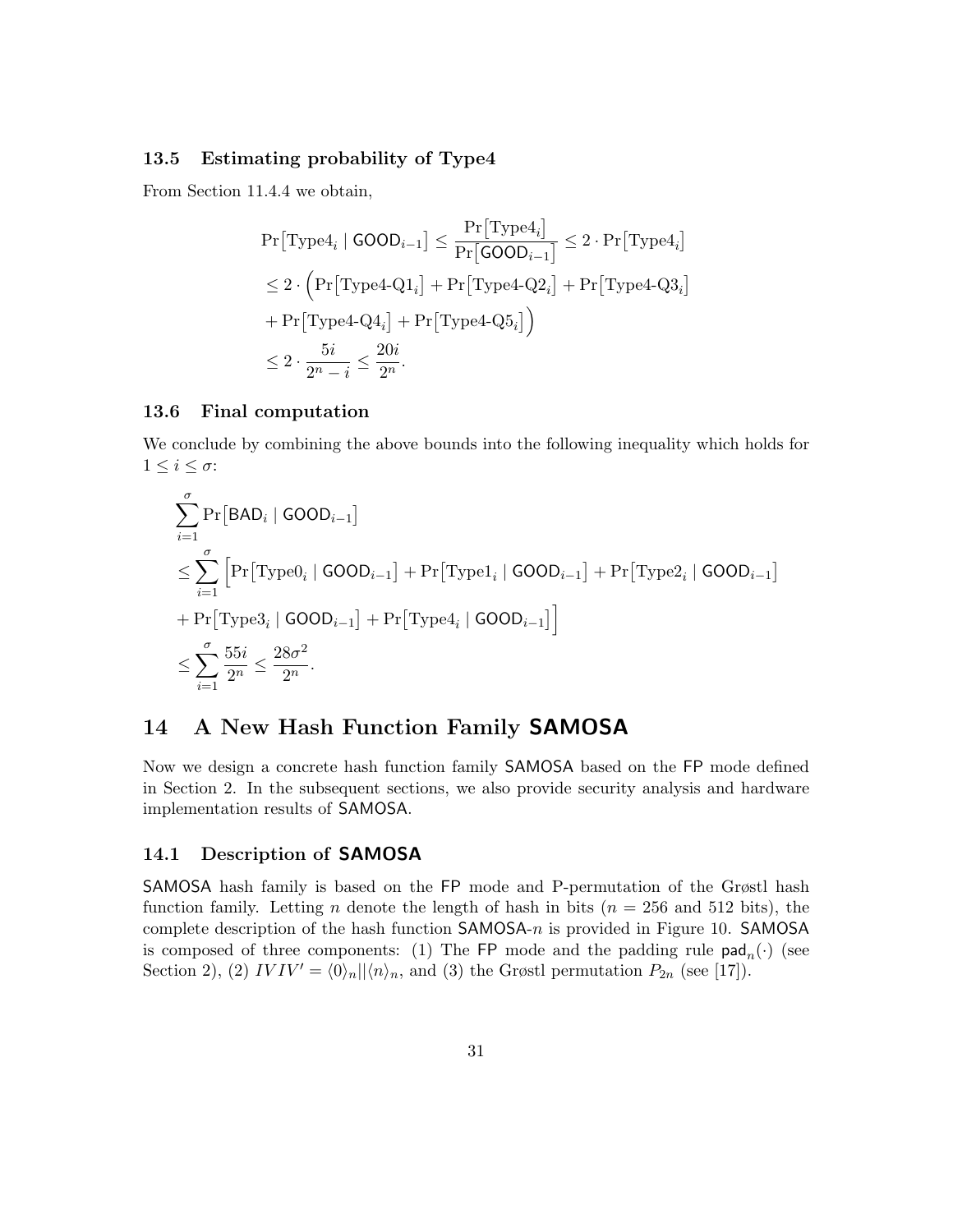| $SAMOSA-256(M)$                                                                  | $SAMOSA-512(M)$                                                                   |
|----------------------------------------------------------------------------------|-----------------------------------------------------------------------------------|
| 01. $m_1m_2m_{k-1}m_k := \text{pad}_{256}(M);$                                   | 11. $m_1m_2m_{k-1}m_k := \text{pad}_{512}(M);$                                    |
| 02. $y_0  y'_0 := \langle 0 \rangle_{256}   \langle 256 \rangle_{256};$          | 12. $y_0  y'_0 := \langle 0 \rangle_{512}   \langle 512 \rangle_{512};$           |
| 03. for $(i := 1, 2, \ldots k)$                                                  | 13. for $(i := 1, 2, \ldots k)$                                                   |
| $y_i  y'_i := P_{512}(y_{i-1}  m_i) \oplus (y'_{i-1}  \langle 0 \rangle_{256});$ | $y_i  y'_i := P_{1024}(y_{i-1}  m_i) \oplus (y'_{i-1}  \langle 0 \rangle_{512});$ |
| 04. $r := P_{512}(y_k  y'_k);$                                                   |                                                                                   |
| 05. return $r[256, 511]$ ;                                                       | 14. $r := P_{1024}(y_k  y'_k);$<br>15. return $r[512, 1023];$                     |
|                                                                                  |                                                                                   |

Figure 10: SAMOSA-256 and SAMOSA-512

### **14.2 Security analysis of the SAMOSA family**

There are two ways to attack the SAMOSA hash function family: (1) Attacking the FP mode and (2) attacking the underlying permutation  $P_{512}$  or  $P_{1024}$ . In the next subsections we present the analysis results on the mode and the permutations. Based on that we conjecture that the SAMOSA family cannot be attacked non-trivially with work less than the brute force.

### **14.2.1 Security of the FP mode.**

In Section 4 we have shown that the FP mode is indifferentiable from a random oracle up to approximately  $2^{n/2}$  queries (up to a constant factor) where *n* is the hash size in bits. Our rigorous analysis with the FP mode reveals that it may be possible to improve the bound to nearly 2*<sup>n</sup>* queries. The analysis implies that it is *hard* to attack any concrete hash function based on the FP mode without discovering non-trivial weaknesses in the underlying permutation. In our case, the permutations are  $P_{512}$  and  $P_{1024}$  of the Grøstl hash family.

### **14.2.2 Security analysis of Grøstl permutations**  $P_{512}$  **and**  $P_{1024}$ **.**

The permutations  $P_{512}$  and  $P_{1024}$  of the Grøstl hash function have been two most heavily analyzed primitives in the SHA-3 hash function competition [32, 37, 19, 23, 40]. The best analysis on  $P_{512}$  so far has been the discovery of differential properties up to 9 (out of 10) rounds with work  $2^{368}$  and memory  $2^{64}$ ; for the permutation  $P_{1024}$ , the best analysis is the discovery of differential properties up to 10 (out of 14) rounds with work  $2^{392}$  and memory  $2^{64}$ . Given the enormous costs to implement these attacks, and also given the huge third-party cryptanalysis the permutations of Grøstl have resisted so far, it seems fair to say that  $P_{512}$  and  $P_{1024}$  are secure for all practical purposes.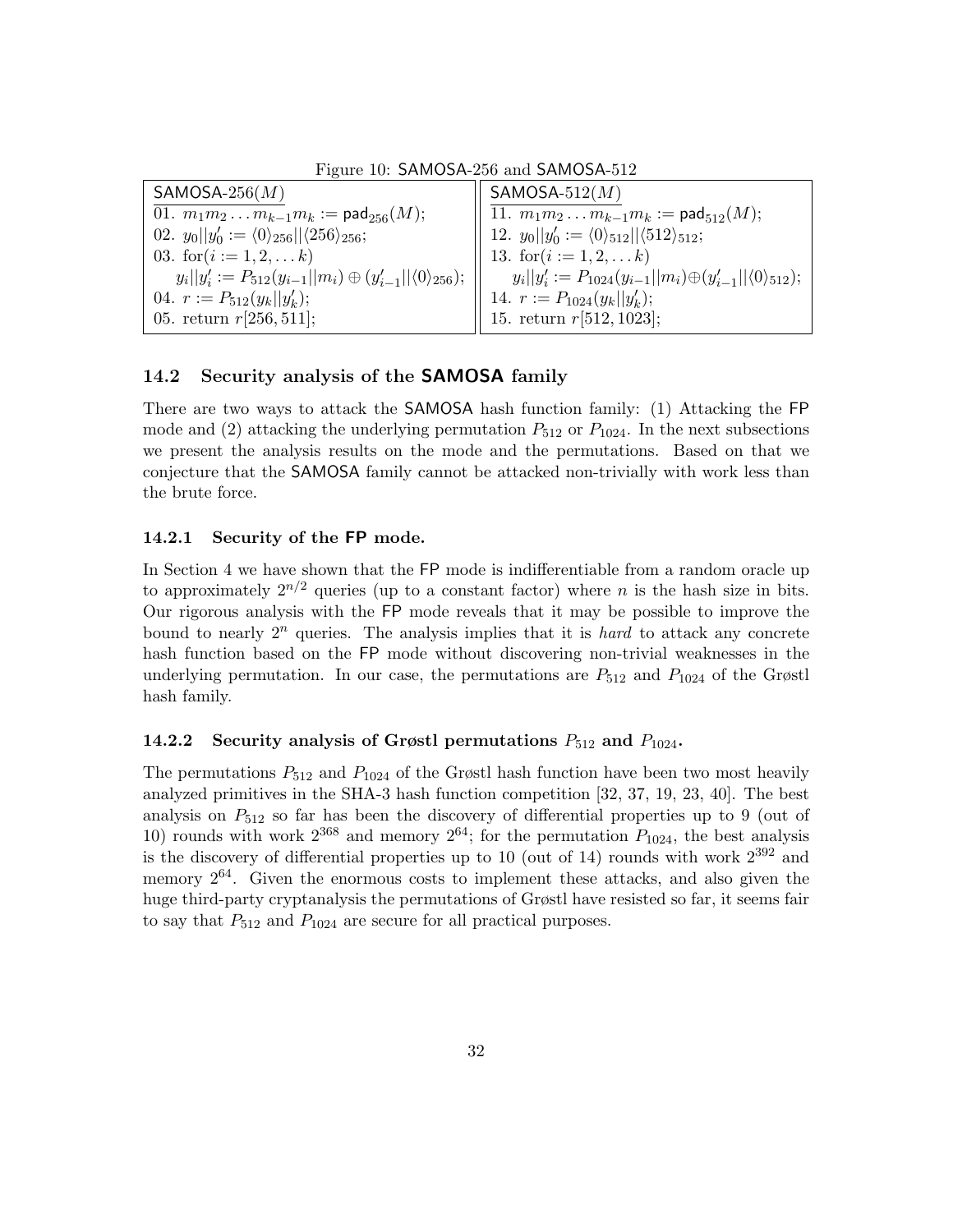# **15 FPGA Implementations of SAMOSA-256 and SAMOSA-512**

### **15.1 Motivation and previous work**

In case the security of two competing cryptographic algorithms is the same or comparable, their performance in software and hardware decides which one of them get selected for use by standardization organizations and industry.

In this section, we will analyze how SAMOSA compares to Grøstl, one of the five final SHA-3 candidates, from the point of view of performance in hardware. This comparison makes sense, because both algorithms share a very significant part, permutation P, but differ in terms of the mode of operation. The FP mode requires only a single permutation P, while Grostl mode requires two permutations P and Q, executed in parallel. Our goal is to determine how much savings in terms of hardware area are introduced by replacing the Grøstl construction for hash function with the FP mode. We also would like to know whether these savings come at the expense of any significant throughput drop. Finally, we would like to analyze how significant is the improvement in terms of the throughput to area ratio, a primary metric used to evaluate the efficiency of hardware implementations in terms of a trade-off between speed and cost of the implementation.

Multiple hardware implementations of Grøstl (and its earlier variant, referred to as Grøstl-0) have been reported in the literature and in the on-line databases of results (see [38], [2]). Most of these implementations use two major hardware architecture types: a) parallel architectures, denoted  $(P+Q)$ , in which Groestl permutations P and Q are implemented using two independent units, working in parallel, and b) quasi-pipeline architectures, denoted  $(P/Q)$ , in which, the same unit, composed of two pipeline stages, is used to implement both P and Q, and the computations belonging to these two permutations are interleaved [16]. Additional variants of each architecture type are possible, and the two most efficient ones are the basic iterative architecture (denoted as x1), and vertically folded architecture, with the folding factor 2 (denoted as  $/2(v)$ ) [16].

A summary of implementation results, obtained for various architectures, using Xilinx Virtex 5 FPGAs, is given in Table 2. Although, the implementation by Latif et al. [25] is currently the most efficient on Virtex 5, this implementation relies on the use of low-level Xilinx FPGA primitives, and as a result is not portable to FPGAs of other vendors, such as Altera. Since our implementation of SAMOSA presented in this paper is fully portable, and does not use any low-level primitives, we compare it with the second best design of Grøstl reported earlier in the literature [16], which has the same features. This design is based on the quasi-pipelined basic iterative architecture denoted as  $x1 \text{ (P/Q)}$ . This way, we will be also able to provide comparison for an alternative FPGA family, Stratix III from Altera.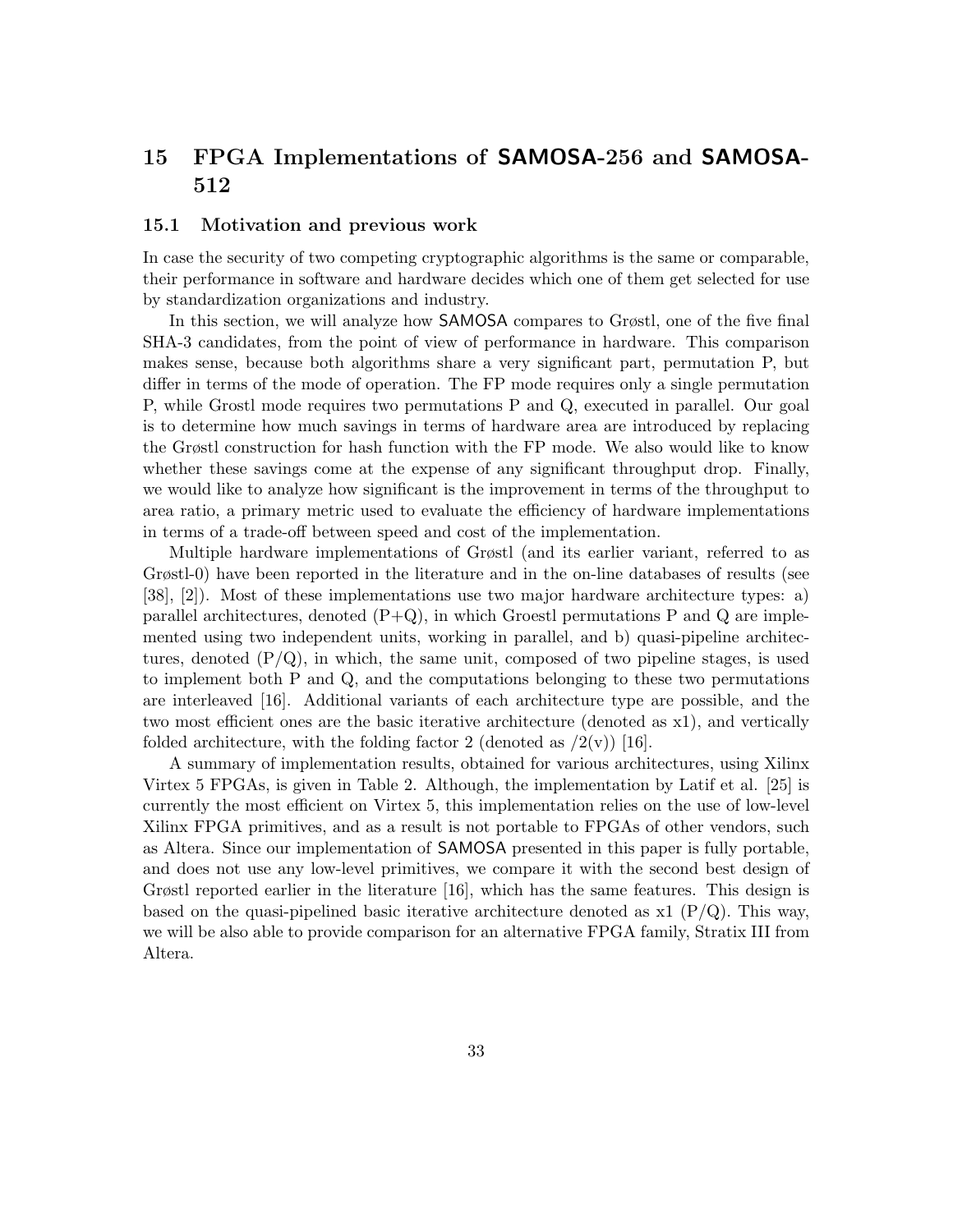| <b>Source</b>            | Architecture        | Throughput | Area         | Thr/Area                |
|--------------------------|---------------------|------------|--------------|-------------------------|
|                          | Variant             | [Mbit/s]   | [CLB slices] | $[(Mbit/s)/CLB_slices]$ |
| Latif et al. $[25]$      | (P/Q)<br>x1         | 6200       | 1419         | 4.37                    |
| Gaj et al. $[16]$        | x1(P/Q)             | 6117       | 1795         | 3.41                    |
| Homsirikamol et al. [18] | (P/Q)<br>x1(        | 6072       | 1912         | $3.18\,$                |
| Gaj et al. $[16]$        | $(\rm P/Q)$<br>2(v) | 3721       | 1195         | 3.11                    |
| Homsirikamol et al. [18] | $(2(v)$ (P+Q)       | 4014       | 1598         | 2.51                    |
| Gaj et al. $[16]$        | $x1(P+Q)$           | 7213       | 2906         | 2.48                    |
| Baldwin et al. [2]       | $x1(P+Q)$           | 7709       | 3137         | 2.46                    |
| Guo et al. [2]           | $x1(P+Q)$           | 5027       | 3798         | 1.32                    |

Table 2: Implementation results for Grøstl-256, without padding unit, obtained using Xilinx Virtex 5 FPGAs.

### **15.2 High-speed architectures of SAMOSA and Grøstl**

In case of SAMOSA the best high speed architecture is the basic iterative architecture shown in Figure 11. In this architecture, a single round of the permutation P is implemented as a combinational logic, and executed in a single clock cycle. As a result, *r* clock cycles are required to process each *h*-bit message block (where *r* is the number of SAMOSA rounds;  $r = 10$  for  $h = 256$ , and  $r = 14$  for  $h = 512$ ), and the throughput becomes equal to  $h/(r \cdot T_{CLK}) = f_{CLK} \cdot h/r.$ 

In case of Grøstl, the best high-speed architecture, based on Table 2, is a quasi-pipelined architecture, denoted as  $x1$  (P/Q). This architecture is shown in Figure 12. The most important difference compared to the architecture of SAMOSA is that the central part of this architecture can be used to implement either a round of P or a round of Q, depending on a value of a control signal. We denote this logic as the  $P/Q$  round. Additionally, in order to speed up processing, we introduce a pipeline register that divides this logic into two independent pipeline stages. As a result, at the same time, one of these stages can process a part of permutation P, and the other can process a part of permutation Q. A total of  $2r+1$  clock cycles are required to finish r rounds of both P and Q, and the clock frequency increases compared to the non-pipelined version. The throughput of this architecture is given by  $b/((2r+1) \cdot T_{CLK}) = f_{CLK} \cdot b/(2r+1) = f_{CLK} \cdot 2h/(2r+1)$ , where  $b = 2h$  is a message block size, and the datapath width in the Grøstl architecture.

For fairness, both designs use the same circuit interface, proposed in [12], the same design methodology, and the same coding style. In particular, both designs use 64-bit input and output data buses, and the standard I/O units known as SIPO (Serial-In Parallel-Out) and PISO (Parallel-In Serial-Out).

The padding units of SAMOSA and Grøstl are illustrated in Figure 13. The major difference between these two padding units is the existence of Block Counter in the padding unit of Grøstl. This counter and the following multiplexer have a small affect on the area of the Grøstl implementation with padding unit, but are not likely to affect the critical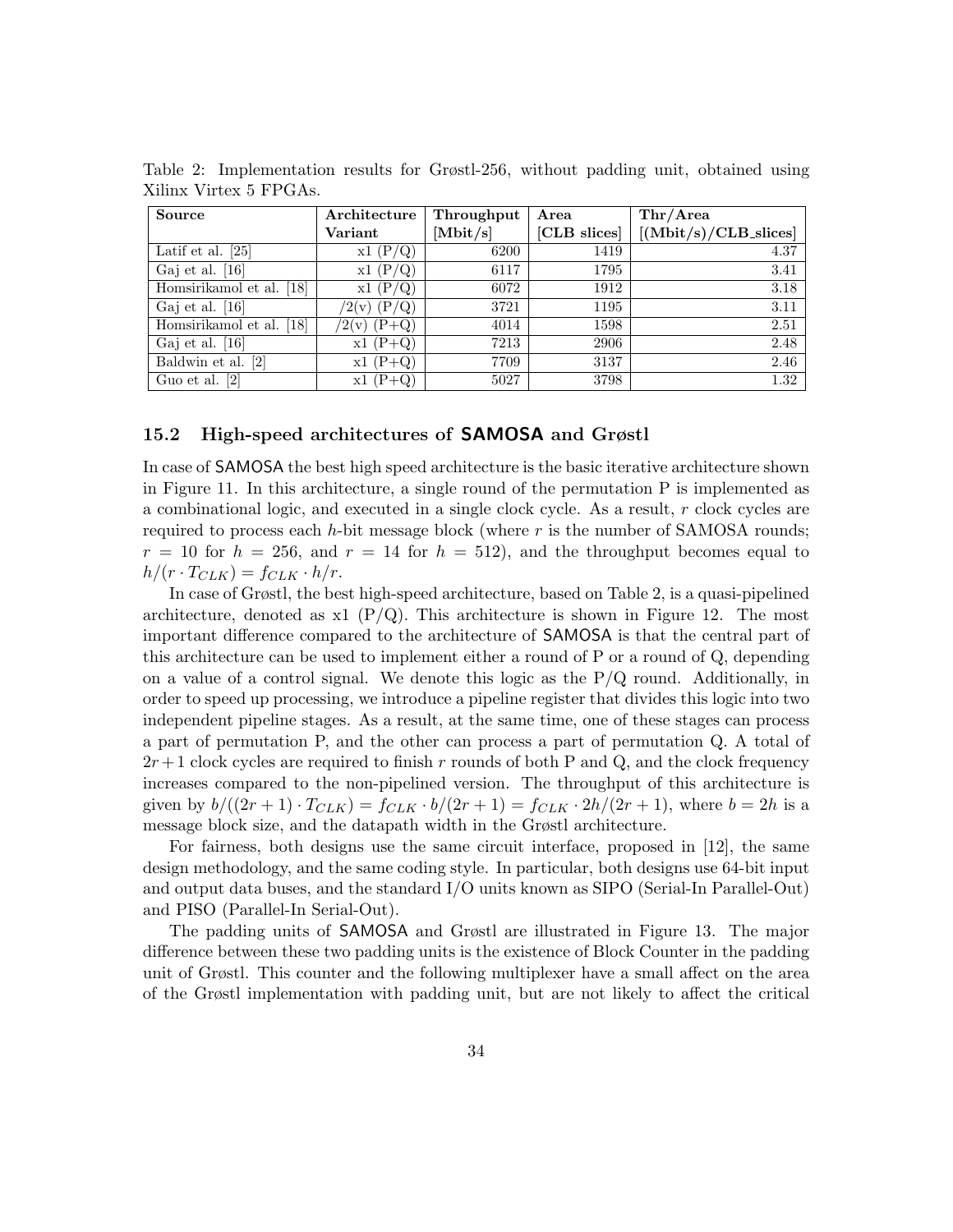

Figure 11: Basic iterative architecture of SAMOSA.

path, and thus throughput of the entire circuit.

### **15.3 Comparison of SAMOSA and Grøstl in terms of the hardware performance**

Below, we compare SAMOSA and Grøstl in terms of three major hardware performance metrics: Area, Throughput, and Throughput to Area Ratio. The exact results of the comparison are shown in Tables 3 and 4. All results were generated using Xilinx ISE v13.1 and Altera Quartus II v11.1. Automated Tool for Hardware EvaluatioN (ATHENa) [2] was used to automate the optimization and result extraction process. No low-level primitives and no embedded resources (such as Block Memories or DSP units) were used in our implementations, which makes them fully portable among multiple FPGA families from various vendors. Each design has been implemented in two different versions: with and without padding unit. The designs with padding unit are more complete, while the designs without padding units are more suitable for comparison with hardware implementations presented in earlier academic papers on Grøstl and other SHA-3 candidates (as these implementations typically did not contain padding units).

#### **15.3.1 Comparison in terms of Area**

As shown in Tables 3 and 4, for comparable hardware architectures, SAMOSA has significantly lower area requirements than Grøstl. For Xilinx FPGAs, the area reduction is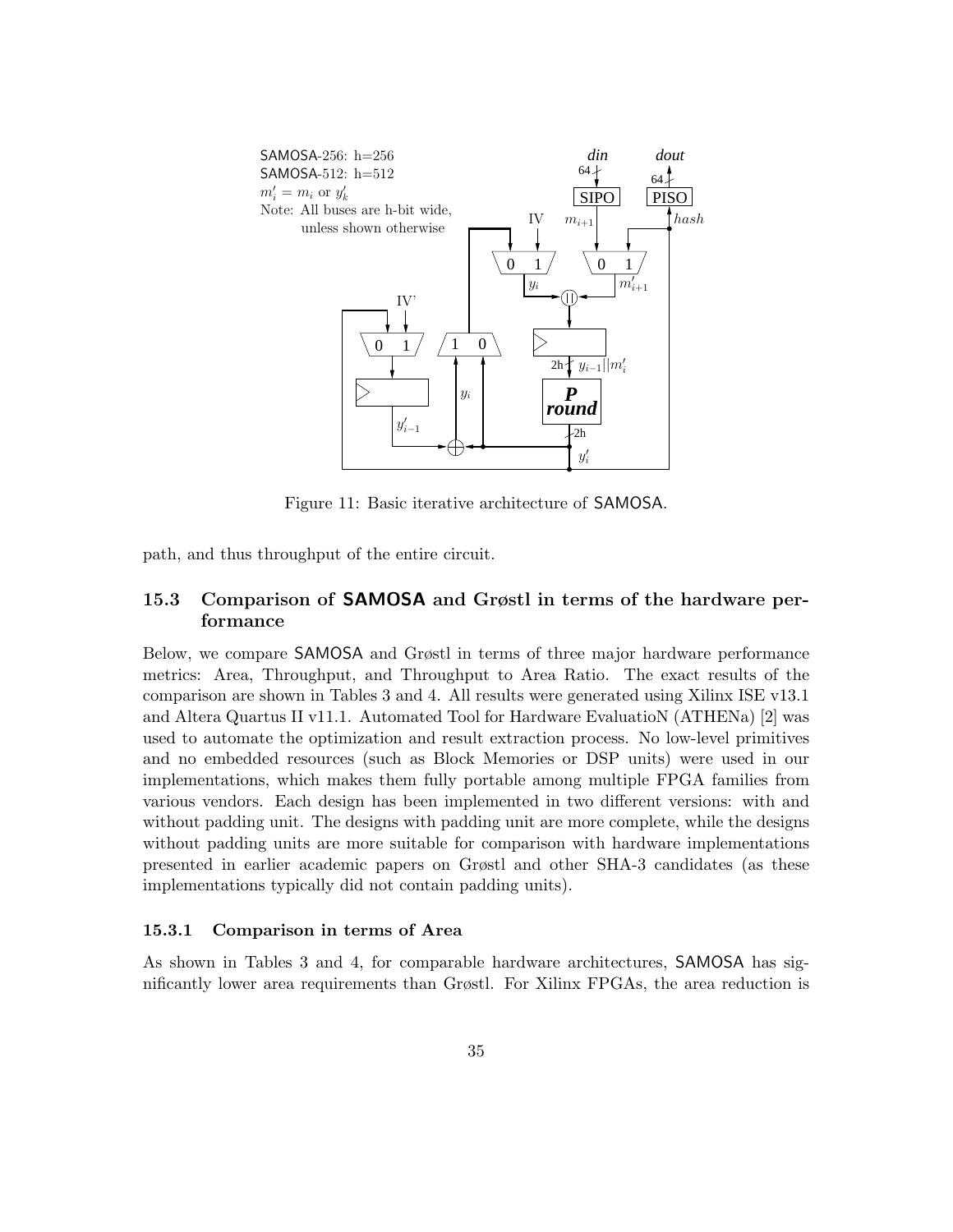

Figure 12: Basic iterative quasi-pipelined architecture of Grøstl, denoted as x1 (P/Q).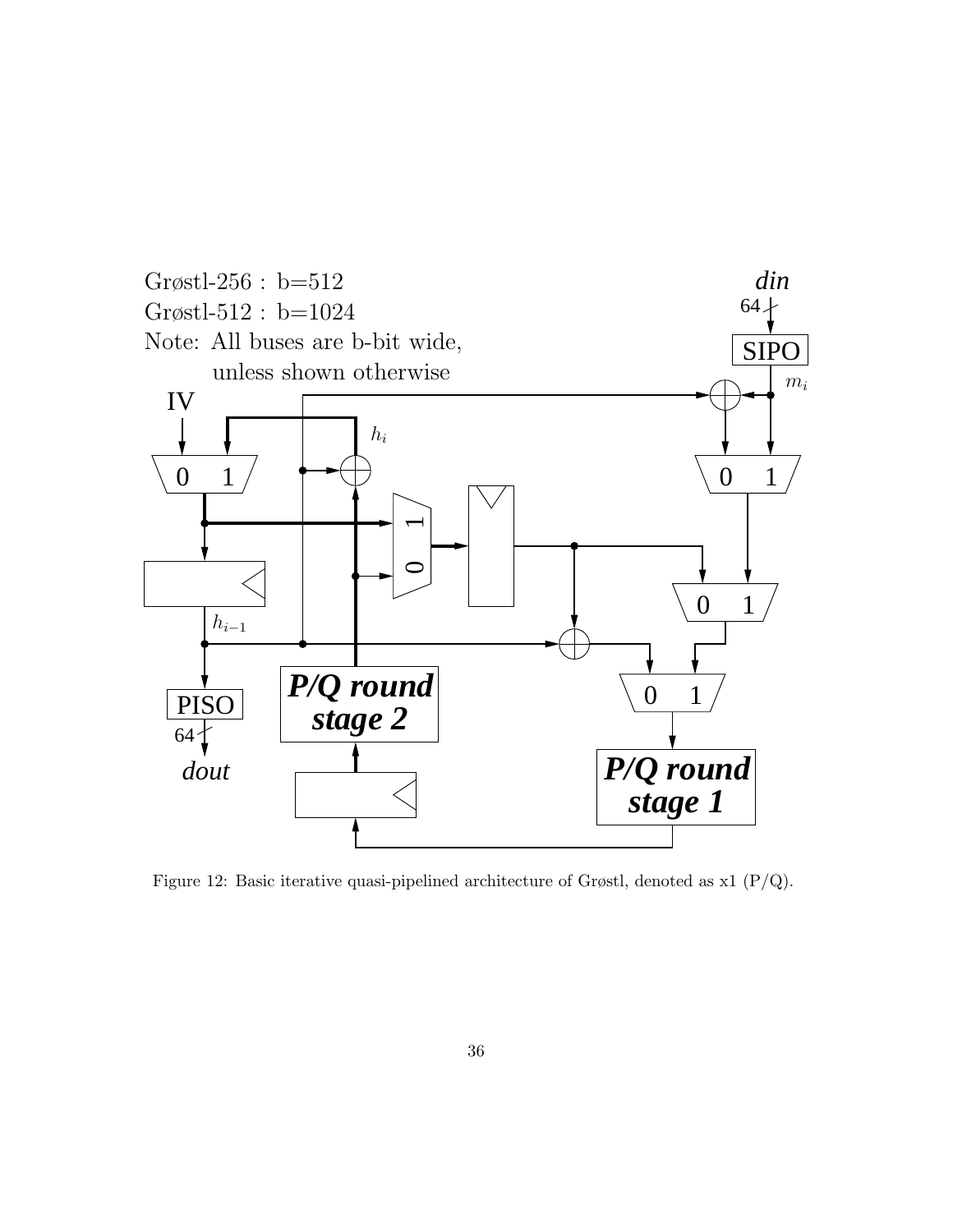

Figure 13: a) SAMOSA padding unit b) Grøstl padding unit.

between 27 and 35%; for Altera FPGAs, it is between 31 and 34%. This reduction is explained as follows. First, P round is simpler than P/Q round, as the relevant logic does not need to be switched from implementing P permutation to implementing Q permutation of Grøstl. Although both permutations are quite similar, they still differ in two out of four major operations: AddRoundConstant and ShiftBytes. Additional area requirements may result from inserting a pipeline register between two stages of the  $P/Q$  round, as shown in Figure 12 (in some FPGA families, these registers may be combined with the preceding logic and no increase in the number of configurable logic units will be observed). Secondly, SAMOSA requires less surrounding logic than Grøstl. The total width of registers outside of the P round in the basic iterative architecture of SAMOSA is 3*h*. In Grøstl, the registers outside of the  $P/Q$  round have the total width of  $2b = 4h$ . The total width of the multiplexers, outside of the P round in SAMOSA is 4*h*. The width of similar multiplexers outside of the P/Q round in Grøstl is  $5b = 10h$ . Finally, the number of the 2-input XOR gates in SAMOSA is  $h$ , while in Grøstl it is  $3b = 6h$ . Additionally, in the designs with padding unit, SAMOSA benefits from eliminating Block Counter from the padding logic, as shown in Figure 13. All these differences amount to a significant advantage of SAMOSA over Grøstl in terms of the circuit area. This advantage is particularly important taking into account that one of the major weakness of Grøstl is its inherently large area in any high-speed hardware implementations.

#### **15.3.2 Comparison in terms of Throughput**

In terms of Throughput, SAMOSA and Grøstl have very similar equations for Throughput. For SAMOSA the Throughput is given by  $f_{CLK} \cdot h/r$ , while for Grøstl it is  $f_{CLK} \cdot 2h/(2r+1)$ . Since *r* is relatively large (10 for the 256-bit hash function variants, and 14 for the 512-bit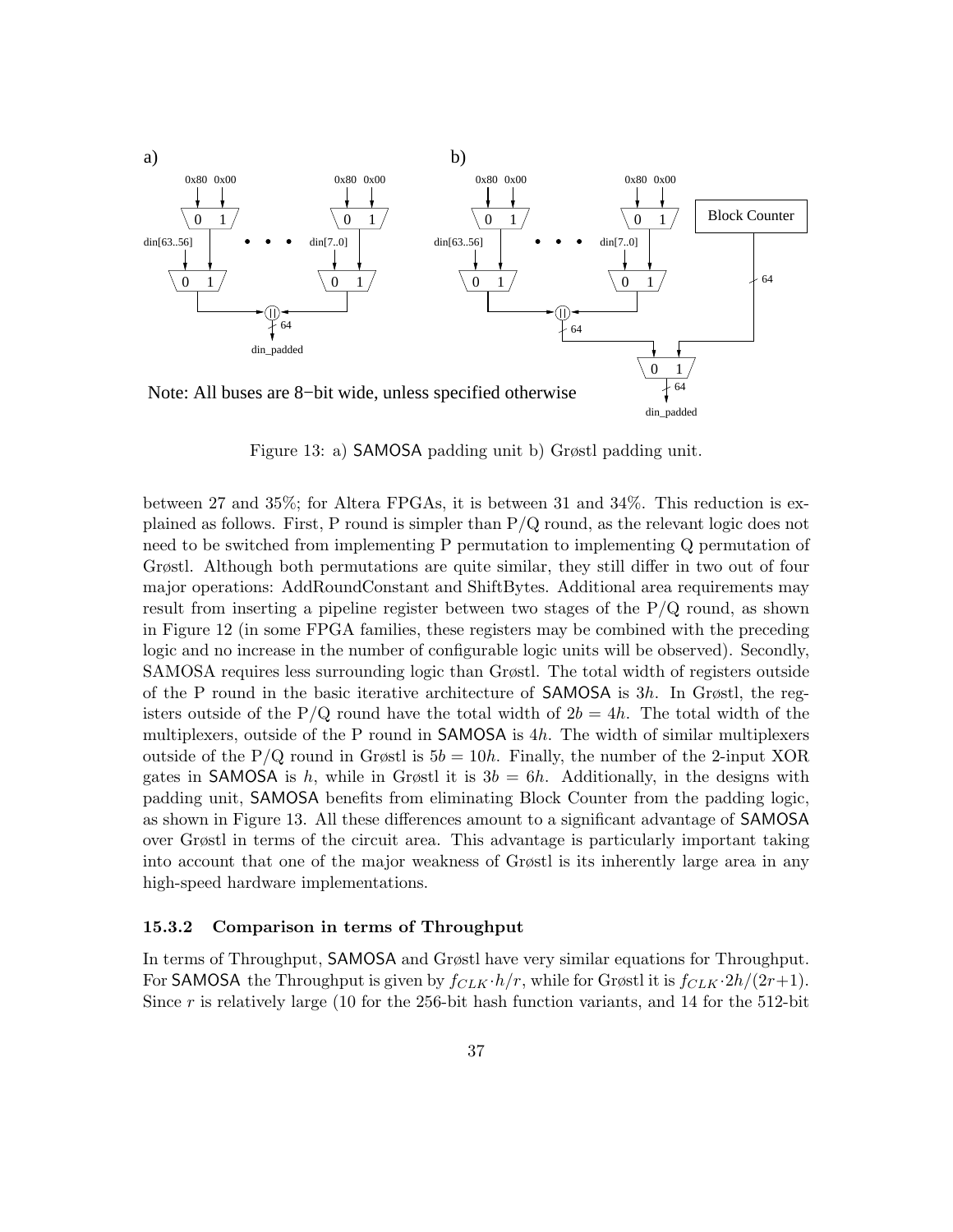|                                       | Grøstl | Samosa               | Percentage     | Grøstl | Samosa            | Percentage     |
|---------------------------------------|--------|----------------------|----------------|--------|-------------------|----------------|
|                                       |        |                      | Difference [%] |        |                   | Difference [%] |
|                                       |        | Without Padding Unit |                |        | With Padding Unit |                |
|                                       |        |                      | $256$ -bit     |        |                   |                |
| Frequency (MHz)                       | 250.9  | 215.5                | $-14.1$        | 269.5  | 217.0             | $-19.5$        |
| Throughput $(Mbit/s)$                 | 6117   | 5516                 | $-9.8$         | 6572   | 5556              | $-15.5$        |
| $\overline{\text{Area (CLB slices)}}$ | 1795   | 1305                 | $-27.3$        | 2020   | 1318              | $-34.8$        |
| Throughput/Area                       | 3.41   | 4.23                 | 24.0           | 3.25   | 4.22              | 29.6           |
| $(Mbit/s)/CLB$ slices)                |        |                      |                |        |                   |                |
|                                       |        |                      | $512$ -bit     |        |                   |                |
| Frequency (MHz)                       | 217.7  | 195.0                | $-10.4$        | 211.3  | 199.0             | $-5.9$         |
| Throughput $(Mbit/s)$                 | 7686   | 7133                 | $-7.2$         | 7462   | 7276              | $-2.5$         |
| Area (CLB slices)                     | 3853   | 2559                 | $-33.6$        | 3895   | 2732              | $-29.9$        |
| Throughput/Area                       | 1.99   | 2.79                 | 39.7           | 1.92   | 2.66              | 39.0           |
| $((Mbit/s)/CLB$ slices)               |        |                      |                |        |                   |                |

Table 3: Implementation results of Grøstl and SAMOSA for Xilinx Virtex 5. CLB stands for Configurable Logic Block.

Table 4: Implementation results of Grøstl and SAMOSA for Altera Stratix III. ALUT stands for Adaptive Look-Up Table.

|                                  | Grøstl<br>Samosa<br>Percentage |                      | Grøstl            | <b>Samosa</b> | Percentage        |                   |
|----------------------------------|--------------------------------|----------------------|-------------------|---------------|-------------------|-------------------|
|                                  |                                |                      | Difference $[\%]$ |               |                   | Difference $[\%]$ |
|                                  |                                | Without Padding Unit |                   |               | With Padding Unit |                   |
|                                  |                                |                      | $256$ -bit        |               |                   |                   |
| Frequency (MHz)                  | 246.4                          | 233.2                | $-5.4$            | 251.8         | 238.7             | $-5.2$            |
| Throughout(Mbit/s)               | 6008                           | 5969                 | $-0.6$            | 6140          | 6111              | $-0.5$            |
| Area (ALUTs)                     | 7386                           | 4851                 | $-34.3$           | 7564          | 5082              | $-32.8$           |
| Throughput/Area                  | 0.81                           | 1.23                 | 51.3              | 0.81          | 1.20              | 48.1              |
| $((\text{Mbit/s})/\text{ALUTs})$ |                                |                      |                   |               |                   |                   |
|                                  |                                |                      | $512$ -bit        |               |                   |                   |
| Frequency (MHz)                  | 232.6                          | 226.9                | $-2.5$            | 235.4         | 223.1             | $-5.2$            |
| Throughput $(Mbit/s)$            | 8214                           | 8298                 | 1.0               | 8310          | 8157              | $-1.8$            |
| Area (ALUTs)                     | 14291                          | 9810                 | $-31.4$           | 14578         | 9833              | $-32.5$           |
| Throughput/Area                  | 0.57                           | 0.85                 | 47.2              | 0.57          | 0.83              | 45.5              |
| ((Mbit/s)/ALUTs)                 |                                |                      |                   |               |                   |                   |

hash function variants),  $2h/(2r + 1) \approx h/r$ , and thus the primary difference comes from different clock frequencies.

As shown in Tables 3 and 4, the quasi-pipelined implementation of Grøstl has higher clock frequency than the basic iterative architecture of SAMOSA. However, this difference is relatively small. It does not exceed 20% for Xilinx Virtex 5 implementations, and 6% in case of Altera Stratix III implementations.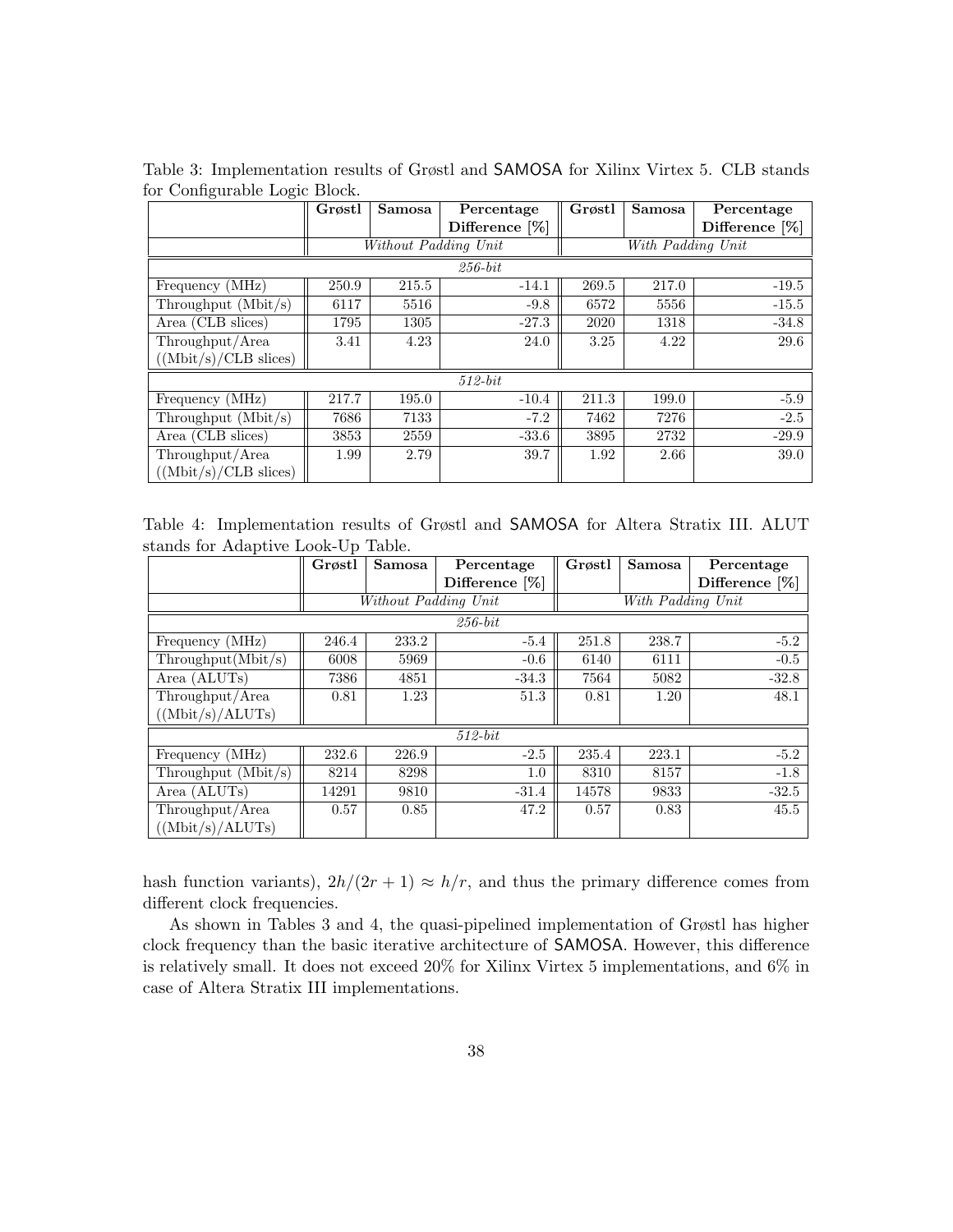The critical paths of both architectures are marked with bold lines in Figures 11 and 12. In case of SAMOSA the critical path includes P round, one XOR gate, and two multiplexers. In case of Grøstl, it covers  $P/Q$  round stage 2, one XOR gate, and two multiplexers. In theory, one could expect a larger difference in frequency due to pipelining. However, in practice, the effect of pipelining is limited due to difficulties of dividing critical path into two equal halves. Additionally, the frequency of Grøstl before pipelining is already quite high (and similar to the frequency of **SAMOSA**), and its increase is limited also by the delays of other signal paths in the circuit.

#### **15.3.3 Effect of padding in low-area architectures**

SAMOSA has a simpler padding unit. The difference is shown in Figure 13 for the case of byte padding, *i.e.,* padding of messages that end on a boundary of a byte. The elimination of Block Counter reduces the complexity of the control unit as well as the area associated with the padding logic. This reduction, although relatively minor for high-speed implementations, may prove to be quite significant for low area implementations.

### **15.4 Comparison of SAMOSA with the SHA-3 finalists**

Tables 5 and 6 present the comparison between SAMOSA and the SHA-3 finalists using the best single-message architecture, *i.e.,* architecture capable of processing only one message at a time. All algorithms have been implemented without padding units, in two variants, with 256-bit and 512-bit output, in Xilinx Virtex 5 and Altera Stratix III FPGAs. The primary metric used for comparison is throughput to area ratio. All results, other than the results for SAMOSA, are based on [16].

In terms of the throughput to area ratio, SAMOSA performs consistently better than BLAKE, Grøstl and Skein, and loses only to Keccak and JH in both 256-bit and 512-bit variants. Additionally, it reduces the gap in performance to Keccak and JH as compared to Grøstl. It also outperforms Skein in the 512-bit variant on Xilinx Virtex 5, where Grøstl loses to Skein. Furthermore, due to its similarity to Grøstl, SAMOSA has an additional advantage compared to other SHA-3 candidates when resource sharing with the Advanced Encryption Standard (AES) is possible, as demonstrated in [36].

# **16 Conclusion and Open Problems**

This paper gives proposal for a novel permutation based hash mode of operation named FP. Our indifferentiability security analysis establishes that the new mode is secure against all generic attacks up to approximately  $2^{n/2}$  queries; more interestingly, our experimental results, based on randomly generated *reconstruction* graphs using C programs, suggest that the security bound can be improved to nearly  $2^n$  queries (*n* is the hash size in bits). We leave the proof of this improved result as an open problem.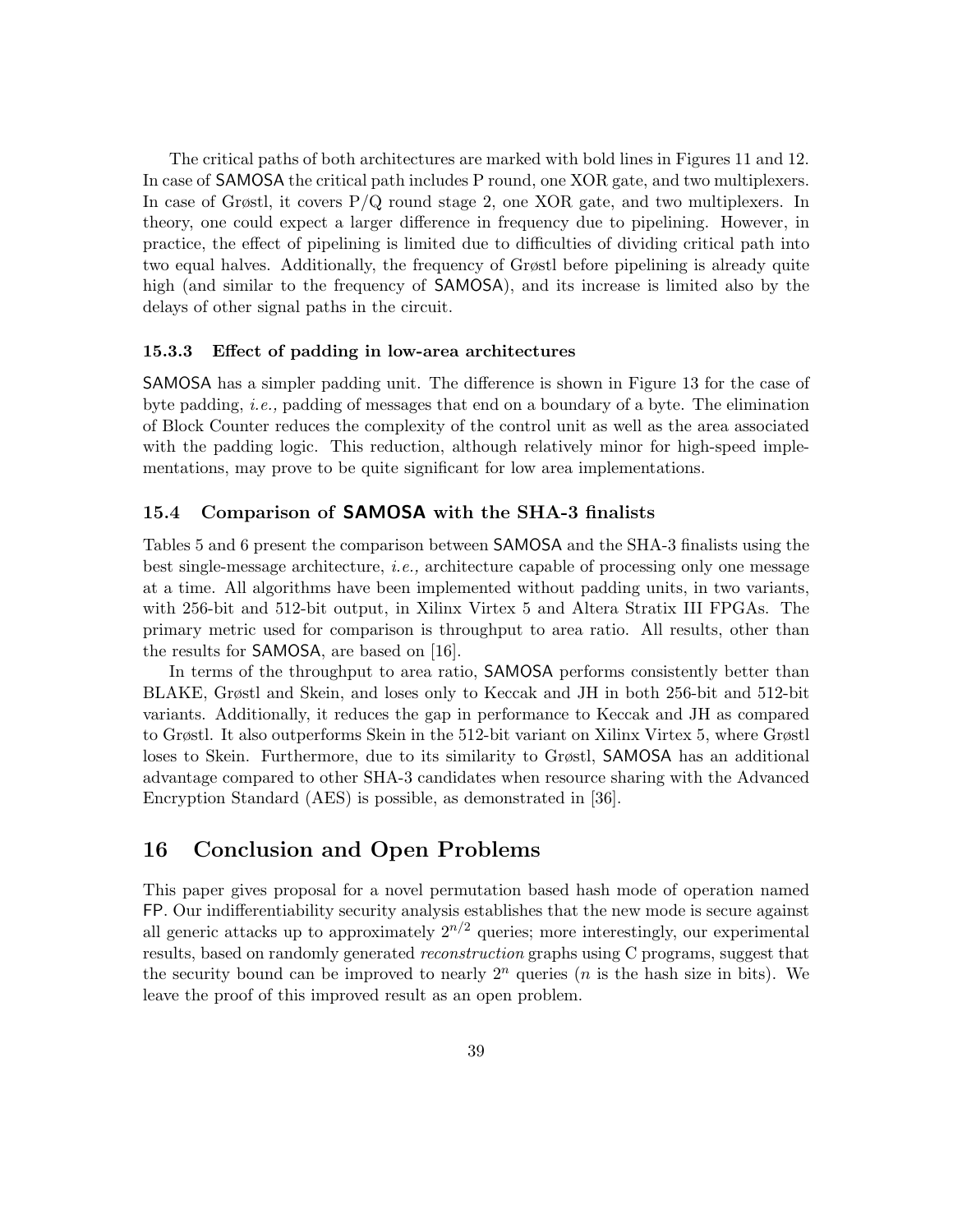|              |              | Xilinx Virtex 5 |              |         |              | Altera Stratix III |            |         |         |
|--------------|--------------|-----------------|--------------|---------|--------------|--------------------|------------|---------|---------|
| Ranking      | Architecture | Throughput      | Area         | TP/Area | Ranking      | Architecture       | Throughput | Area    | TP/Area |
|              |              | (Mbits/s)       | (CLB slices) |         |              |                    | (Mbits/s)  | (ALUTs) |         |
| Keccak       | x1           | 13337           | 1369         | 9.74    | Keccak       | x1                 | 15493      | 3531    | 4.39    |
| JH           | x1           | 4955            | 982          | 5.05    | JН           | x1                 | 5276       | 3221    | 1.64    |
| SAMOSA       | x1           | 5516            | 1305         | 4.23    | SAMOSA       | x1                 | 5969       | 4851    | 1.23    |
| Grøstl       | x1(P/Q)      | 6117            | 1795         | 3.41    | Grøstl       | (2(v) (P/Q))       | 3818       | 3914    | 0.98    |
| Skein        | x4           | 3023            | 1218         | 2.48    | Skein        | x4                 | 2475       | 3943    | 0.63    |
| <b>BLAKE</b> | (4(v)/4(h))  | 389             | 231          | 1.68    | <b>BLAKE</b> | $\sqrt{2(h)}$      | 2158       | 3553    | 0.61    |

Table 5: SAMOSA and the best single message architectures of the SHA-3 finalists for the 256-bit variants of hash functions

Table 6: SAMOSA and the best single message architectures of the SHA-3 finalists for the 512-bit variants of hash functions

|              |              | Xilinx Virtex 5 |              |         |              | Altera Stratix III |            |         |            |
|--------------|--------------|-----------------|--------------|---------|--------------|--------------------|------------|---------|------------|
| Ranking      | Architecture | Throughput      | Area         | TP/Area | Ranking      | Architecture       | Throughput | Area    | $TP/A$ rea |
|              |              | (Mbits/s)       | (CLB slices) |         |              |                    | (Mbits/s)  | (ALUTs) |            |
| Keccak       | x1           | 7612            | 1320         | 5.77    | Keccak       | x1                 | 8526       | 3471    | 2.46       |
| JН           | x1           | 4686            | 992          | 4.72    | JН           | x1                 | 5011       | 3288    | 1.52       |
| SAMOSA       | x1           | 7133            | 2559         | 2.79    | SAMOSA       | x1                 | 8298       | 9810    | 0.85       |
| Skein        | x4           | 3084            | 1418         | 2.17    | Grøstl       | $/2(v)$ (P/Q)      | 5262       | 7763    | 0.68       |
| Grøstl       | (2(v) (P/Q)) | 4816            | 2336         | 2.06    | Skein        | x4                 | 2438       | 4006    | 0.61       |
| <b>BLAKE</b> | (4(v)/4(h))  | 560             | 386          | 1.45    | <b>BLAKE</b> | $\sqrt{2(h)}$      | 2928       | 6977    | 0.42       |

We also design a concrete hash function family SAMOSA based on the FP mode and the *P* permutations of the SHA-3 finalist Grøstl; we claim it is hard to attack SAMOSA with complexities significantly less than the brute force. Our FPGA hardware implementations of SAMOSA show remarkable improvement in the throughput to area ratio compared to the SHA-3 finalists Grøstl, BLAKE and Skein. It is still not known how efficient SAMOSA is in software. We leave the software implementations of SAMOSA as future work.

### **Acknowledgments**

The authors like to thank Dustin Moody and Daniel Smith-Tone for numerous helpful discussions.

### **References**

- [1] Elena Andreeva, Bart Mennink, and Bart Preneel. The parazoa family: generalizing the sponge hash functions. Int. J. Inf. Sec., vol. 11, Number 3, pp. 149–165, 2012. (Cited on page 6.)
- [2] ATHENa Project Website, http://cryptography.gmu.edu/athena (Cited on pages 33, 34 and 35.)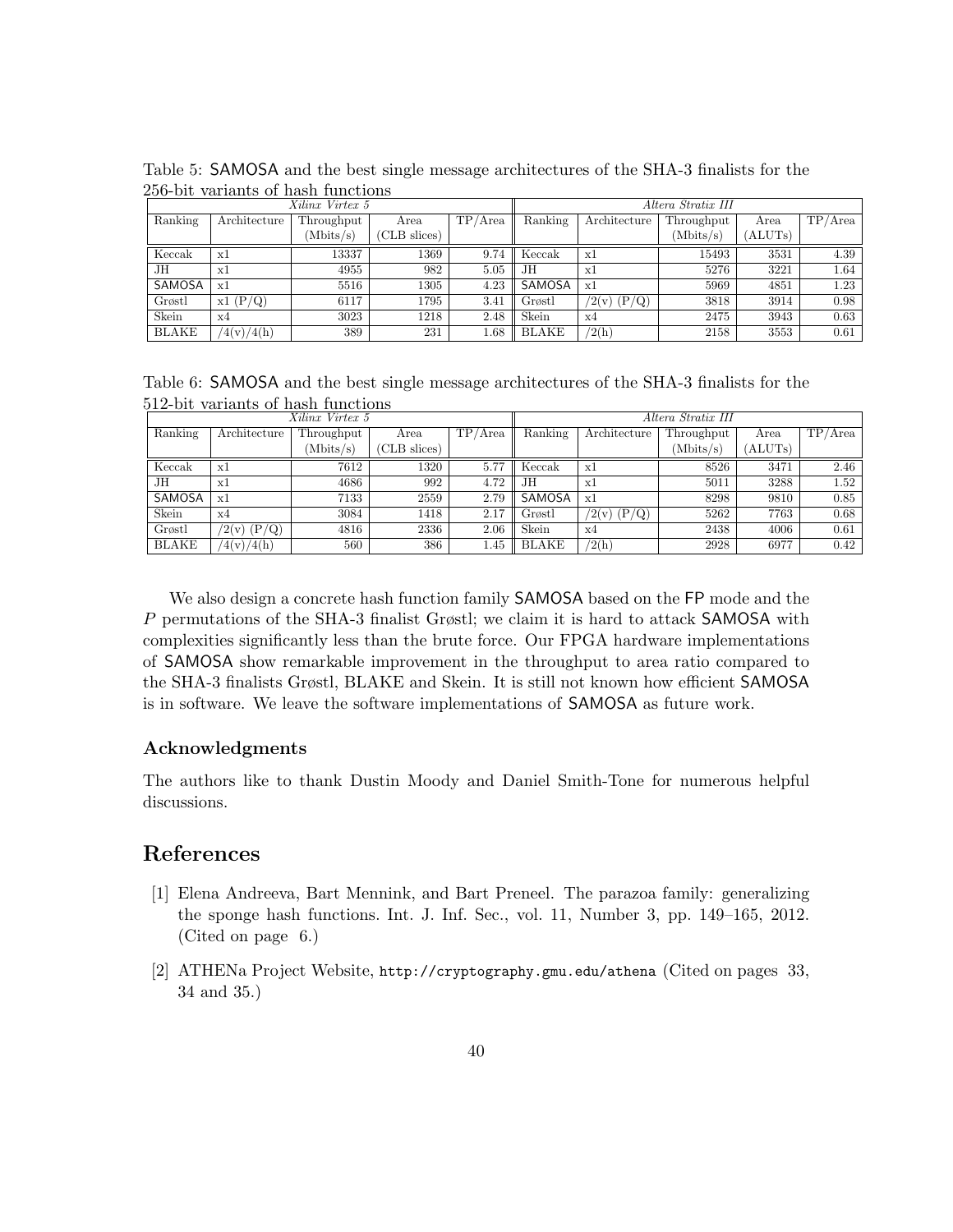- [3] Guido Bertoni, Joan Daemen, Michaël Peeters, and Gilles Van Assche. Sponge Functions. ECRYPT 2007, 2007. http://sponge.noekeon.org/SpongeFunctions.pdf. Accessed March 2012. (Cited on page 6.)
- [4] Guido Bertoni, Joan Daemen, Michaël Peeters, and Gilles Van Assche. On the Indifferentiability of the Sponge Construction. In Nigel P. Smart, editor, *EUROCRYPT*, volume 4965 of *Lecture Notes in Computer Science*, pages 181–197. Springer, 2008. (Cited on page 6.)
- [5] Rishiraj Bhattacharyya and Avradip Mandal. On the Indifferentiability of Fugue and Luffa. In Javier Lopez and Gene Tsudik, editors, *ACNS*, volume 6715 of *Lecture Notes in Computer Science*, pages 479–497, 2011. (Cited on page 6.)
- [6] Rishiraj Bhattacharyya, Avradip Mandal, and Mridul Nandi. Security Analysis of the Mode of JH Hash Function. In Seokhie Hong and Tetsu Iwata, editors, *FSE*, volume 6147 of *Lecture Notes in Computer Science*, pages 168–191. Springer, 2010. (Cited on page 6.)
- [7] Eli Biham and Orr Dunkelman. A framework for iterative hash functions HAIFA. Second NIST Cryptographic Hash Workshop, 2006, 2006. (Cited on page 5.)
- [8] Alex Biryukov, Orr Dunkelman, Nathan Keller, Dmitry Khovratovich, and Adi Shamir. Key Recovery Attacks of Practical Complexity on AES-256 Variants with up to 10 Rounds. In Henri Gilbert, editor, *EUROCRYPT*, volume 6110 of *Lecture Notes in Computer Science*, pages 299–319. Springer, 2010. (Cited on page 5.)
- [9] John Black, Phillip Rogaway, and Thomas Shrimpton. Black-Box Analysis of the Block-Cipher-Based Hash-Function Constructions from PGV. In Moti Yung, editor, *CRYPTO*, volume 2442 of *Lecture Notes in Computer Science*, pages 320–335. Springer, 2002. (Cited on page 5.)
- [10] Simon R. Blackburn, Douglas R. Stinson, and Jalaj Upadhyay. On the complexity of the herding attack and some related attacks on hash functions. *Des. Codes Cryptography*, 64(1-2):171–193, 2012. (Cited on page 5.)
- [11] Christophe De Cannière, Hisayoshi Sato, and Dai Watanabe. The Luffa Hash Function. The 1st SHA-3 Candidate Conference. (Cited on page 6.)
- [12] CERG Group, George Mason University: Hardware Interface of a Secure Hash Algorithm (SHA), available on-line at http://cryptography.gmu.edu/athena/index.php?id=interfaces (Cited on page 34.)
- [13] Jean-Sébastien Coron, Yevgeniy Dodis, Cécile Malinaud, and Prashant Puniya. Merkle-Damgård Revisited: How to Construct a Hash Function. In Victor Shoup,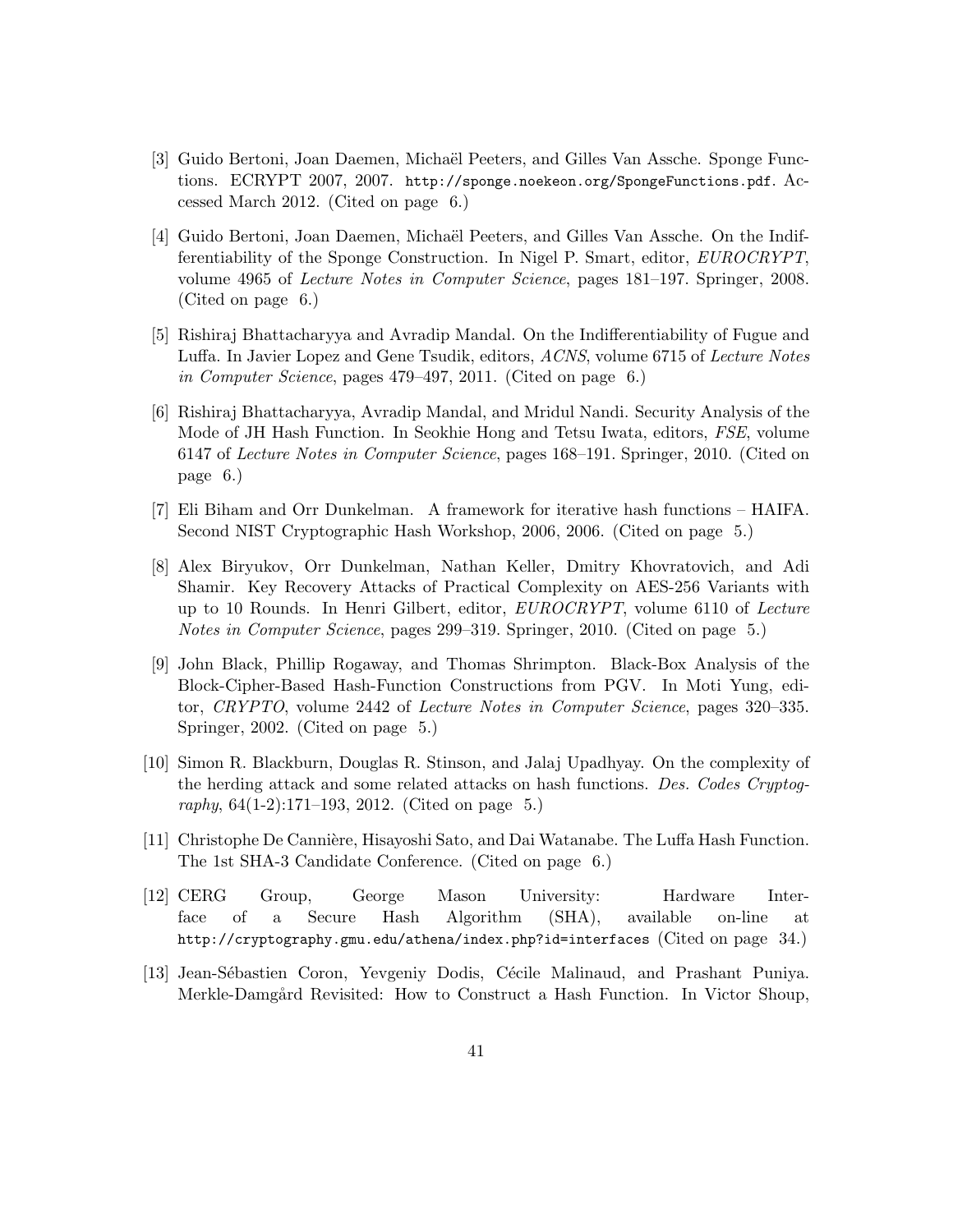editor, *CRYPTO 2005*, volume 3621 of *Lecture Notes in Computer Science*, pages 430–448. Springer, 2005. (Cited on pages 5 and 9.)

- [14] Yevgeniy Dodis, Leonid Reyzin, Ronald L. Rivest, and Emily Shen. Indifferentiability of Permutation-Based Compression Functions and Tree-Based Modes of Operation, with Applications to MD6. In Orr Dunkelman, editor, *FSE*, volume 5665 of *Lecture Notes in Computer Science*, pages 104–121. Springer, 2009. (Cited on page 6.)
- [15] Ewan Fleischmann, Michael Gorski, and Stefan Lucks. Some Observations on Indifferentiability. In Ron Steinfeld and Philip Hawkes, editors, *ACISP*, volume 6168 of *Lecture Notes in Computer Science*, pages 117–134. Springer, 2010. (Cited on page 10.)
- [16] Kris Gaj, Ekawat Homsirikamol, Marcin Rogawski, Rabia Shahid, and Malik Umar Sharif. Comprehensive Evaluation of High-Speed and Medium-Speed Implementations of Five SHA-3 Finalists Using Xilinx and Altera FPGAs. Cryptology ePrint Archive, Report 2012/368, 2012, available online at http://eprint.iacr.org/2012/368.pdf (Cited on pages 8, 33, 34 and 39.)
- [17] Praveen Gauravaram, Lars R. Knudsen, Krystian Matusiewicz, Florian Mendel, Christian Rechberger, Martin Schläffer, and Søren S. Thomsen. Grøstl - a SHA-3 candidate. The 1st SHA-3 Candidate Conference. (Cited on pages 6 and 31.)
- [18] Ekawat Homsirikamol, Marcin Rogawski, and Kris Gaj. Throughput vs. Area Tradeoffs in High-Speed Architectures of Five Round 3 SHA-3 Candidates Implemented Using Xilinx and Altera FPGAs. LNCS 6917, Cryptographic Hardware and Embedded Systems workshop, CHES 2011, Nara, Japan, Sep. 28-Oct. 1, pp. 491-506. (Cited on page 34.)
- [19] Jérémy Jean, María Naya-Plasencia, and Thomas Peyrin. Improved Rebound Attack on the Finalist Grstl. FSE 2012, Washington DC, March 19-21, 2012, http://www.di.ens.fr/~jean/pub/fse2012.pdf (Cited on page 32.)
- [20] Antoine Joux. Multicollisions in Iterated Hash Functions: Application to Cascaded Constructions. In Matthew K. Franklin, editor, *CRYPTO 2004*, volume 3152 of *Lecture Notes in Computer Science*, pages 306–316. Springer, 2004. (Cited on page 5.)
- [21] John Kelsey and Tadayoshi Kohno. Herding Hash Functions and the Nostradamus Attack. In Serge Vaudenay, editor, *EUROCRYPT*, volume 4004 of *Lecture Notes in Computer Science*, pages 183–200. Springer, 2006. (Cited on page 5.)
- [22] John Kelsey and Bruce Schneier. Second Preimages on n-Bit Hash Functions for Much Less than  $2^{n}$  Work. In Ronald Cramer, editor, *EUROCRYPT 2005*, volume 3494 of *Lecture Notes in Computer Science*, pages 474–490. Springer, 2005. (Cited on page 5.)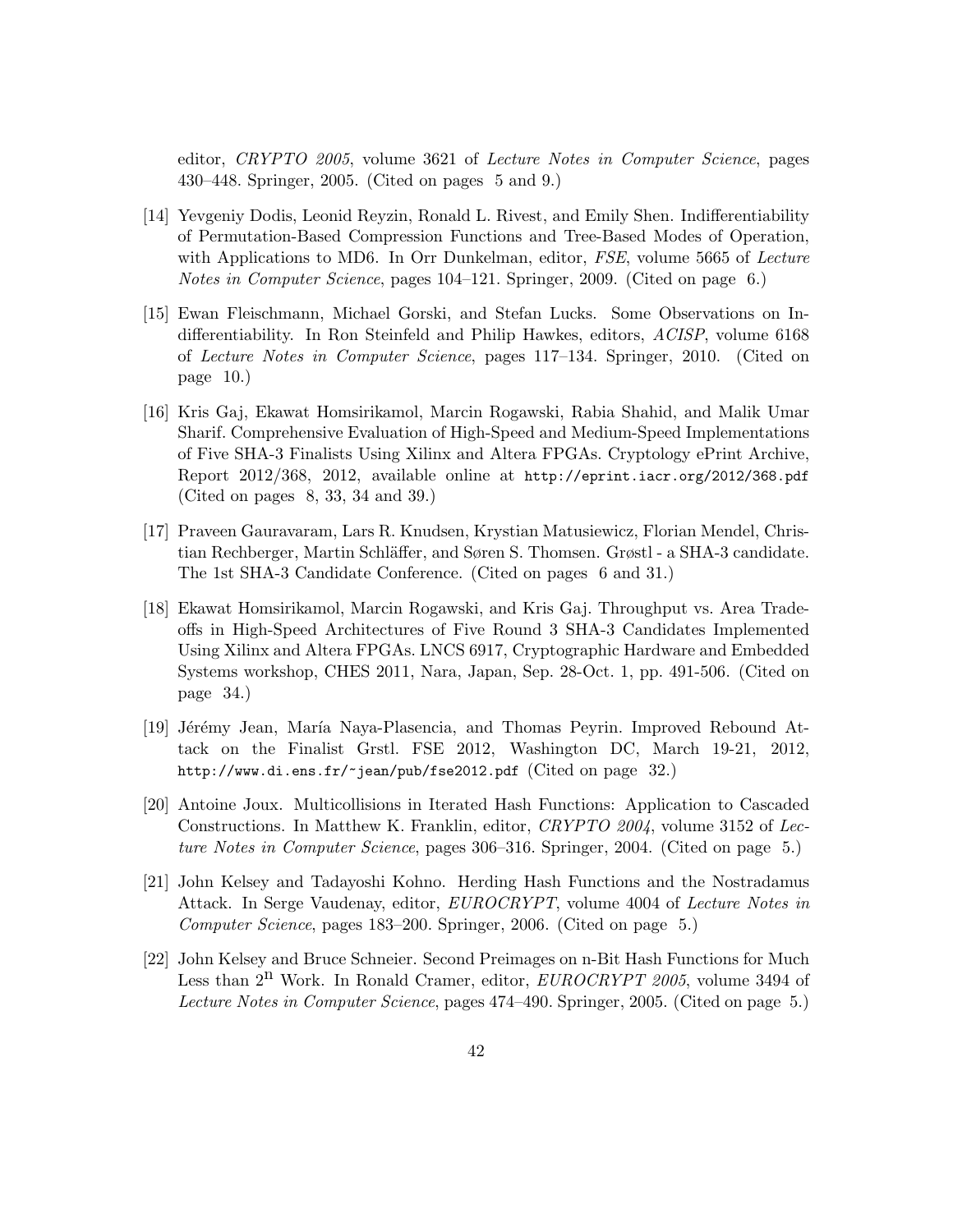- [23] Dmitry Khovratovich. Bicliques for permutations: collision and preimage attacks in stronger settings. Cryptology ePrint Archive, Report 2012/141, http://eprint.iacr.org/2012/141 (Cited on page 32.)
- [24] Ozgül Küçük. *Design and Analysis of Cryptographic Hash Functions*. PhD thesis, KU Leuven, 2012. http://www.iacr.org/phds/?p=detail&entry=777. (Cited on page 6.)
- [25] Kashif Latif, M Muzaffar Rao, Arshad Aziz, and Athar Mahboob, Efficient Hardware Implementations and Hardware Performance Evaluation of SHA-3 Finalists, The Third SHA-3 Candidate Conference, Washington, D.C., March 22-23, 2012. (Cited on pages 33 and 34.)
- [26] Stefan Lucks. A failure-friendly design principle for hash functions. In Bimal K. Roy, editor, *ASIACRYPT*, volume 3788 of *Lecture Notes in Computer Science*, pages 474–494. Springer, 2005. (Cited on page 5.)
- [27] Ueli M. Maurer, Renato Renner, and Clemens Holenstein. Indifferentiability, impossibility results on reductions, and applications to the random oracle methodology. In *TCC*, pages 21–39, 2004. (Cited on page 10.)
- [28] Dustin Moody, Souradyuti Paul and Daniel Smith-Tone. Indifferentiability Security of the Fast Widepipe Hash: Breaking the Birthday Barrier. Cryptology ePrint Archive, Report 2011/630. (Cited on page 11.)
- [29] Dustin Moody, Souradyuti Paul and Daniel Smith-Tone. Improved Indifferentiability Security Bound for the JH Mode. 3rd SHA-3 Candidate Conference, 2012. (Cited on pages 6 and 11.)
- [30] NIST. Secure hash standard. In *Federal Information Processing Standard, FIPS 180-2*, April 1995. (Cited on page 5.)
- [31] Mridul Nandi and Souradyuti Paul. Speeding up the wide-pipe: Secure and fast hashing. In Guang Gong and Kishan Chand Gupta, editors, *INDOCRYPT*, volume 6498 of *Lecture Notes in Computer Science*, pages 144–162. Springer, 2010. (Cited on page 6.)
- [32] Christian Rechberger. Grøstl Update. 3rd SHA-3 Candidate Conference, 2012, Washington DC, USA. (Cited on page 32.)
- [33] Thomas Ristenpart, Hovav Shacham, and Thomas Shrimpton. Careful with Composition: Limitations of the Indifferentiability Framework. In Kenneth G. Paterson, editor, *EUROCRYPT*, volume 6632 of *Lecture Notes in Computer Science*, pages 487–506. Springer, 2011. (Cited on page 10.)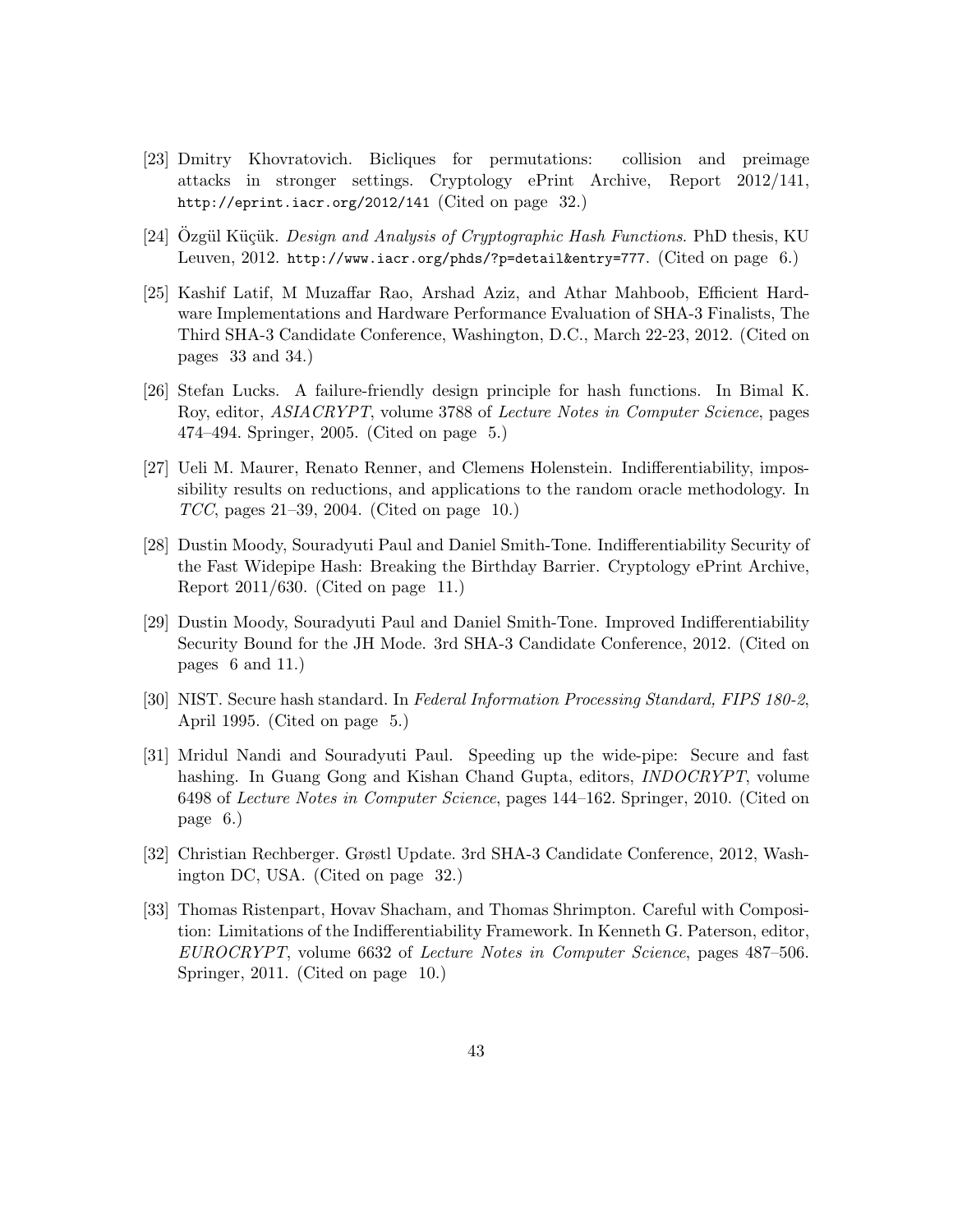- [34] Ron Rivest. The MD5 message-digest algorithm. In *IETF RFC 1321*, 1992. (Cited on page 5.)
- [35] Ron Rivest. The MD6 Hash Function. (Cited on page 6.)
- [36] Marcin Rogawski and Kris Gaj, A High-Speed Hardware Architecture for AES and the SHA-3 Candidates Grøstl, 15th EUROMICRO Conference on Digital System Design Architectures, DSD 2012. (Cited on page 39.)
- [37] Martin Schl¨affer. Updated Differential Analysis of Grøstl. January 2011, http://www.groestl.info/groestl-analysis.pdf (Cited on page 32.)
- [38] SHA-3 Zoo Hardware Implementations, http://ehash.iaik.tugraz.at/wiki/SHA-3\_Hardware\_Implementations (Cited on page 33.)
- [39] Hongjun Wu. The JH Hash Function. The 1st SHA-3 Candidate Conference (2009). (Cited on page 6.)
- [40] Shuang Wu, Dengguo Feng, Wenling Wu, Jian Guo, Le Dong, and Jian Zou. (Pseudo) Preimage Attack on Round-Reduced Grøstl Hash Function and Others (Extended Version). Cryptology ePrint Archive, Report 2012/206, http://eprint.iacr.org/2012/206

(Cited on page 32.)

# **A Definitions**

**Definition A.1 (Random oracle)** *A random oracle is a function*  $RO: X \rightarrow Y$  *chosen uniformly at random from the set of all*  $|Y|^{|X|}$  *functions that map*  $X \to Y$ *. In other words, a function*  $RO: X \rightarrow Y$  *is a random oracle if and only if, for each*  $x \in X$ *, the value of*  $RO(x)$  *is chosen uniformly at random from*  $Y$ .

# **B Time costs of FullGraph and the simulator-pair (S, S** *−*1 )

Since there are  $i$  queries after  $i$  rounds, the maximum number of nodes in  $T_s$  after  $i$  round is  $i^2$ . Therefore, to construct  $T_s$  in the *i*-th round, the amount of time required by FullGraph is  $\mathcal{O}(i^4)$ . Now, if the adversary submits  $\sigma$  queries, then the time complexity of FullGraph is  $\mathcal{O}(\sigma^5)$ . Since the time of FullGraph dominates over the other costs such as MessageRecon, the worst-case simulator time complexity of  $(S, S^{-1})$  is also  $\mathcal{O}(\sigma^5)$ .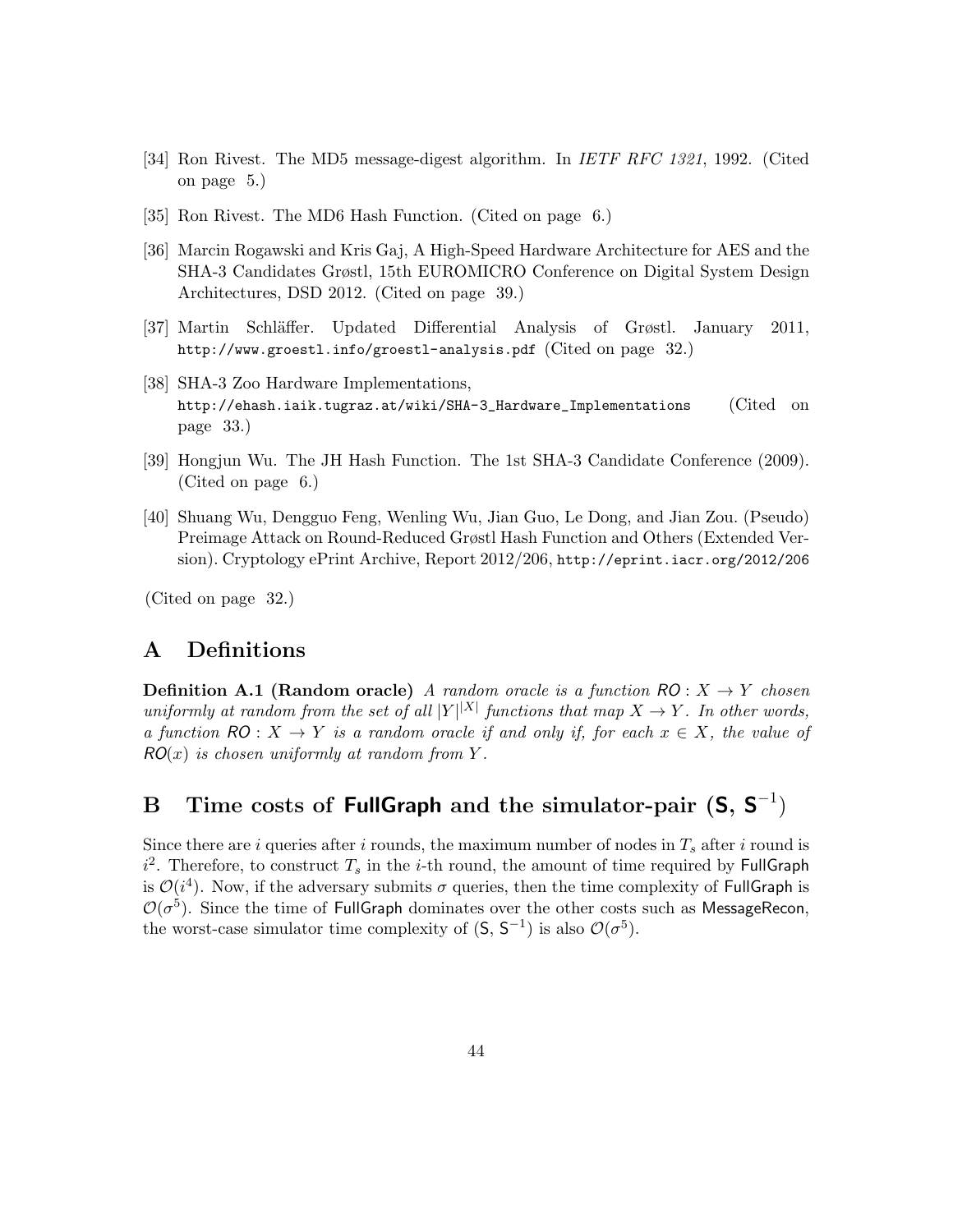# **C Proof of** (8)

(8) is as follows:  $Pr[\mathcal{A}^{G1} \Rightarrow 1 | GOOD1_{\sigma}] = Pr[\mathcal{A}^{G2} \Rightarrow 1 | GOOD1_{\sigma}].$ 

Let  $V_i^1$  and  $V_i^2$  denote the views of the systems G1, and G2 respectively, after *i* queries have been processed. To prove (8), it suffices to show that given  $\text{GOOD1}_{\sigma}$ , the views  $V^1_{\sigma}$ and  $V^2_\sigma$  are identically distributed. We do this by induction on the number of queries  $i = \sigma$ .

Induction Hypothesis: Given  $\text{GOOD1}_i$ ,  $V_i^1$  and  $V_i^2$  are identically distributed.

Base: When  $i = 0$ , then no query has been made; therefore the hypothesis is true.

Induction Step: Now assume the induction hypothesis holds. We have to show that if GOOD1<sub>*i*+1</sub> occurred, then  $V_{i+1}^1$  and  $V_{i+1}^2$  are identically distributed.

Let  $(I_{i+1}^1, O_{i+1}^1)$  and  $(I_{i+1}^2, O_{i+1}^2)$  denote the input-output pairs for the systems G1 and G2 respectively in the  $i + 1$ st round. Note that the induction hypothesis implies that  $V_i^1$  and  $V_i^2$  are identically distributed given GOOD<sub>*i*</sub> occurred. Also note that  $V_{i+1}^1 = V_i^1||I_{i+1}^1||O_{i+1}^1$ , and  $V_{i+1}^2 = V_i^2 ||I_{i+1}^2||O_{i+1}^2$ .

A little reflection shows that proving the induction step is equivalent to proving the following proposition.

# **Proposition C.1 (Proof of Induction Step)** *Given GOOD* $1_{i+1}$  *and*  $V_i^1 = V_i^2$

1. the input-views  $I_{i+1}^1$  and  $I_{i+1}^2$  are identically distributed;

2. *if*  $I_{i+1}^1 = I_{i+1}^2$  *then the output-views*  $O_{i+1}^1$  *and*  $O_{i+1}^2$  *are identically distributed.* 

PROOF.

1. This result is easy since  $V_i^1 = V_i^2$ .

2. To prove this, we first establish the following lemma which is the main ingredient in our proof.

**Lemma C.2** *The reconstruction graphs T<sup>s</sup> of the systems G1 and G2 are isomorphic after i* rounds, given  $GOOD_i$  and  $V_i^1 = V_i^2$ .

PROOF. For a fresh  $\pi$ - or  $\pi$ <sup>-1</sup>-query, the graph  $T_{\pi}$  of system G1 is augmented in one phase (see the subroutine PartialGraph of Figure 5). In that phase, all possible nodes generated from a fresh  $\pi$ -query are added to the graph  $T_{\pi}$ . A straightforward analysis of the Type1 events shows that if these events do not occur then no nodes can be added beyond this phase. In other words, if Type1 events do not occur in *i* rounds then the  $T_{\pi}$  is a *full*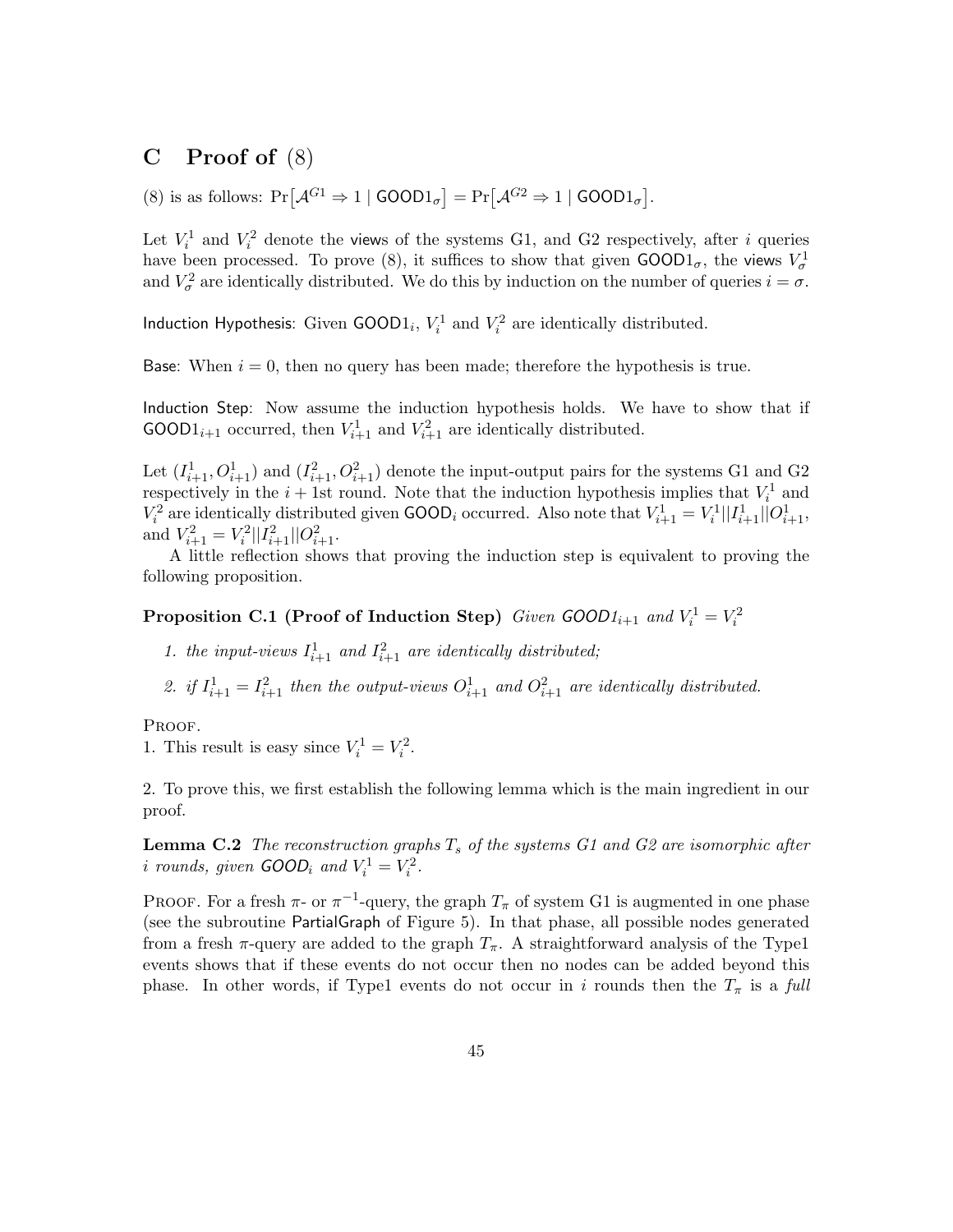*reconstruction graph* for  $D_{\pi}$ . Consequently,  $T_s$  – which is a connected subgraph of  $T_{\pi}$ rooted at  $IV, IV'$  – is a *full reconstruction graph* for  $D_s$ .

We note that the graph  $T_s$  for G2 is also a *full reconstruction graph* for  $D_s$ .

Since  $V_1^i = V_2^i$ , the graphs  $T_s$  for  $G_1$  and G2 are isomorphic after *i* rounds.  $\Box$ 

Let  $I^{i+1}$  denote the shared query input  $I_1^{i+1} = I_2^{i+1}$ . We continue by considering all possible cases based on a set of conditions for the system G1 in the  $i+1$ st round. Our decision tree produced 17 cases, which have been derived from a sequence of questions (see Figure 14): Cases 1 through 9 consider when  $I_{i+1}$  is an *s*-query, cases 10 through 11 consider when  $I_{i+1}$  is an  $s^{-1}$ -query, while cases 12 through 17 consider when  $I_{i+1}$  is the round input of a long query.

#### **Case 1:** *s***-query, Fresh,**  $|\mathcal{M}| = 0$ .

*Implication*. The condition directly implies that  $O_{i+1}^1$  follows the uniform distribution  $U[0, 2^{2n} - 1]$ , since a Type0 event did not occur in the *i* + 1st round. Since the graphs  $T_s$ are isomorphic in both systems G1 and G2 by Lemma C.2,  $|\mathcal{M}| = 0$  for G2. This implies that  $O_{i+1}^2$  follows the uniform distribution  $\mathcal{U}[0, 2^{2n} - 1]$ .

### **Case 2:** *s***-query, Old, Type Q1, Q2, Q4, or Q5-2***,*  $|M| = 0$ **.**

*Implication.* This case is impossible since  $\text{GOOD1}_{i+1}$  implies that Type2 event did not occur for G1 in the current  $i + 1$ st round.

### **Case 3:** *s***-query, Old, Type Q5-1***,*  $|M| = 0$ **.**

*Implication.* Note that Type Q5 query must be the final *π*-query of some long query *M*. The *M* can be present in  $T_{\pi}$  as two different branches. In the present case, all the intermediate queries of the branch – that represents  $M$  – are Q0. Now, note that, if  $\mathcal{M} = 0$ , then this case is not possible. The other scenario has been considered in Case 2.

#### **Case 4:** *s***-query, Old, Type Q3***,*  $|M| = 0$ **.**

*Implication.* The event  $\text{GOOD1}_{i+1}$  implies that Type2 event did not occur for G1 in the current  $i + 1$ st round; therefore, since  $|\mathcal{M}| = 0$ ,  $O_{i+1}^1$  follows the uniform distribution  $\mathcal{U}[0, 2^{2n} - 1]$ . As the graphs  $T_s$  are isomorphic in both systems G1 and G2 by Lemma C.2,  $|\mathcal{M}| = 0$  for G2. This implies that  $O_{i+1}^2$  follows the uniform distribution  $\mathcal{U}[0, 2^{2n} - 1]$ , since the *s*-query is fresh for G2.

#### **Case 5:** *s***-query,**  $|M| > 1$ .

*Implication.*  $|M| > 1$  implies node collision in  $T_s$  which is impossible since GOOD1<sub>*i*+1</sub> ensures that Type1 event did not occur for  $G1$  in the previous  $i$  rounds forbidding the occurrence of node collision in *Ts*.

**Case 6:** *s***-query, Fresh,**  $|M| = 1$ . *Implication.* Since  $I_{i+1}$  is fresh,  $O_{i+1}^1$  follows the uniform distribution  $\mathcal{U}[0, 2^{2n} - 1]$ . Now,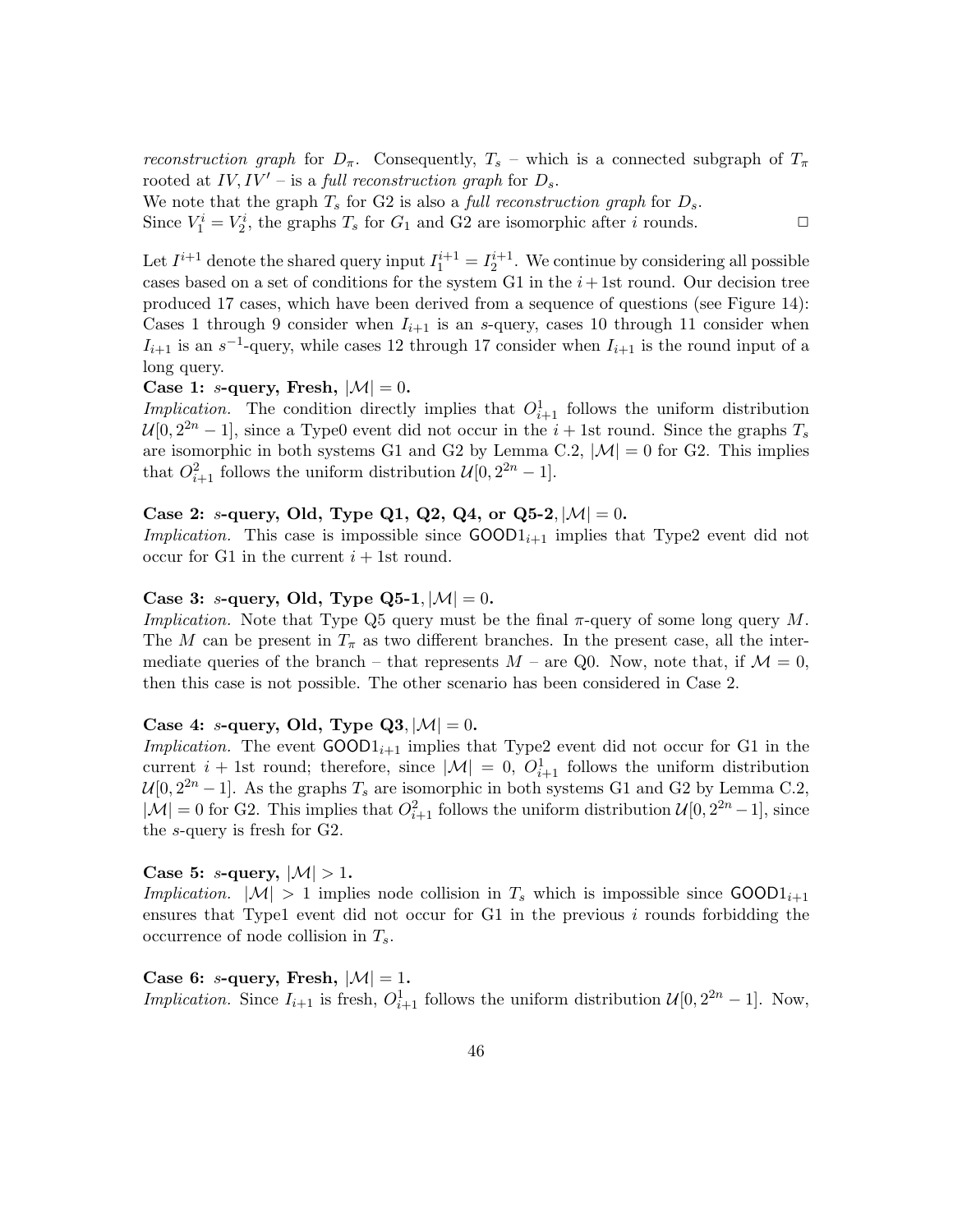

Figure 14: The decision tree for the proof of Proposition C.1. The conditions for the system G1 are shown inside the diamonds of the decision tree. The leaf-node shows the implications of the conditions to the outputs of systems G1 and G2.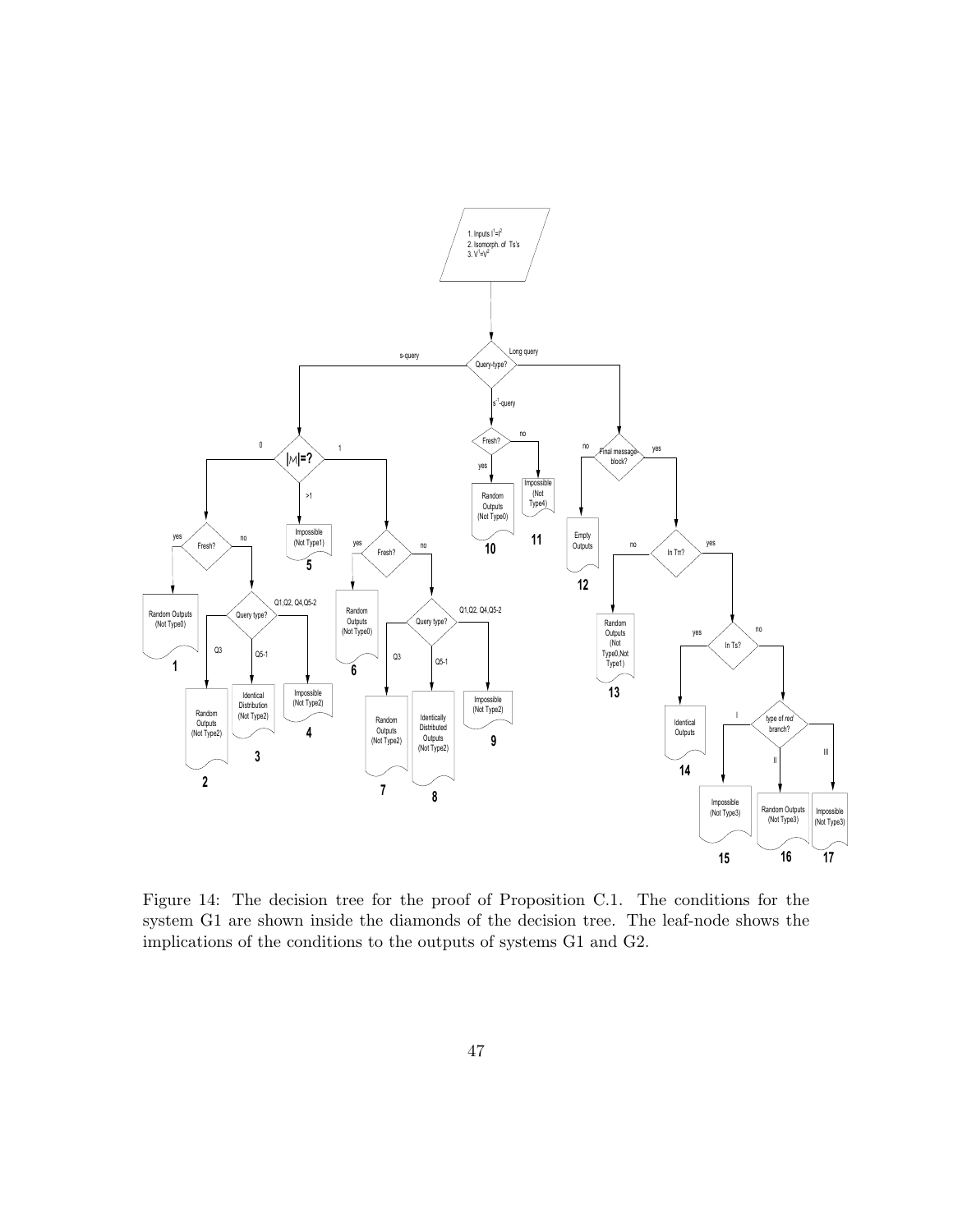for G1,  $M \in \mathcal{M}$  implies that  $M \notin Dom(D_l)$  in the first *i* rounds, since the current *s*-query  $I_{i+1}$  is fresh. Also note that  $V_i^1 = V_i^2$  and the isomorphism of  $T_s$ 's together imply that  $D_l$ in both systems are identical. Therefore, for G2 too,  $M \notin Dom(D_l)$  in the first *i* rounds. This implies that  $O_{i+1}^2$  follows the uniform distribution  $\mathcal{U}[0, 2^{2n} - 1]$ .

### Case 7: *s***-query, Old, Type Q1, Q2, Q4, or Q5-2***,*  $|M| = 1$ **.**

*Implication.* This case is impossible since  $\text{GOOD1}_{i+1}$  implies that Type2 event did not occur for G1 in the current  $i + 1$ st round.

#### **Case 8:** *s***-query, Old, Type Q5-1***,*  $|M| = 1$ **.**

*Implication.* The event  $GOOD1_{i+1}$  implies that Type2 event did not occur in the  $i + 1$ st round of G1; therefore,  $O_{i+1}^1[0, n-1]$  follows the uniform distribution  $\mathcal{U}[0, 2^n - 1]$ , and  $O_{i+1}^1[n, 2n-1]$  is a fixed value. Now, for G1,  $M \in \mathcal{M}$  implies that  $M \in Dom(D_l)$ after the first *i* rounds, since the current *s*-query  $I_{i+1}$  is of type Q5-1; also note that  $O_{i+1}^1[n, 2n-1] = D_l[M]$ . As in the previous case,  $V_i^1 = V_i^2$  and the isomorphism of  $T_s$ 's together imply that  $D_l$  in both systems are identical. Therefore,  $O_{i+1}^2[n, 2n-1] = D_l[M]$ ; also note that  $O_{i+1}^2[0, n-1]$  follows the uniform distribution  $\mathcal{U}[0, 2^n-1]$ . In conclusion,  $O_{i+1}^1$  and  $O_{i+1}^2$  are identically distributed.

### **Case 9:** *s***-query, Old, Type Q3***,*  $|M| = 1$ **.**

*Implication.* The event  $GOOD1_{i+1}$  implies that Type2 event did not occur for G1 in the current  $i + 1$ st round; therefore, since  $|\mathcal{M}| = 1$ ,  $O_{i+1}^1$  follows the uniform distribution  $U[0, 2^{2n}-1]$ . Since the graphs  $T_s$  are isomorphic in both systems G1 and G2 by Lemma C.2, this implies that  $O_{i+1}^2$  is the output of a fresh *s*-query, and therefore it follows the uniform distribution  $\mathcal{U}[0, 2^{2n} - 1]$ .

### **Case 10:** *s −*1 **-query and Fresh.**

*Implication*. The condition implies that  $O_1^{i+1}$  follows the uniform distribution  $\mathcal{U}[0, 2^{2n}-1]$ , since Type0 event did not occur in the current  $i + 1$ st round. Because  $V_1^i = V_2^{i+1}$ , we have that the  $s^{-1}$ -query is also a fresh query for G2. Therefore,  $O_2^{i+1}$  follows the uniform distribution  $\mathcal{U}[0, 2^{2n} - 1]$ .

### **Case 11:** *s −*1 **-query and not Fresh.**

*Implication.* Because of Type4 event, this case is impossible.

#### **Case 12:** *π***-query of long query, Non-final Block.**

*Implication.* Since  $V_{i+1}^1 = V_{i+1}^2$ , it is easy to verify that  $O_{i+1}^1 = O_{i+1}^2 = \lambda$ , where,  $\lambda$  is the empty string.

#### Case 13:  $\pi$ -query of long query not in  $T_{\pi}$ , Final Block.

*Implication.* Let *M* be the long query in question. Since the event  $\text{GOOD1}_{i+1}$  implies that